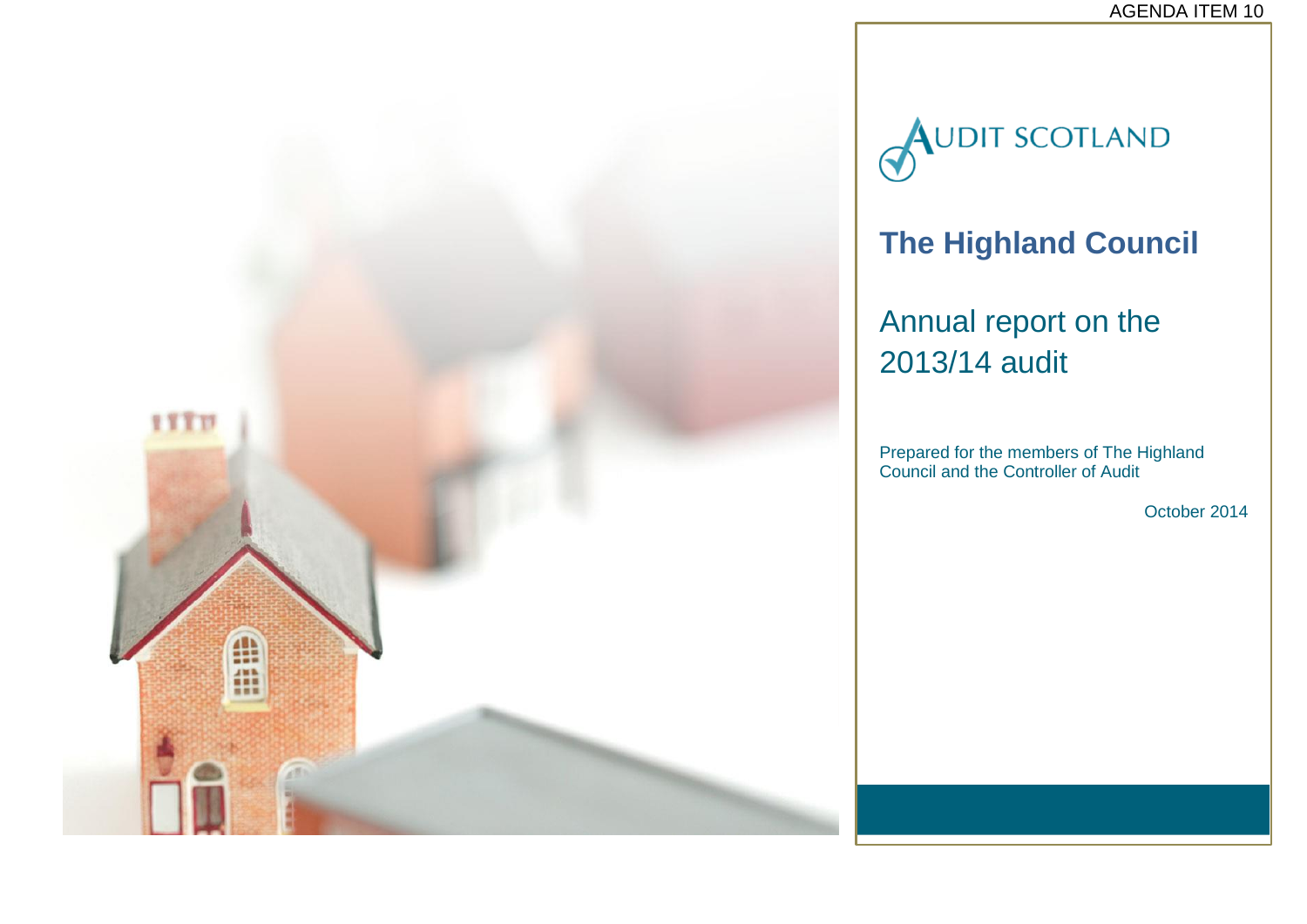## **Contents**

| Best value, use of resources and performance 27                     |  |
|---------------------------------------------------------------------|--|
| Appendix I - Summary of local audit reports 2013/14 34              |  |
| Appendix II - Summary of Audit Scotland national reports 2013/14.35 |  |
|                                                                     |  |
|                                                                     |  |

## **Key contacts**

Stephen Boyle, Assistant Director sboyle@audit-scotland.gov.uk

[mbruce@audit-scotland.gov.uk](mailto:mbruce@audit-scotland.gov.uk) Maggie Bruce, Senior Audit Manager

Jim Convery, Senior Auditor <u>[jconvery@audit-scotland.gov.uk](mailto:jconvery@audit-scotland.gov.uk)</u>

Telephone: 084<br>Glasgow Audit Scotland 4<sup>th</sup> floor (South Suite) Nelson Mandela Place G2 1BT

Telephone: 0131 625 1500

Website: [www.audit-scotland.gov.uk](http://www.audit-scotland.gov.uk/)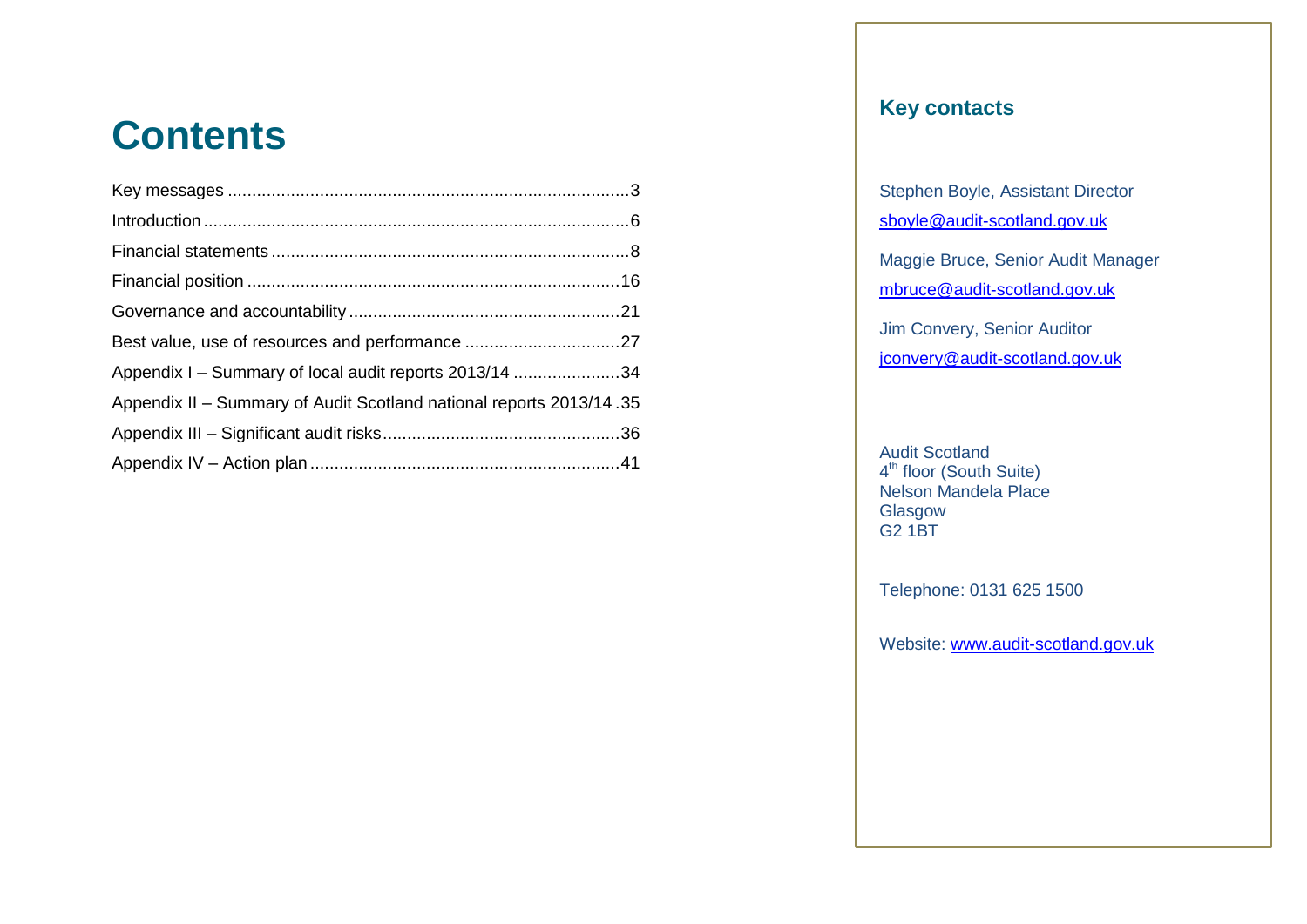## <span id="page-2-0"></span>**Key messages**

| <b>Financial statements</b>                   | • Unqualified auditor's reports on the 2013/14 financial statements of the<br>council and charitable trusts.<br>• Aspects of the final accounts processes require to be reviewed and<br>amended in response to our audit findings.                                                                                                                                                      |
|-----------------------------------------------|-----------------------------------------------------------------------------------------------------------------------------------------------------------------------------------------------------------------------------------------------------------------------------------------------------------------------------------------------------------------------------------------|
| <b>Financial position</b>                     | • An underspend of £3.819 million (0.6%) against service budgets.<br>• Usable reserves have increased by £3.891 million to £85.334 million.<br>• The general fund balance has increased by £2.450 million to £40.340<br>million, of which £17.134 million is unallocated.<br>• Financial management remains effective with close budget monitoring<br>and regular reporting to members. |
| Governance &<br>accountability                | • The council had sound governance arrangements in place.<br>• Appropriate systems of internal control are in place except for those<br>relating to the operation of the intercomapny accounts with the pension<br>fund and housing revenue account reconciliations.<br>• The council has an effective internal audit function and sound anti-fraud<br>arrangements.                    |
| Best Value, use of<br>resources & performance | • The council has a well developed framework in place for monitoring and<br>reporting performance against strategic priorities.<br>• The council's annual performance report highlighted that 96% of the<br>council's commitments were either complete, progressing well or<br>performance was being maintained.                                                                        |
| <b>Outlook</b>                                | • Councils face rising demands for services and continued funding<br>pressures alongside managing major reforms in welfare and health and<br>social care. Effective partnership working will be essential to make the<br>best use of available resources as well as continued strong governance<br>and leadership.                                                                      |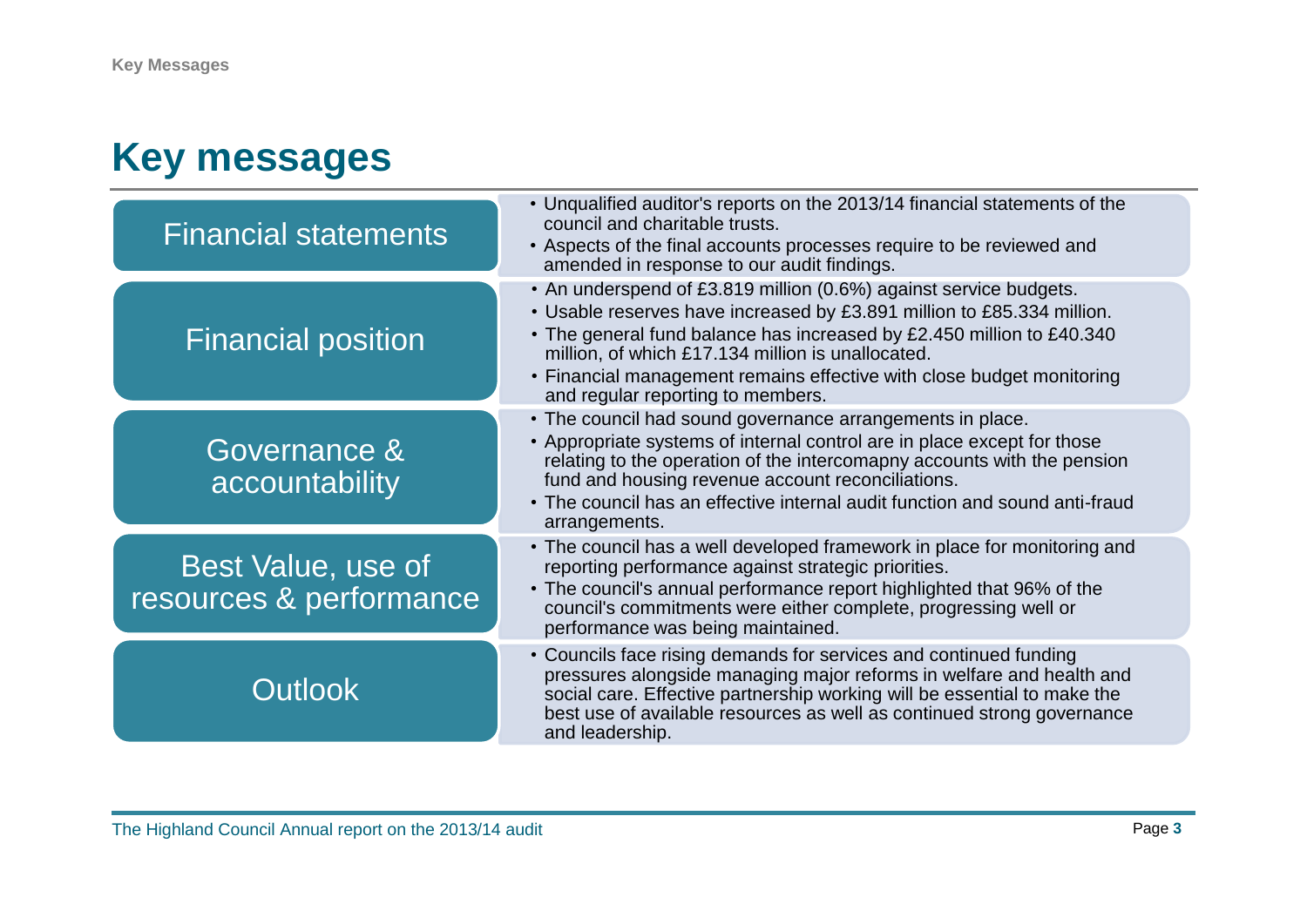## **Financial statements**

- **1.** We have given an unqualified audit opinion that the financial statements of The Highland Council for 2013/14 give a true and fair view of the state of the affairs of the council and its group as at 31 March 2014 and of the income and expenditure for the year then ended.
- **2.** We have also given an unqualified audit opinion on the 2013/14 financial statements of those charities registered by The Highland Council and audited under the provisions of The Charities Accounts (Scotland) Regulations 2006.
- **3.** Aspects of the final accounts processes require to be reviewed and amended in response to our audit findings. In particular, capital accounting working papers and housing revenue account reconciliations require improvement in future years.

### **Financial position**

- **4.** The Highland Council recorded an underspend of £3.819 million against service budgets (general fund and housing revenue account) in year, representing 0.6% of net service expenditure. This was mainly due to underspends within Transport, Environment and Community Services (£1.194 million) and on loan charges (£2.438 million).
- **5.** Financial management remains effective with close budget monitoring and regular reporting to members.
- **6.** The closing balance at the year end on usable reserves was £85.334 million representing a net increase of £ 3.891 million from 2012/13.
- **7.** The net movement in the general fund balance for 2013/14 was £2.450 million, increasing the general fund balance to £40.340 million as at 31 March 2014. This balance is made up of earmarked commitments of £23.206 million and an unallocated balance of £17.134 million, or 3.3% of net cost of services. This is in line with the council's policy of holding minimum unallocated reserves of at least 2.5% of net service cost.
- **8.** The council's 2014/15 financial plan requires cost savings of £15.709 million. There is a £63.700 million funding gap over the four years to 2018/19 and services have been asked to consider options for delivering 6% savings in the period 2015- 19. The financial year 2015/16 will prove particularly challenging, and officers have identified that additional service reductions on top of those already requested may be required.

## **Governance and accountability**

**9.** In 2013/14, the council had sound governance arrangements in place, including a number of strategic committees and an Audit and Scrutiny Committee overseeing key aspects of governance.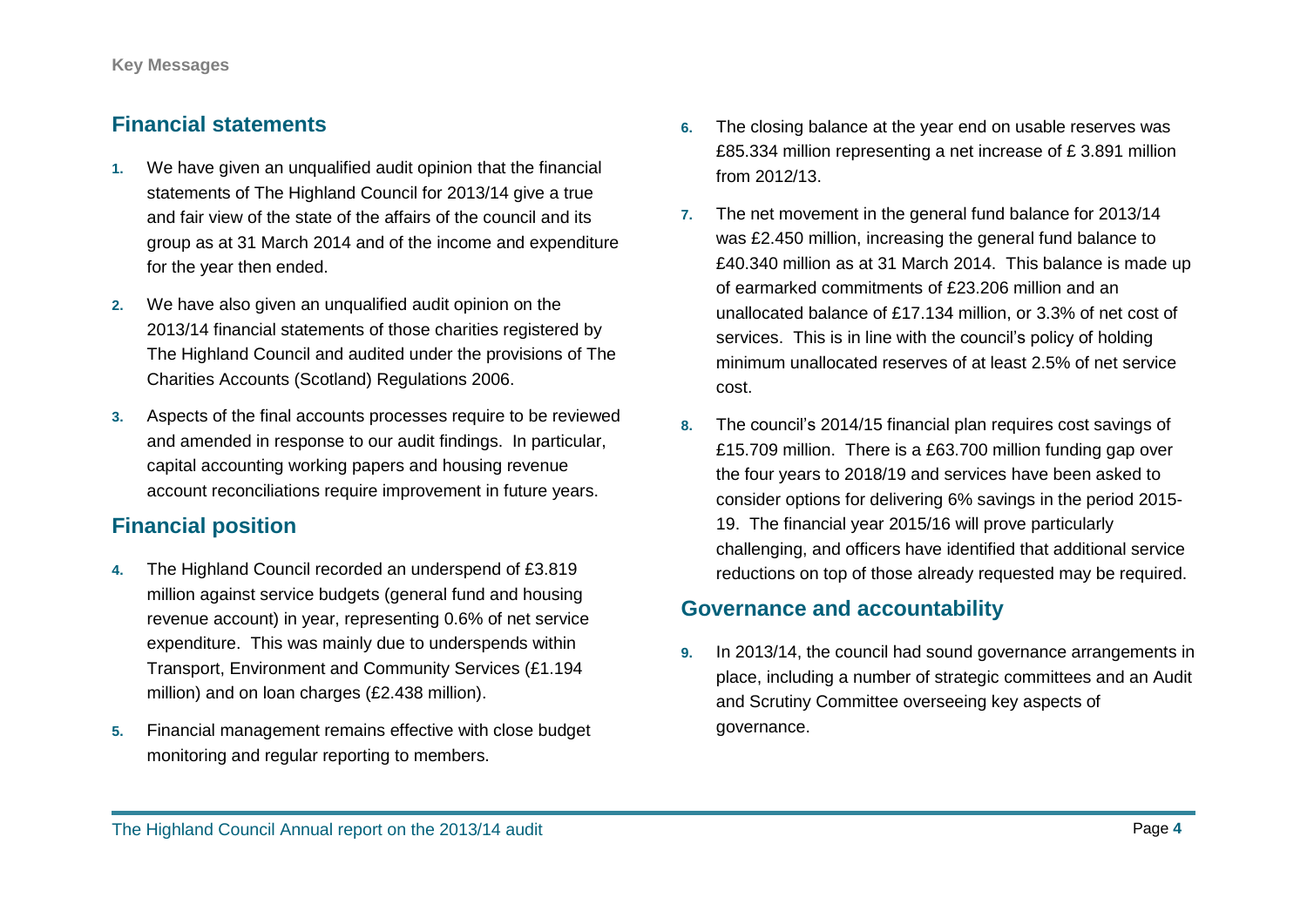- **10.** The council's two charitable trusts are governed by trustees. No trustee meetings were held during the year, and it is, therefore, unclear how trustees are able to adequately demonstrate proper stewardship of the funds.
- **11.** The council's internal audit service generally operates in accordance with the Public Sector Internal Audit Standards. An action plan has been prepared to address the areas of noncompliance. Key controls within the council's main financial systems were operating satisfactorily except for those relating to the operation of the intercompany accounts with the pension fund, and housing revenue account reconciliations.

## **Best value, use of resources and performance**

- **12.** The council has a strong focus on performance management and has a sound framework for monitoring and reporting performance against the council's priorities. Corporate performance is reported annually covering the performance for the previous financial year.
- **13.** The 2013-14 Corporate Performance Report shows continued progress in delivering the commitments set out in the 2012-17 Corporate Plan. The council's 2014 performance survey results were positive with 87% of respondents satisfied with council services.

**14.** In June 2013 the Highland Community Planning Partnership published a revised Highland single outcome agreement covering the five years to 2018/19. Positive feedback was received from the Scottish Government on the revised SOA and on the partnership itself which was described as mature and results orientated. The partnership has recently completed a self assessment exercise which concluded that it was performing well in the areas of leadership, outcome focus, use of evidence, governance arrangements, impact, scrutiny and community engagement. Scope for improvement was identified in performance management and reporting, and the allocation and use of resources. The partnership recently agreed a development plan to address these priorities for improvement.

## **Outlook**

**15.** Demands on services and resources continue to increase and these need to be managed alongside major reforms to welfare systems and health and social care. This underlines the need for strong governance, leadership and decision making based on good cost and performance information. Effective working with partners will be required to make the best use of available resources as well as innovation and vision to design and deliver the services needed to serve the future needs of citizens.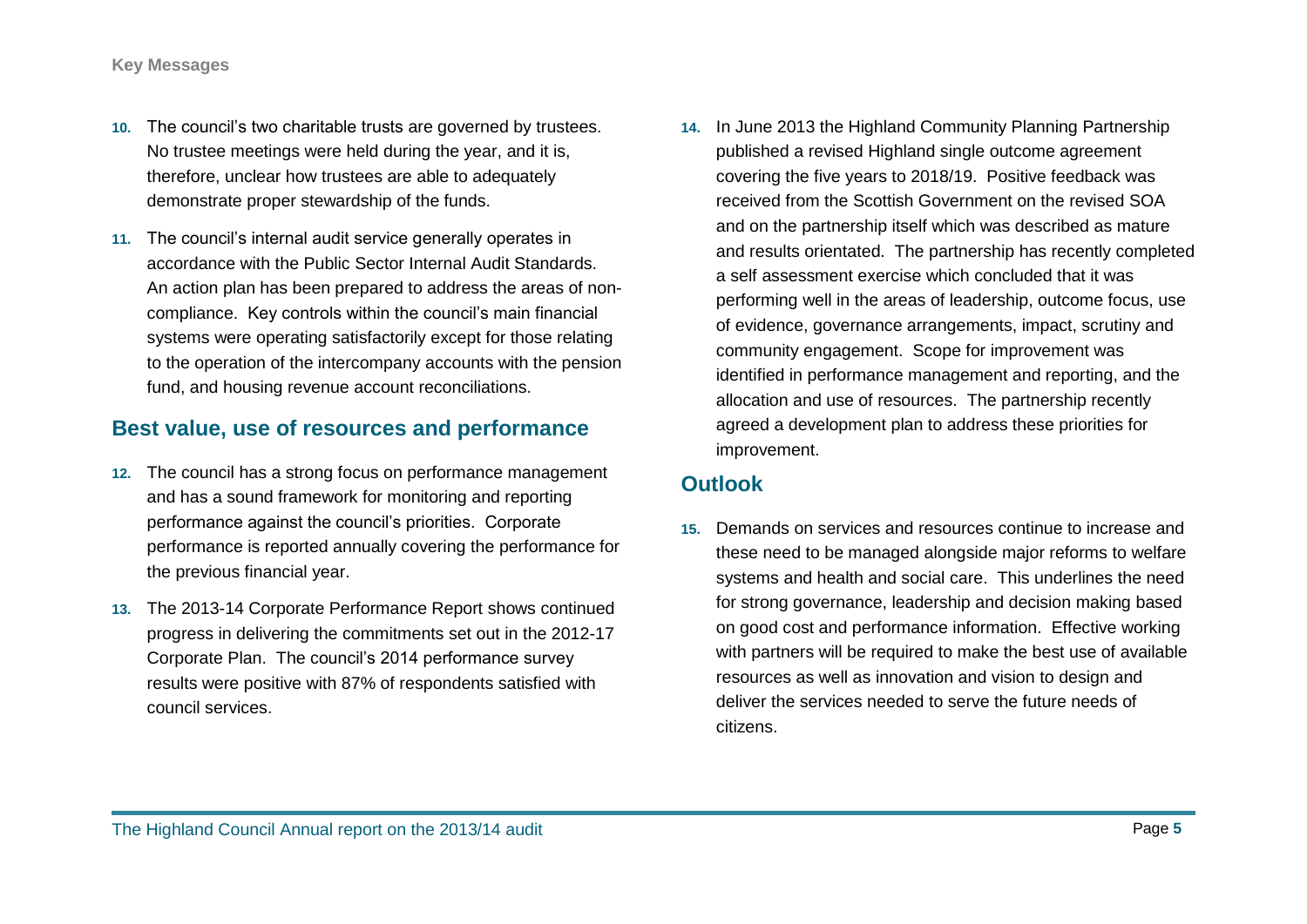## <span id="page-5-0"></span>**Introduction**

- **16.** This report is a summary of the findings arising from our 2013/14 audit of The Highland Council. The purpose of the annual audit report is to summarise the auditor's opinions and conclusions, and to report any significant issues arising from the audit. The report is divided into sections which reflect our public sector audit model.
- **17.** Our responsibility, as the external auditor of The Highland Council, is to undertake our audit in accordance with International Standards on Auditing (UK and Ireland) and the principles contained in the Code of Audit Practice issued by Audit Scotland in May 2011.
- **18.** The management of The Highland Council is responsible for:
	- **•** preparing financial statements which give a true and fair view
	- implementing appropriate internal control systems
	- putting in place proper arrangements for the conduct of its affairs
	- ensuring that the financial position is soundly based.
- **19.** This report is addressed to the members of The Highland Council and the Controller of Audit and should form the basis of discussions with the elected members as soon as possible after it has been issued. Reports should be made available to stakeholders and the public, as audit is an essential element of accountability and the process of public reporting.
- **20.** This report will be published on our website after it has been considered by the council. The information in this report may be used for the Account's Commission's annual overview report on local authority audits. The overview report is published and presented to the Local Government and Regeneration Committee of the Scottish Parliament.
- **21.** A number of reports, both local and national, have been issued by Audit Scotland during the course of the year. These reports, shown at Appendices I and II, include recommendations for improvements. We do not repeat all of the findings in this report, but instead we focus on the financial statements and any significant findings from our wider review of The Highland Council.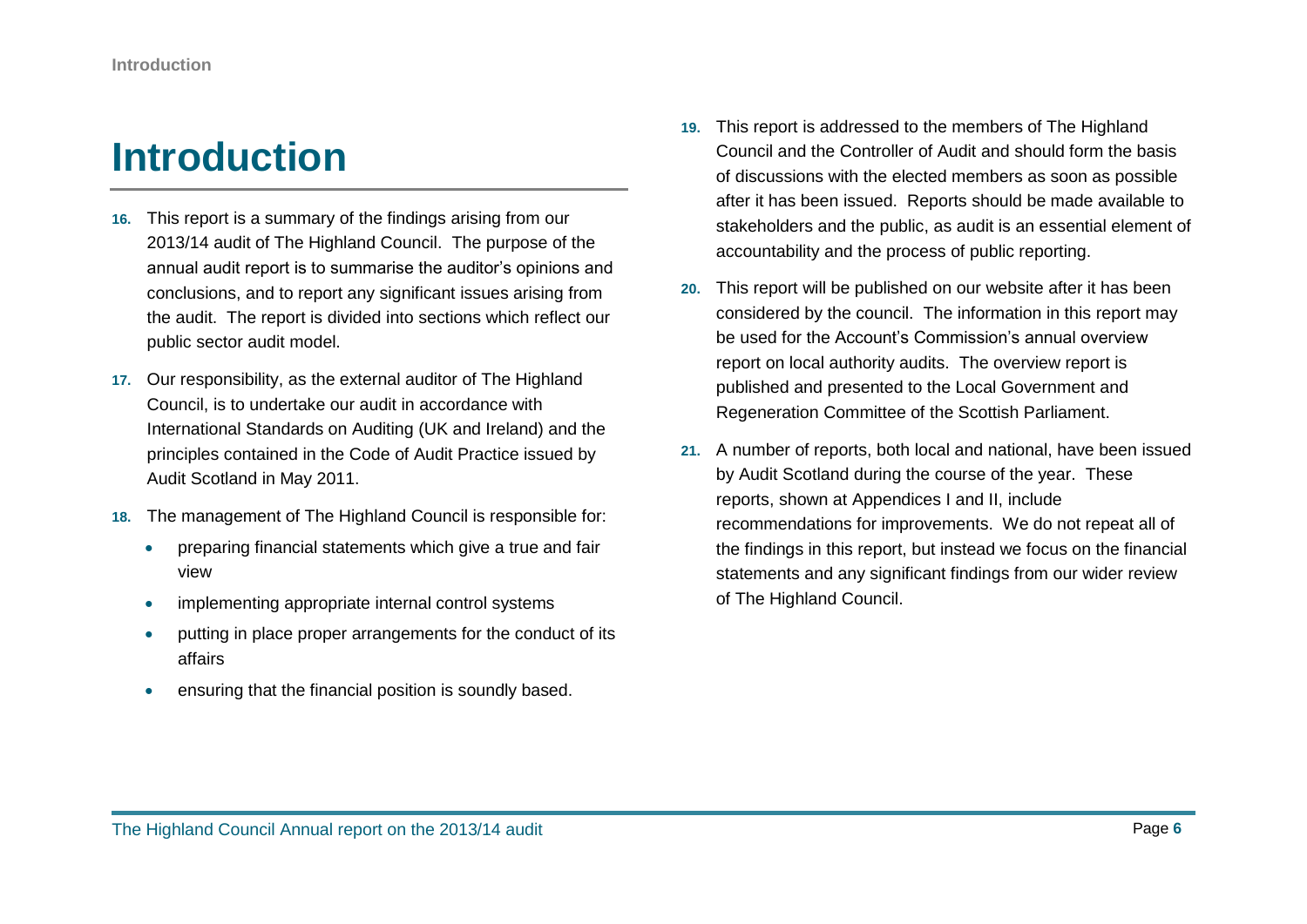- **22.** The concept of audit risk is of key importance to the audit process. During the planning stage of our audit we identified a number of key audit risks which involved the highest level of judgement and impact on the financial statements. We set out in our annual audit plan the related source of assurances and the audit work we proposed to undertake to secure appropriate levels of assurance. Appendix III sets out the significant audit risks identified at the planning stage and how we addressed each risk in arriving at our opinion on the financial statements.
- **23.** Appendix IV is an action plan setting out the high level risks we have identified from the audit. Officers have considered the issues and agreed to take the specific steps in the column headed "Management action/response".
- **24.** We recognise that not all risks can be eliminated or even minimised. What is important is that The Highland Council understands its risks and has arrangements in place to manage these risks. The council and the Director of Finance should ensure that they are satisfied with proposed management action and have a mechanism in place to assess progress and monitor outcomes.
- **25.** We have included in this report only those matters that have come to our attention as a result of our normal audit procedures; consequently, our comments should not be regarded as a comprehensive record of all deficiencies that may exist or improvements that could be made.

**26.** The cooperation and assistance afforded to the audit team during the course of the audit is gratefully acknowledged.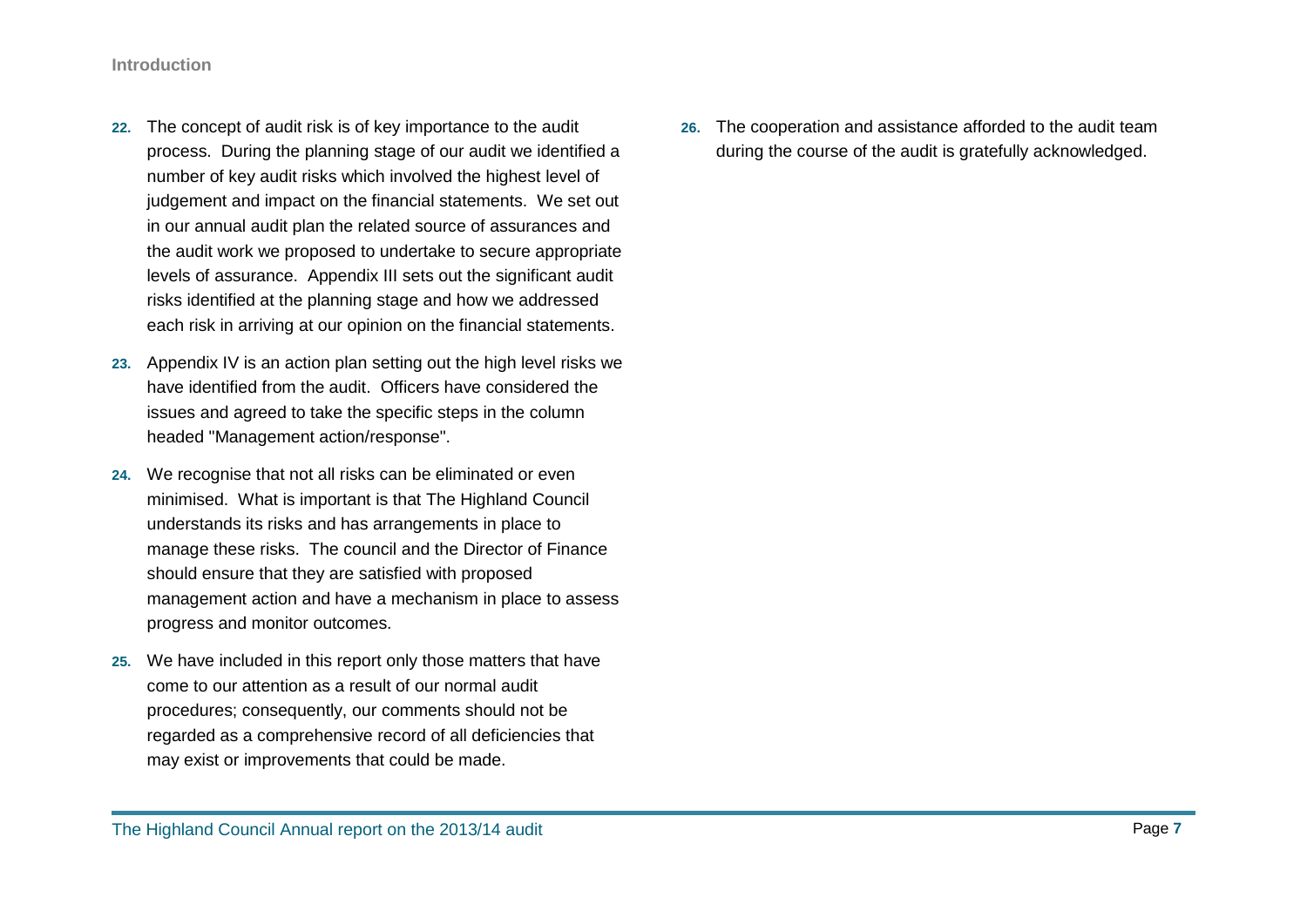## <span id="page-7-0"></span>**Financial statements**



## **Audit opinion**

- **27.** We have given an unqualified opinion that the financial statements of The Highland Council for 2013/14 give a true and fair view of the state of the affairs of the council and its group as at 31 March and of the income and expenditure for the year then ended.
- **28.** The council's statutory trading organisation made an aggregate surplus in the three years to 31 March 2014 and thus met the statutory requirement to break even over the three year rolling period.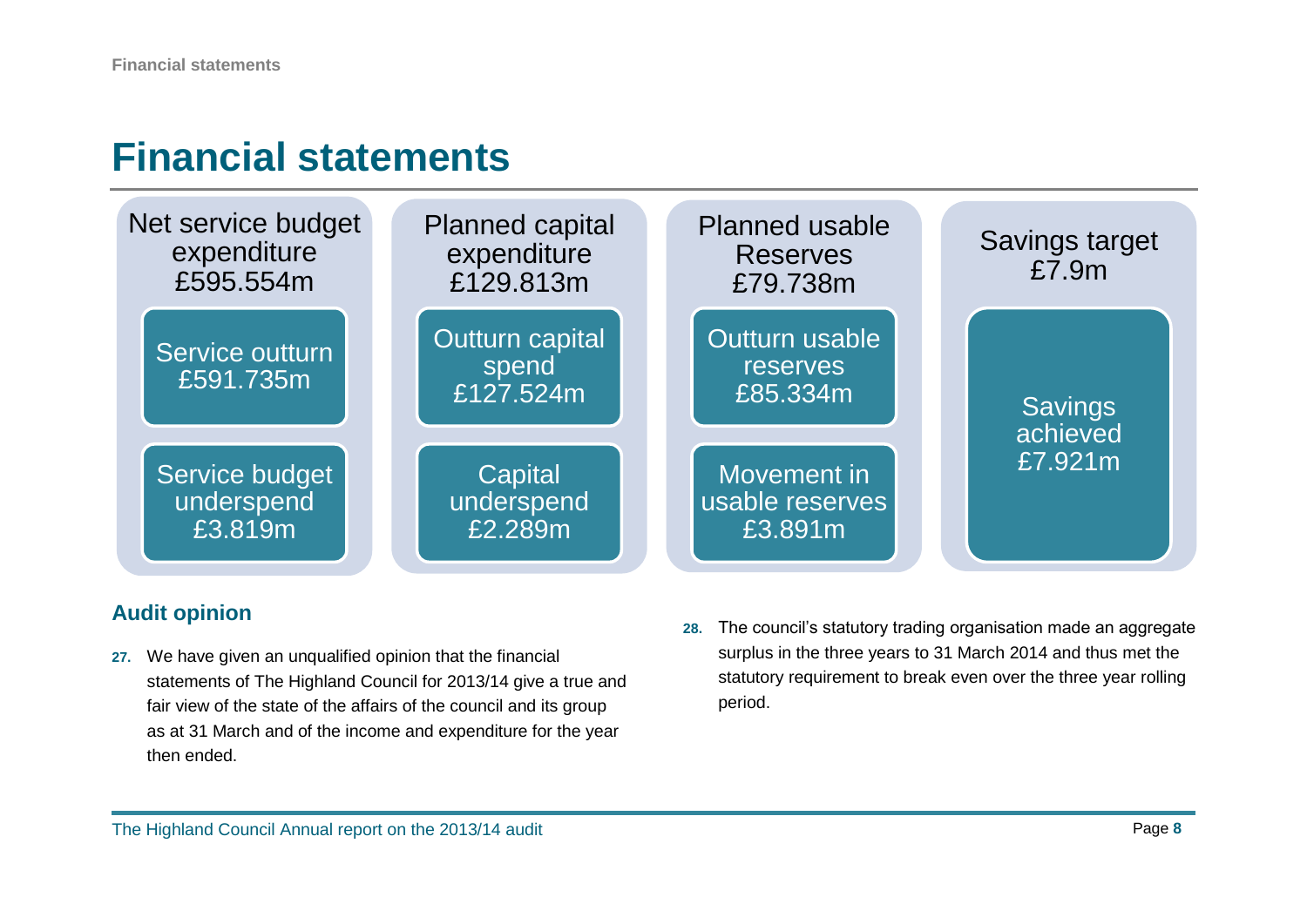## **Other information published with the financial statements**

**29.** Auditors review and report on other information published with the financial statements, including the explanatory foreword, corporate governance assurance statement and the remuneration report. We have nothing to report in respect of these statements.

## **Legality**

**30.** Through our planned audit work we consider the legality of the council's financial transactions. This includes obtaining written assurances from the Director of Finance. There are no legality issues arising from our audit which require to be reported.

## **The audit of charities financial statements**

- **31.** The Charities Accounts (Scotland) Regulations 2006 (the 2006 Regulations) sets out the accounting and auditing rules for Scottish charities. These required, for the first time in 2013/14, a full audit of all registered charities accounts where a local authority or some members are the sole trustees.
- **32.** The Highland Council had two charitable trusts which were subject to the full charities financial statements audit for 2013/14.
- **33.** Auditors of registered charities' statement of accounts have responsibilities to:
	- audit and express an opinion on whether the charity's financial statements give a true and fair view and are properly prepared in accordance with charities legislation
	- read the trustees' annual report and express an opinion as to whether it is consistent with the financial statements
	- report on other matters by exception to the trustees and to the Office of the Scottish Charity Regulator (OSCR).
- **34.** We have given an unqualified opinion on these matters with respect to the 2013/14 financial statements of the two charities registered by The Highland Council.

## **Group accounts**

- **35.** Local authorities are required to prepare group accounts in addition to their own council's accounts where they have a material interest in other organisations.
- **36.** The Highland Council has accounted for the financial results of three subsidiaries and two associates in its group accounts for 2013/14. The overall effect of consolidating these balances on the group balance sheet is to increase total reserves and net assets by £34.039 million.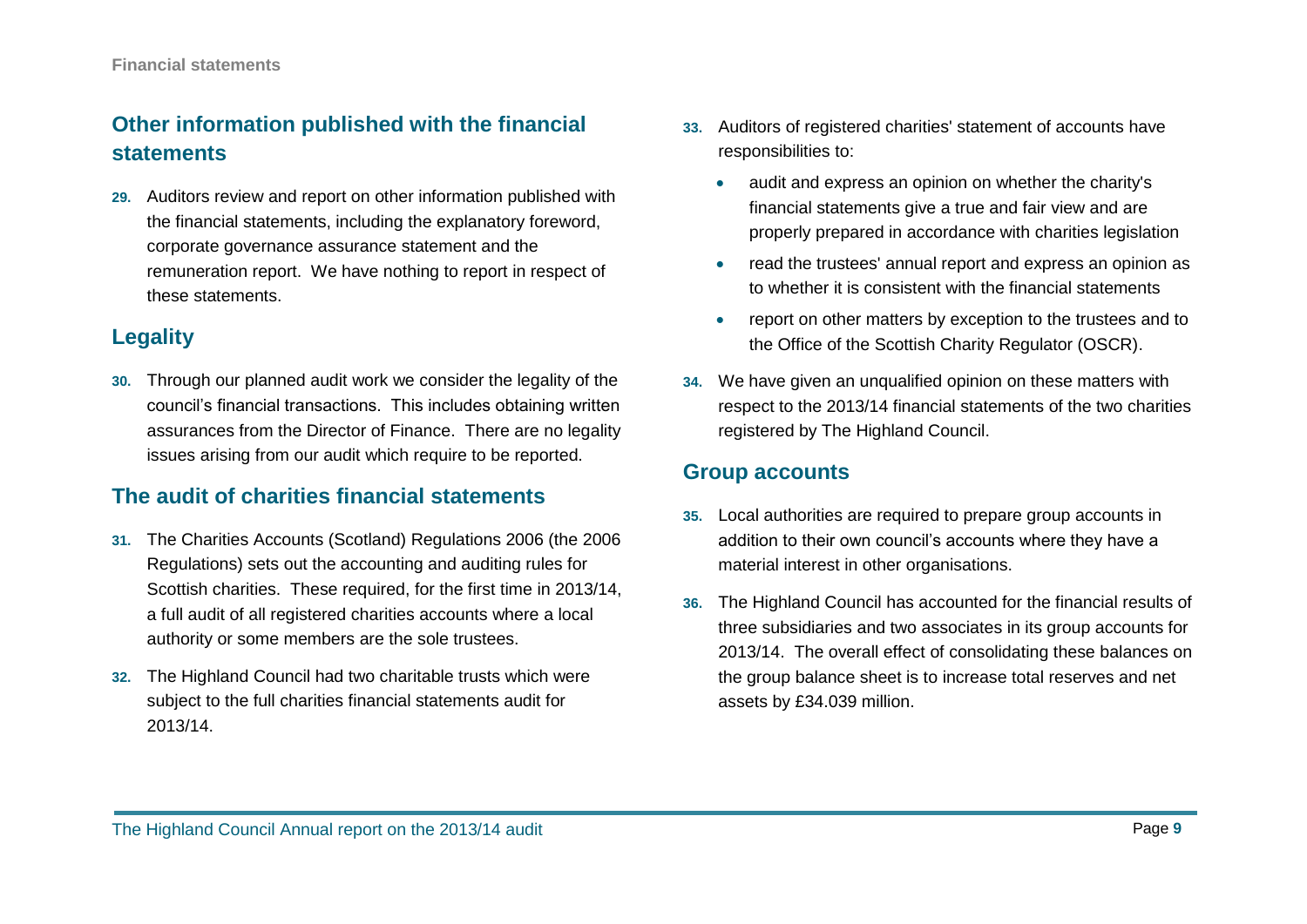**37.** The net assets of the group at 31 March 2014 totalled £916.709 million, compared to a position of £676.124 million in 2012/13. The positive movement in the closing net worth balance is mainly due to the transfer of Police and Fire functions to the new authorities from 1 April 2013 and the removal of the pension liabilities of Police and Fire from the group accounts.

## **Accounting issues arising**

## *Presentational and monetary adjustments*

#### **Council financial statements**

- **38.** A number of presentational and monetary adjustments were identified in the council's financial statements during the course of our audit. These were discussed with management who agreed to amend the unaudited financial statements. The effect of these adjustments was to decrease the deficit on the provision of services by £10.629 million and increase the deficit on the revaluation of non-current assets by £11.252 million in the comprehensive income and expenditure statement. Net assets (and reserves) as recorded in the balance sheet have decreased by £0.622 million.
- **39.** A few monetary errors were identified which were not processed through the financial statements by management. If adjusted these would have a net effect of increasing the surplus on the provision of services by £0.0310 million, and the net assets (and reserves) on the balance sheet by £1.609 million. It is our responsibility to request that all errors be corrected although the final decision on this matter rests with those charged with governance taking into account advice from officers and materiality. Management explained that these adjustments were not material to the financial statements.

#### **Charitable trusts' financial statements**

**40.** A number of presentational adjustments were identified within the financial statements of the Highland Council Charitable Trusts during the course of our audit. These were discussed with officers who agreed to amend the unaudited financial statements. There was no impact on the surplus for the year but the statement of balances increased by £0.100 million due to the omission of a property. There were no adjustments required to the financial statements of the Highland Charities Trust and no unadjusted misstatements which were identified during the course of our audits of the charitable trusts.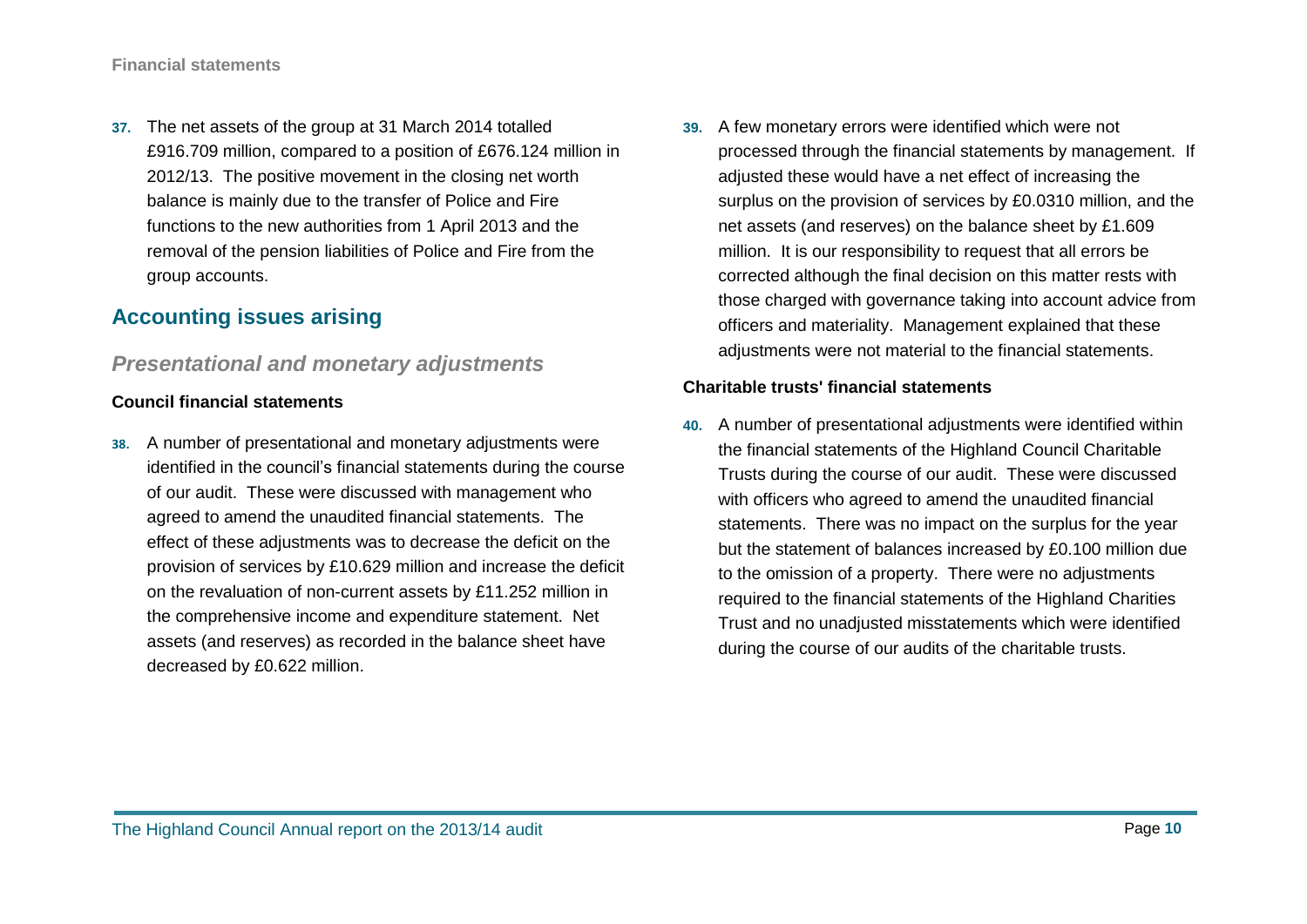## *Whole of government accounts*

- **41.** The whole of government accounts (WGA) are the consolidated financial statements for all branches of government in the UK. The council submitted the consolidation pack for audit by the deadline. This has been audited and the audited return submitted to the Scottish Government.
- **42.** The WGA process requires the consolidation pack to be reviewed by management prior to submission to Audit Scotland. This is an essential part of ensuring the quality of the packs submitted and provides assurance that the information submitted is in line with the body's financial statements. In the council's case the Director of Finance signs the management review checklist to confirm that *'I have reviewed the checklist below and I am satisfied that it has been properly completed and that there is appropriate evidence of the checks undertaken'*.
- **43.** The council's original WGA submission failed the initial (gateway) checks undertaken by Audit Scotland as the gross assets and liabilities included in the consolidation pack did not agree to the unaudited financial statements. We drew this to the council's attention and the revised pack, updated to include the changes made to the audited accounts, passed the gateway checks.

#### **Refer Action Plan Point 1**

## **Report to those charged with governance**

**44.** We presented our report to those charged with governance (ISA 260) to the Audit and Scrutiny Committee on 14 September 2014. The primary purpose of the report is to communicate the significant findings arising from our audit prior to finalisation of the independent auditor's report. The main points are set out in the following paragraphs:

## *Council findings*

#### **Intercompany accounts**

- **45.** The council's ledger system uses intercompany accounts to complete the double entry for all transactions that cross between the council and the pension fund. Our audit of the pension fund's accounts raised a number of queries about the make up of these balances which took significant time for officers to resolve. In particular, senior officers were not aware that the council had been paying the income tax deducted from the pensioners' payroll (£4.3 million) on behalf of the pension fund throughout 2013/14.
- **46.** The council's March 2014 pension contributions (£2.4 million), strain on the fund contributions (£0.6 million), and central support costs due to the council (£1 million) were also included in the intercompany accounts together with items paid by the pension fund on behalf of the council (£0.7 million) leaving an unexplained balance of £0.3 million which was not material to our opinion.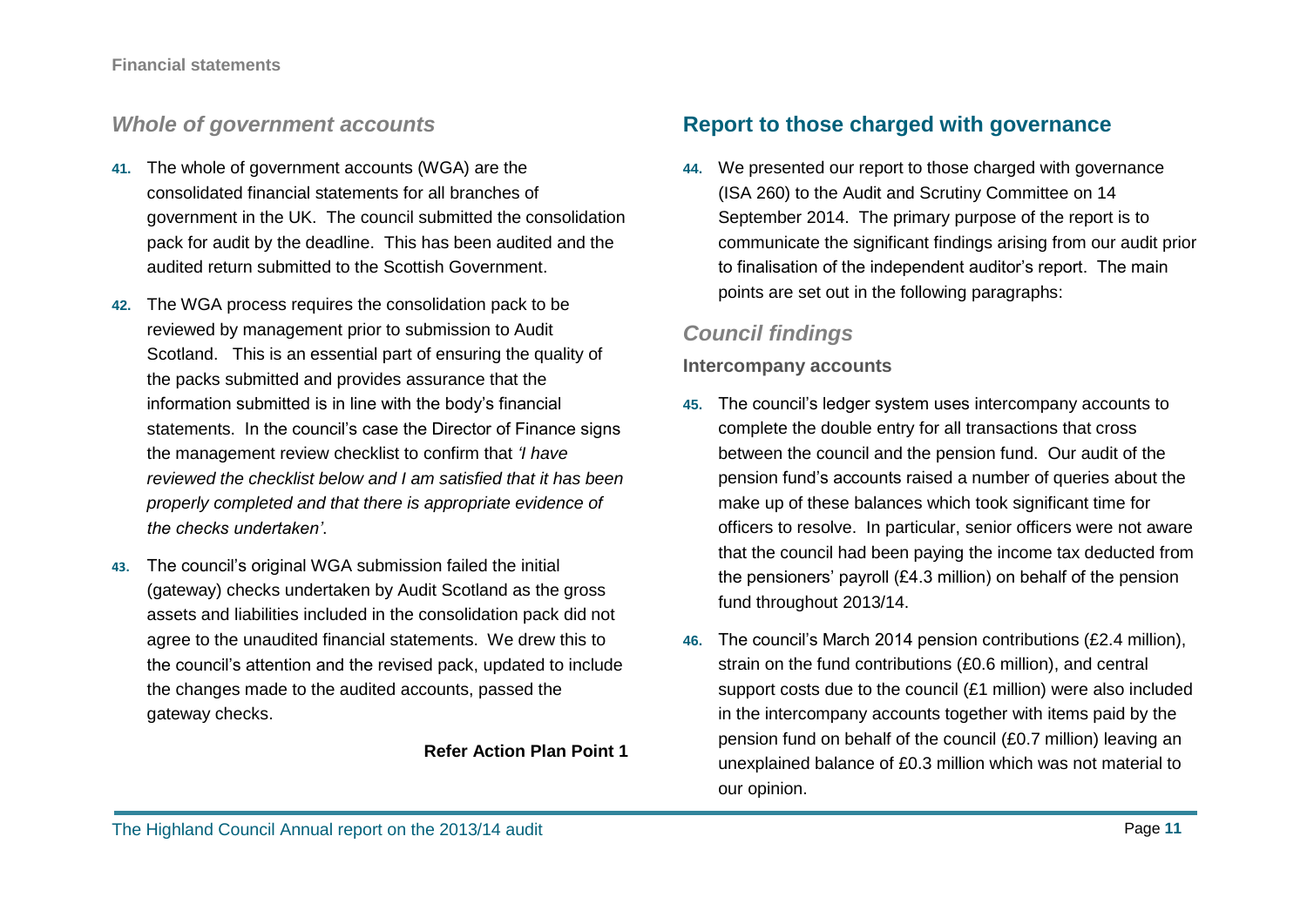**47.** The audited accounts were amended to include these amounts as gross debtors and creditors. Officers are investigating why the council is not reimbursing the fund for all of the strain on the fund costs paid on its behalf as part of the monthly transfer and to identify the make up of the unexplained balance.

#### **Refer Action Plan Point 2**

#### **Capital accounting**

- **48.** A number of adjustments were required to the non-current assets figures included in the unaudited balance sheet due the omission of depreciation from some assets, the erroneous inclusion of depreciation for other assets, the misclassification of capital expenditure as non-enhancing expenditure, and inconsistencies between the fixed asset register and the accounts. Adjustments were also required between the revaluation reserve and capital adjustment account to correct prior year misstatements and to remove negative balances from the revaluation reserve. The overall impact of these adjustments was to increase property, plant and equipment by £0.387 million, increase assets held for sale by £0.010 million, increase the revaluation reserve balance by £2.400 million and reduce the capital adjustment account balance by £2.002 million.
- **49.** A number of areas have been carried forward for further discussion with officers in 2014/15. These include how the council accounts for non-enhancing capital expenditure, the need to account for investment properties within the council's balance sheet and the importance of internal consistency in disclosures within the financial statements.

#### **Refer Action Plan Point 3**

#### **Housing revenue account**

**50.** The unaudited balance sheet included a debtor balance of £1.372 million described as 'rent debtor to carry forward the balance on the rent control account'. This was additional to arrears due from current and former tenants shown separately in the unaudited balance sheet. We asked officers who was due to pay the council this money and subsequent investigation found that the £1.372 million debtor resulted from the erroneous inclusion of income lost on void properties within the housing information system. As a result, debtors were overstated by £1.372 million and housing expenditure (in the comprehensive income and expenditure statement) and other expenditure in the housing revenue account were understated by £0.400 million and £0.972 million respectively. The audited accounts were amended to correct this error.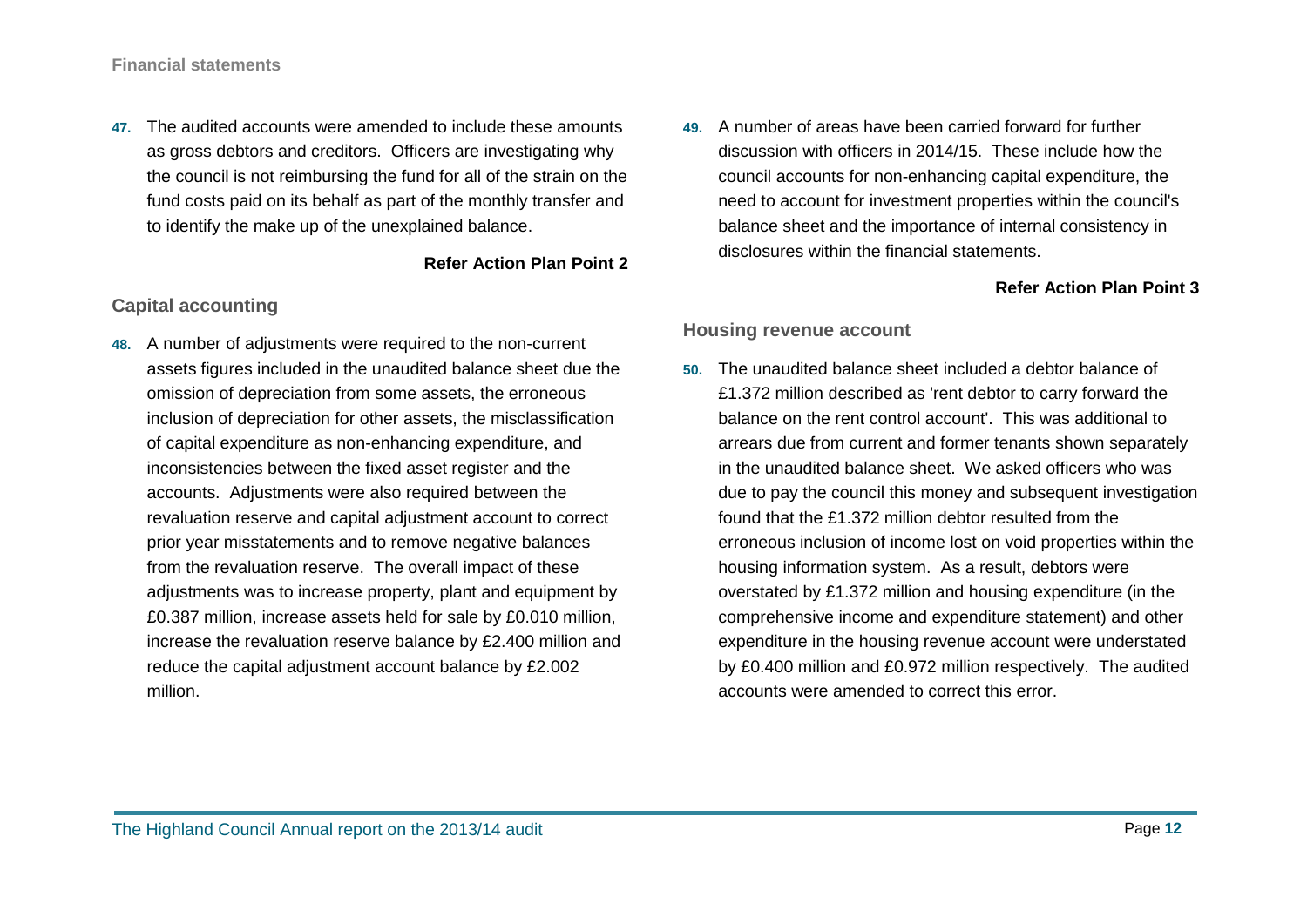**51.** Reconciliations between the financial ledger and housing information system provide assurance that rents, voids, cash received from tenants and write offs are correctly recorded in the financial statements. The reconciliations provided to audit contained small differences between the ledger position and that recorded in the housing information system for which satisfactory explanations could not be provided. While we were satisfied that the closing figures included in the financial statements were not materially misstated, the council's processes need to be amended to ensure that differences are investigated and resolved throughout the year.

#### **Refer to Action Plan Point 4**

#### **Accounting for cut-off**

**52.** During our audit we identified a number of instances where the council's balance sheet included both a debtor and a creditor for the same transaction. The largest of these related to an invoice from Scottish Water for £1.547 million for services relating to 2014/15. This had been included as both a creditor (when the invoice was received) and as a prepayment thus overstating both creditors and debtors. The audited accounts were amended to correct this error.

#### **Refer Action Plan Point 5**

#### **Classification of investments**

**53.** Cash and cash equivalents were overstated and short term investments were understated by £31.092 million due to the misclassification of investments in the unaudited balance sheet. The audited accounts were amended to correct this misclassification.

#### **Refer Action Plan Point 5**

#### **Capital fund**

**54.** The council has established a capital fund into which it pays developers' contributions and council tax income from second homes. Schedule 3 of the Local Government (Scotland) Act 1975 specifies that a capital fund can only be used to finance capital expenditure or the repayment of loans principal. The council had not correctly accounted for £1.540 million of capital expenditure funded from the capital fund in the unaudited accounts. The audited accounts were amended to correct the accounting treatment.

#### **Refer Action Plan Point 6**

### **Building dilapidations**

**55.** The council leases a number of buildings which will require to be returned to their original leased condition at the end of the lease. The council currently does not recognise the costs associated with this future reinstatement work within its financial statements.

#### **Refer Action Plan Point 7**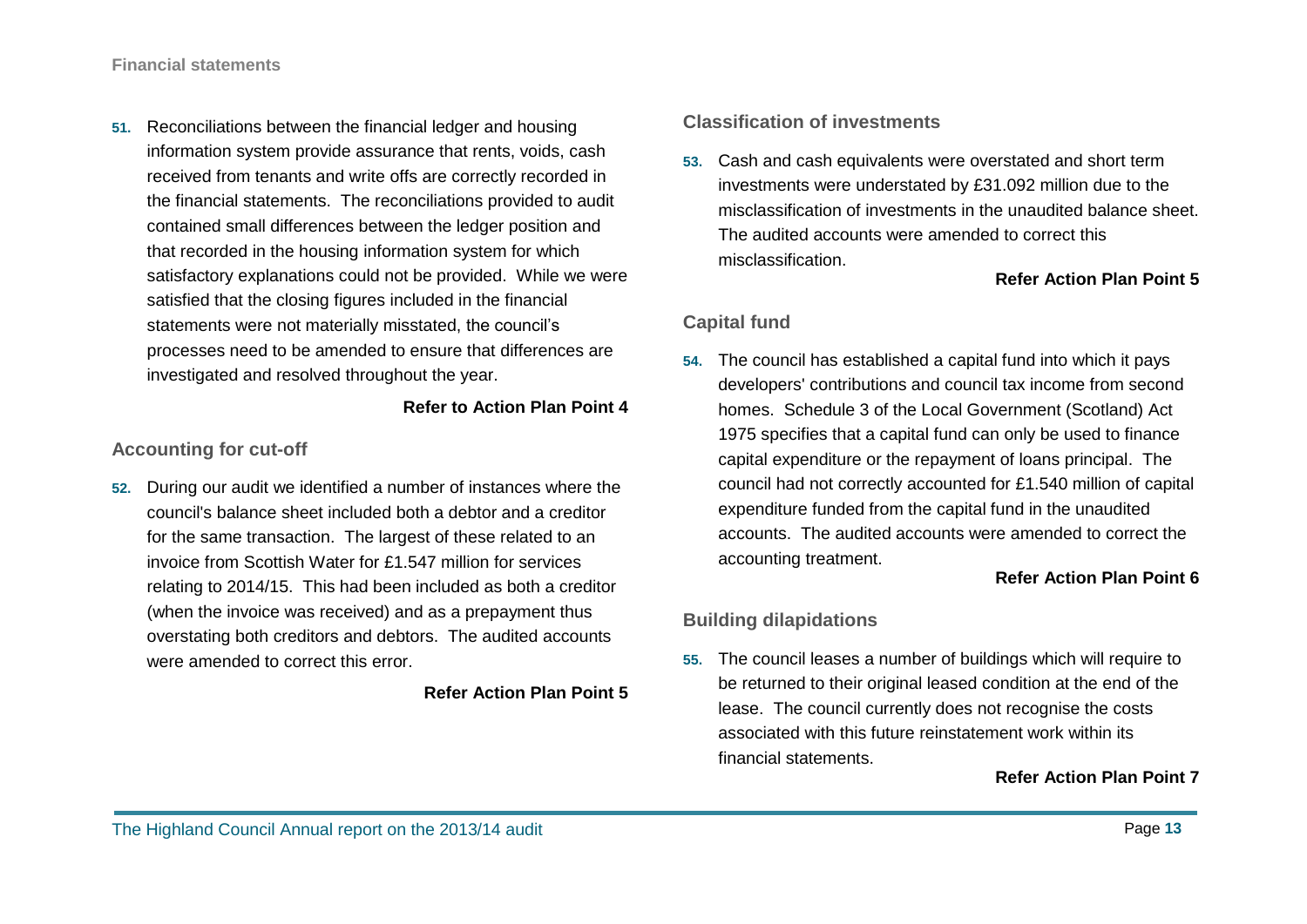#### **Common good funds**

- **56.** A number of presentational adjustments were required to the common good fund accounts in order to account for investment properties and stock market investments in compliance with the Code of Practice on Local Authority Accounting in the United Kingdom 2013/14. As a result, revaluations gains of £0.025 million previously held in the revaluation reserve were moved to the capital adjustment account and an available for sale financial instruments reserve was created to hold the unrealised gains on the stock market investment portfolio (£4.125 million) previously treated as capital funds.
- **57.** The common good funds' heritage assets were valued by Sothebys in 2013/14. Their valuation report included a bust of Sir John Gordon (valued at £1.400 million) which had previously been included as an asset of the Invergordon common good fund. This asset was written out of the common good fund's balance sheet during 2013/14 when it emerged that it was a council asset but was not included in the council's balance sheet in 2013/14. Sothebys' report also included assets within Wick Town Hall with a value of £0.178 million. As Wick does not have a common good fund, these assets should also be included on the council's balance sheet. As a result, the council's net assets and reserves are understated by £1.578 million.

#### **Refer Action Plan Point 8**

## *Charitable trusts' findings*

#### **Highland Council Charitable Trusts**

- **58.** The unaudited statement of balances omitted a property (Rhind House, Wick) which is used to generate income for the trusts. This asset was valued at £0.100 million by the council's valuer. The audited accounts were amended to correct this omission.
- **59.** The trust deeds of three Educational Trusts (Inverness-shire Educational Trust, Ross and Cromarty Educational Trust, and County of Sutherland Educational Trust) included within the Highland Council Charitable Trusts limit the amount of revenue surpluses which can be carried forward to the following year to £500, £1,000 and £400 respectively. Audit testing identified that this condition had not been adhered to in previous years. As a result, unrestricted funds were overstated and permanent endowments understated by £0.221 million. The audited accounts were amended to correct this failure to comply with the trust deeds' conditions in previous years.
- **60.** The governance documentation for three trusts included within the Highland Council Charitable Trusts could not be located as a consequence of the age of these trusts. The disclosures in the accounts were amended to highlight for which trusts governance documentation is not held and on what basis the trustees account for and use these funds.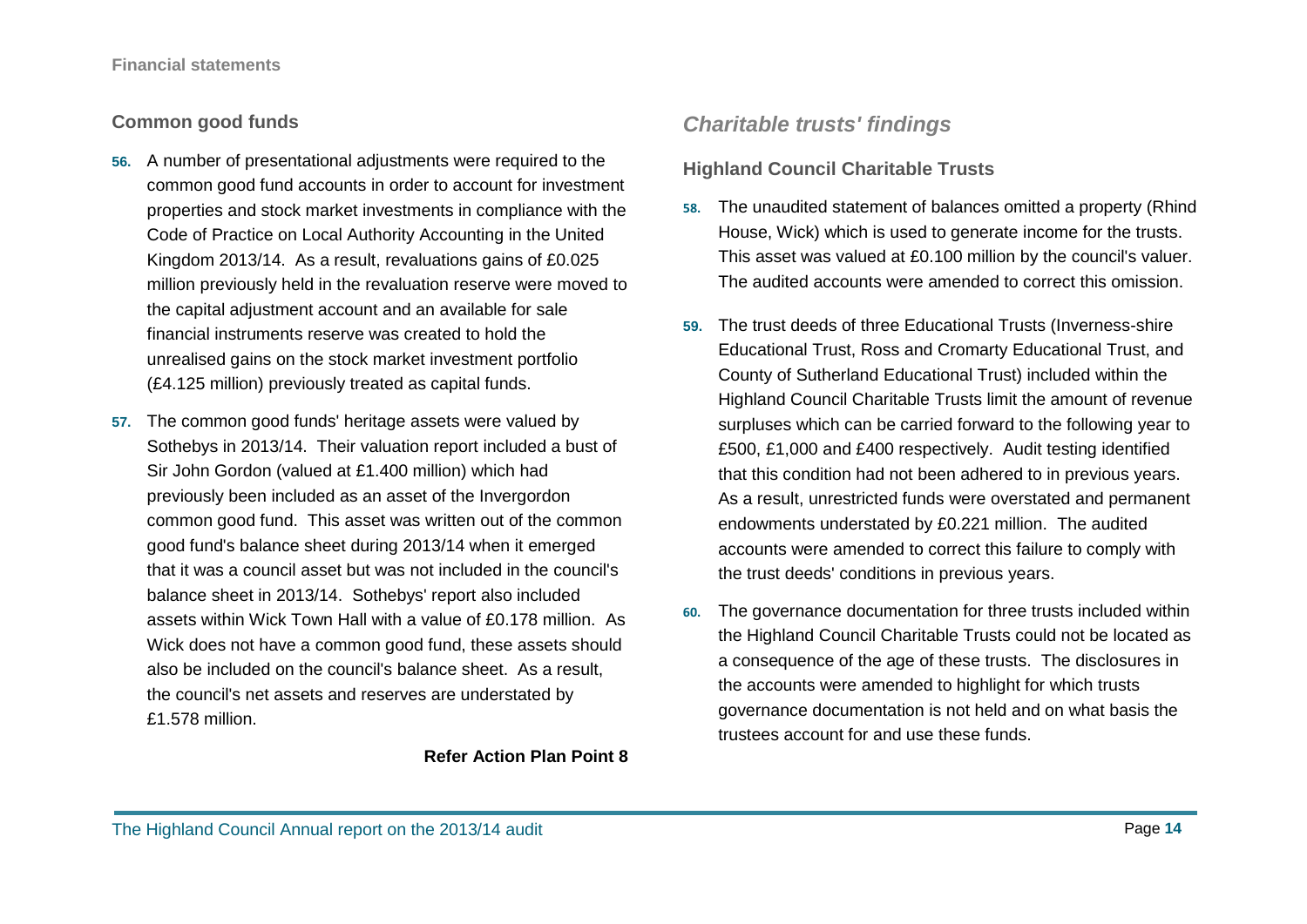**61.** The council relies on custom and practice to inform any decisions by the trustees in respect of the trusts' expenditure and use of assets. We are not aware of any matters which would materially impact on the financial statements.

## **Outlook**

- **62.** The financial statements of the council are prepared in accordance with the Code of Practice on Local Authority Accounting in the United Kingdom (the Code). The main new standards adopted in 2014/15 include:
	- **•** IFRS 10 Consolidated financial statements
	- IFRS 11 Joint arrangements
	- IFRS 12 Disclosures of interests in other entities
	- IAS 28 Investments in associates and joint ventures.
- **63.** These standards effect the group financial statements and include a change to the definition of control. This is likely to require a reassessment of the group boundary and potentially further consolidations and disclosures.

**64.** The revised Local Authority Accounts (Scotland) Regulations 2014 apply from 2014/15 onwards. The regulations set out what is required in respect of financial management and internal control, and the annual accounts themselves. The changes include the requirement for the unaudited accounts to be considered by the Audit and Scrutiny Committee. This can take place after submission to the auditor and up to 31 August if necessary. The audited accounts must also be considered and approved for signature by the committee by 30 September with publication on the council's website by 31 October.

#### **Refer Action Plan Point 9**

**65.** Highways assets are currently carried within infrastructure assets in the balance sheet at depreciated historic cost. The 2016/17 Code requires highways to be measured for the first time on a depreciated replacement cost basis. This represents a change in accounting policy from 1 April 2016 which will require a revised opening balance sheet as at 1 April 2015 and comparative information in respect of 2015/16. This is a major change in the valuation basis for highways and will require the availability of complete and accurate management information on highway assets. The council should ensure it is planning ahead to allow full compliance with the Code.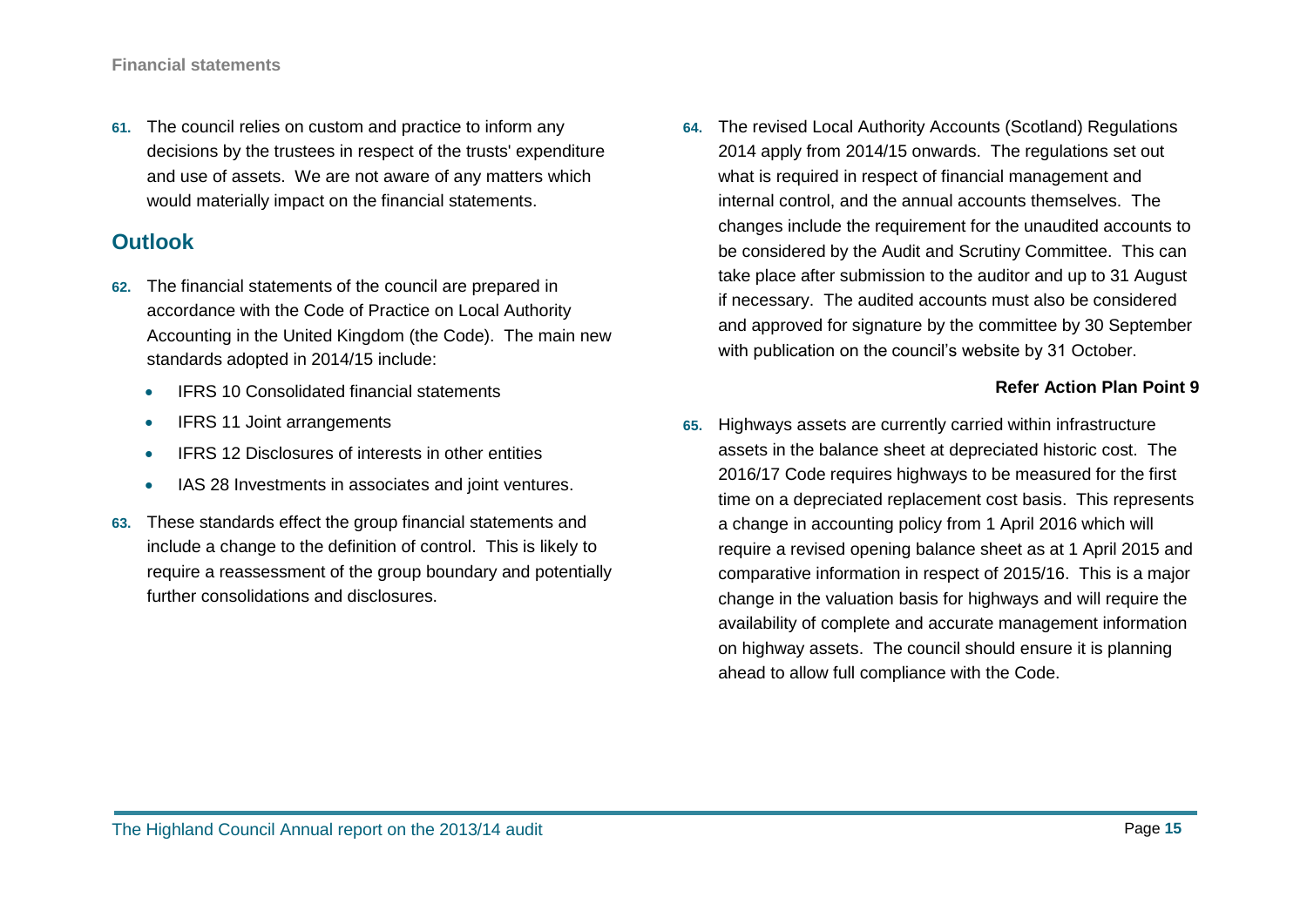# <span id="page-15-0"></span>**Financial position**

- **66.** The council's financial statements reported a deficit of £2.676 million on the provision of services in 2013/14. After adjusting this balance to reflect the statutory funding arrangements in place, and transfers to its other statutory reserves have been taken into account, the council increased its general fund and housing revenue account balances by £2.450 million and £0.524 million respectively.
- **67.** The council's original general fund budget for 2013/14, approved in February 2013, was £548.436 million. During the year the budget was increased by £1 million to include expenditure funded by ring fenced grant and preventative spend funded by earmarked balances. The council's housing revenue account budget was £46.116 million in 2013/14. The council underspent against its revised service budgets (including HRA) by £3.819 million (0.6%) in 2013/14. Key variations in performance against budget include:
	- an underspend of £1.194 million within Transport, Environment and Community Services due to lower than expected road maintenance due to the mild winter and higher than expected income from capital works
	- an underspend on loan charges of £3.316 million due to lower than expected borrowing, continued favourable short term interest rates and changes to the borrowing profile.
- **68.** The 2013/14 budget included a planned contribution to the capital fund of £2.600 million from council tax income on second homes. Actual income (and the contribution to the capital fund) was slightly less than expected at £2.585 million.
- **69.** Usable reserves are part of a council's strategic financial management and councils will often have target levels of reserves. Exhibit 1 shows that the council's overall level of usable reserves increased by £3.891 million to £85.334 million as at 31 March 2014.

**Exhibit 1: Usable reserves**

| <b>Description</b>             | 31 March 2013 | <b>31 March 2014</b> |  |
|--------------------------------|---------------|----------------------|--|
|                                | £ million     | <b>£million</b>      |  |
| <b>General Fund</b>            | 37.890        | 40.340               |  |
| <b>Housing Revenue Account</b> | 6.804         | 7.328                |  |
| Repair and Renewal Fund        | 1.667         | 1.669                |  |
| Insurance Fund                 | 2.394         | 2.409                |  |
| Capital Fund                   | 31.171        | 31.703               |  |
| <b>Capital Receipts Fund</b>   | 1.517         | 1.885                |  |
| <b>Total Usable Reserves</b>   | 81.443        | 85.334               |  |

*Source: The Highland Council 2013/14 financial statements*

#### The Highland Council Annual report on the 2013/14 audit **Page 16** and the *Page 16* and the *Page 16* and the *Page 16* and the *Page 16* and the *Page 16* and the *Page 16* and the *Page 16* and the *Page 16* and the *Pag*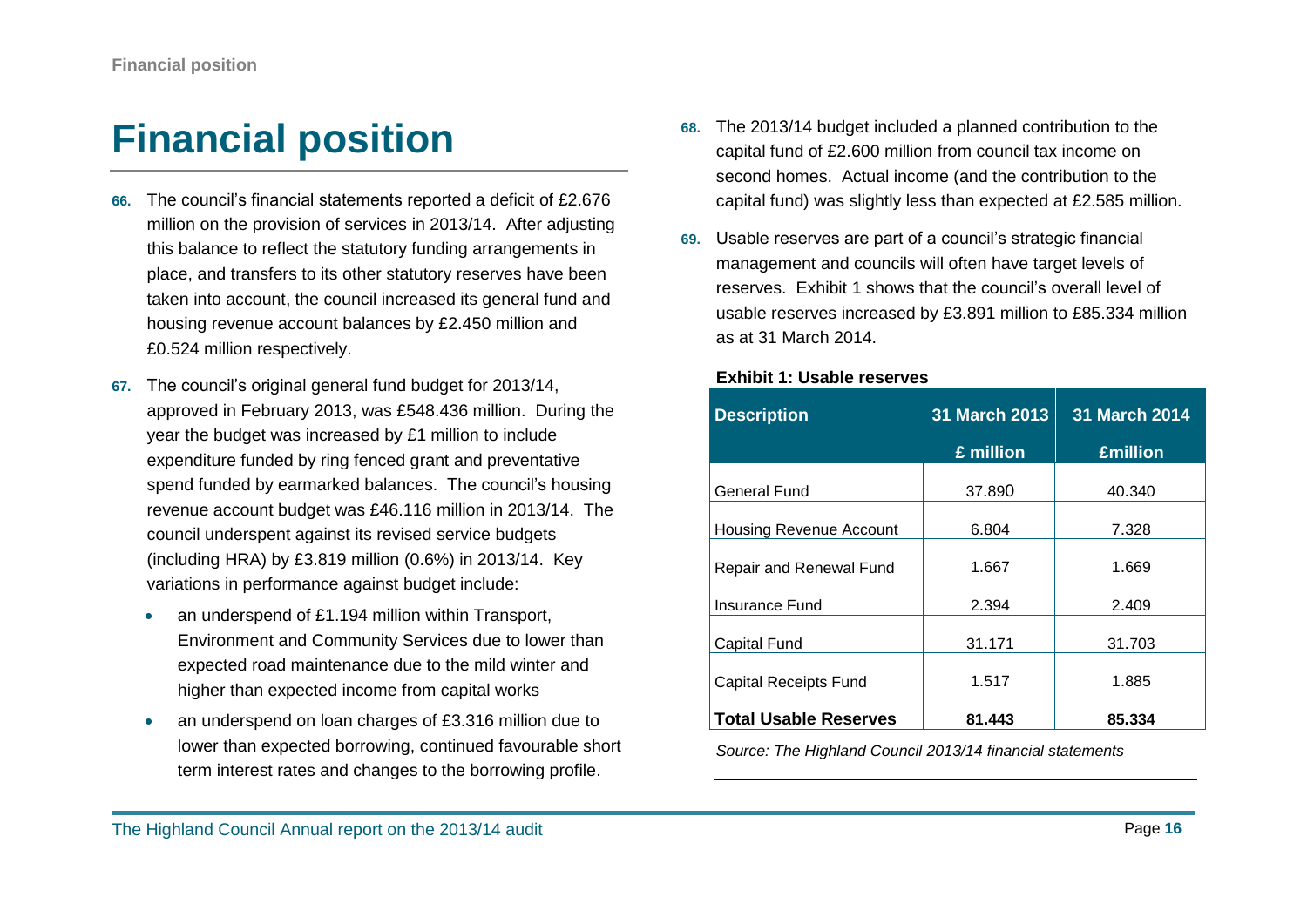- **70.** From an analysis of Scottish councils' unaudited 2013/14 accounts, over half of councils utilised reserves brought forward, with around half of all councils ending 2013/14 with lower levels of reserves than they had at the start of 2012/13. This was in part due to the retention of certain reserves associated with police and fire joint boards and the consequent reduction in general revenue grant from the Scottish Government in 2013/14.
- **71.** The general fund balance increased by £2.450 million during the year. The closing balance at 31 March 2014 is made up of earmarked commitments of £23.206 million and an unallocated balance of £17.134 million, or 3% of annual running costs. (2012/13: 3%). This position is in line with the council's policy which is to maintain uncommitted reserves at a minimum of 2.5% of the revenue budget over the medium term.
- **72.** The most significant earmarked balances include:
	- Strategic Change and Development Fund £4.628 million
	- NHS Adult Care £3.500 million
	- IT Investment Fund £2.797 million
- **73.** Exhibit 2 shows that the council's usable reserves position in relation to its net revenue stream (including dwelling rents) for the year is lower than the median of all Scottish councils. The council needs to continue to ensure that it strikes a balance between meeting current obligations and preparing for future commitments and possible reductions in funding.





## **Integration of adult health and social care**

**74.** The Public Bodies (Joint Working) (Scotland) Act 2014 received royal assent on 1 April 2014. The Act provides the framework for the integration of health and social care services in Scotland and offers some flexibility on the partnership arrangements for the governance and oversight of integrated health and social care services.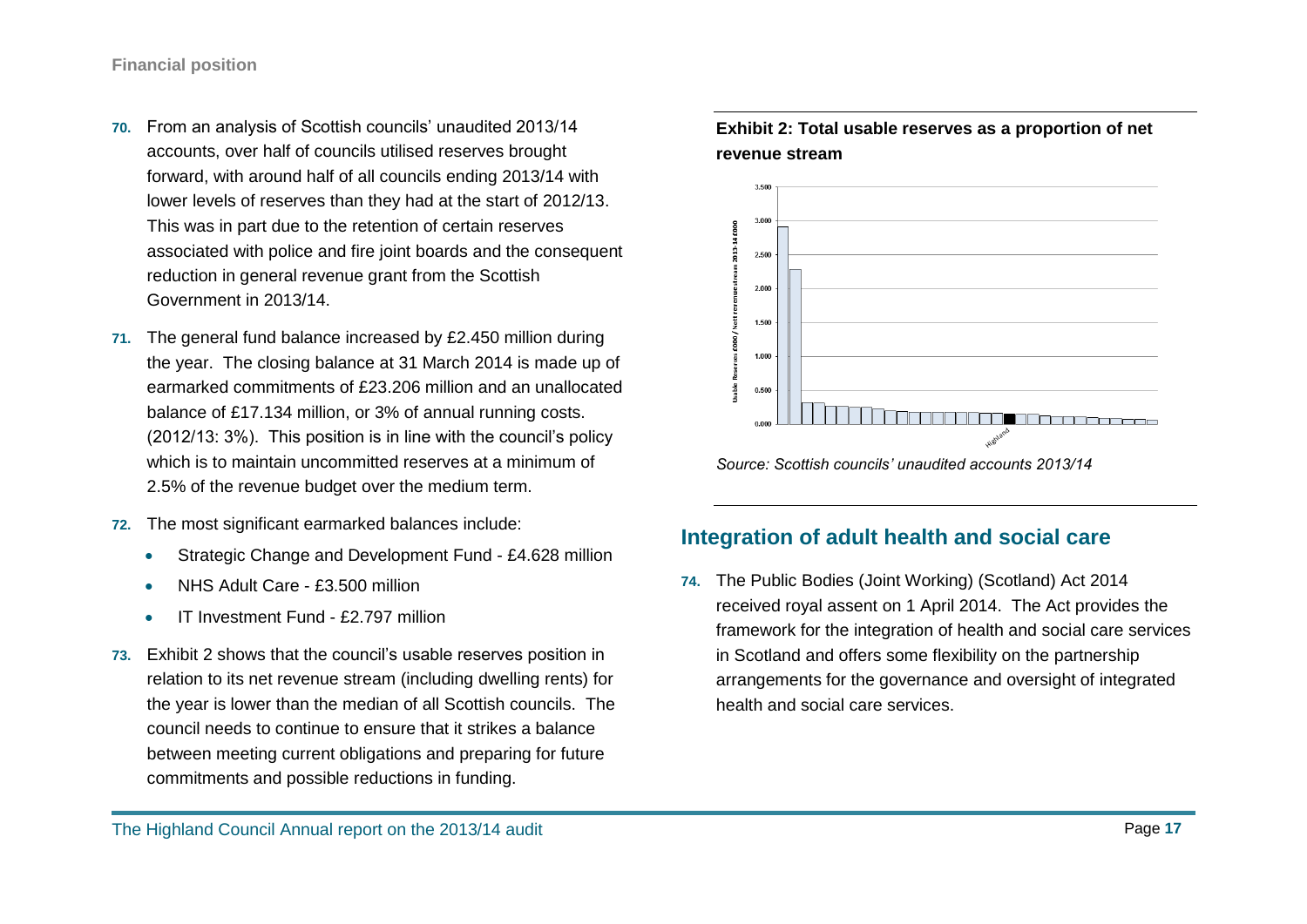- **75.** New partnership arrangements between the council and NHS Highland to provide integrated health and social care services became operational on 1 April 2012, two years ahead of any other council. Over 1600 staff transferred from the council to NHS Highland as a result of the partnership agreement and around 200 transferred from NHS Highland to the council.
- **76.** The first two years of the partnership have been financially challenging for both partners as demand for adult care services continues to increase. Acknowledging the need for future budgets to be on a sounder financial footing, the council agreed to provide NHS Highland with additional recurring funding of £3 million in 2014/15, £1.3 million in 2015/16 and £0.4 million in 2016/17. Additional non-recurring funding of £1.5 million is also being provided in 2014/15. The council plans to use £2 million of its balances to fund its additional contribution in 2014/15, together with £1 million from its preventative spend budget in 2014/15 and 2015/16. The council will consider how it will fund the remainder of its additional contributions as part of the work required to deliver a balanced budget for 2015-19.

#### **Refer Action Plan Point 10**

## **Capital investment and performance 2013/14**

- **77.** The council's general service capital spend for 2013/14 was £85.3 million against a budget of £88.8 million, resulting in an underspend of £3.5 million (4%). The council has a history of slippage within its general fund capital programme and so includes more projects within the programme than funding available to provide flexibility in managing the scheduling of projects to maximise expenditure in the year. The most significant slippage against the enhanced programme occurred in Education, Culture and Sport (£4.663 million), Chief Executive's Office (£3.463 million) and Transport, Environmental and Community Services (£2.435 million).
- **78.** The housing capital programme includes expenditure on the provision of new council housing stock and improvements to existing stock to meet the Scottish housing quality standard. Actual spend in 2013/14 was £42.2 million against a budget of £41 million, resulting in an overspend of £1.2 million (3%) due to acceleration of the new build programme to meet housing needs. Current estimates are that 678 (5%) dwellings will not meet the Scottish housing quality standard by April 2015.
- **79.** The trend in sources of funds for capital investment over the last five years is set out in Exhibit 3. This shows a decline in the funds received through the sale of assets. Advances made to services from the council's loans fund remains the most significant source of funds for the council's capital programme.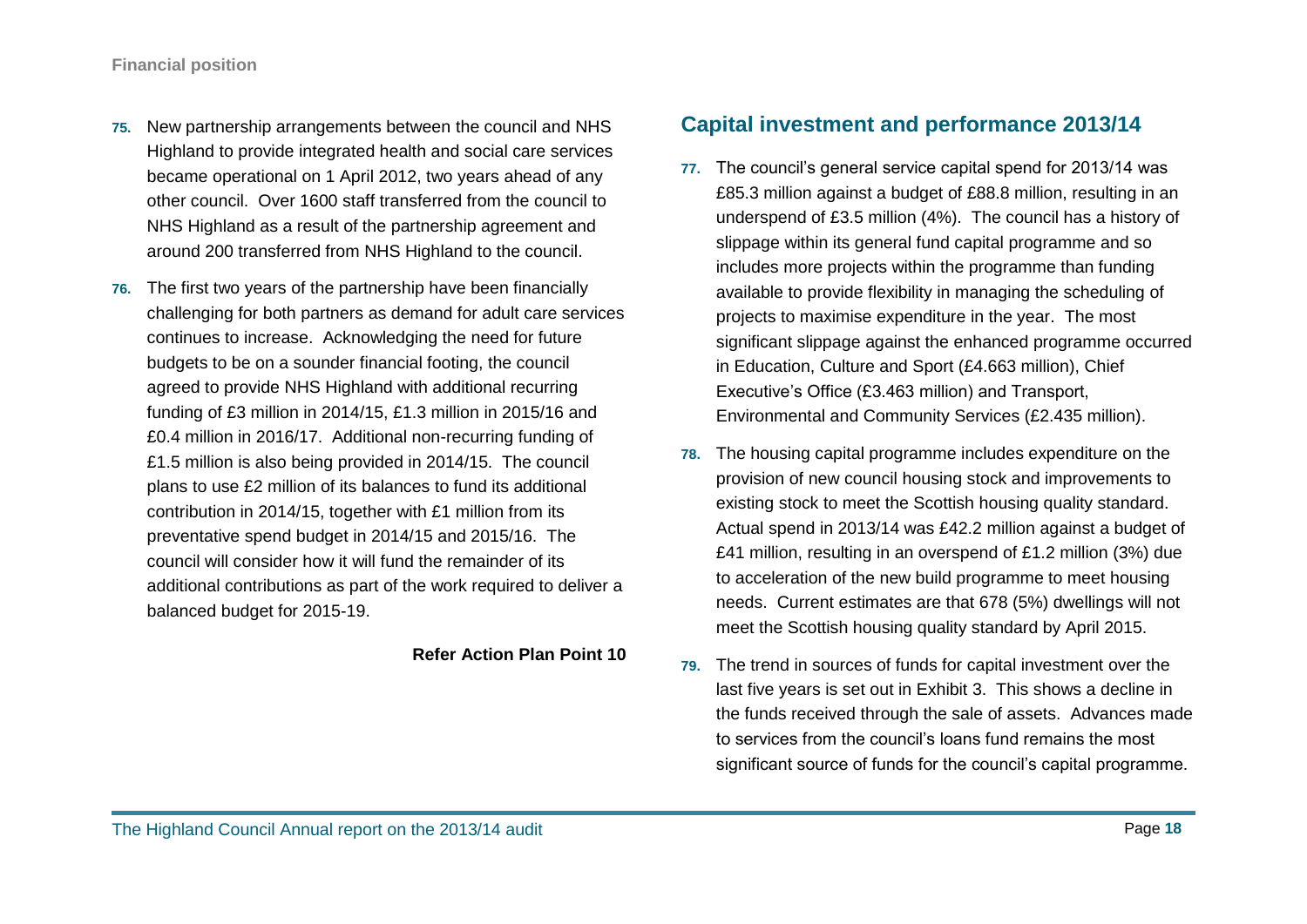

#### **Exhibit 3: Sources of finance for capital expenditure 2009/10 – 2013/14**

*Source: The Highland Council Annual Accounts 2009/10 to 2013/14*

## **Treasury management**

**80.** High levels of debt may reduce a council's budget flexibility going forward as revenue resource has to be set-a-side to service that debt. The impact that debt levels have on net revenue expenditure will be affected by interest rates and repayment periods.

**81.** In the current financial climate, many councils have relatively high levels of internal borrowing, utilising available cash balances and deferring external borrowing. The council's level of borrowing in 2013/14 increased by 6% from the previous year. As shown in Exhibit 4, the council's net external debt as a proportion of net revenue stream is in the middle range relative to other Scottish councils.

**Exhibit 4: Net external debt as a proportion of net revenue stream**



*Source: Scottish councils' unaudited accounts 2013/14*

**82.** As at 31 March 2014 the council had total borrowings of £750.881 million (2012/13 £707.984 million), of which 94.3% is at a fixed rate of interest and is a repayable over the long term.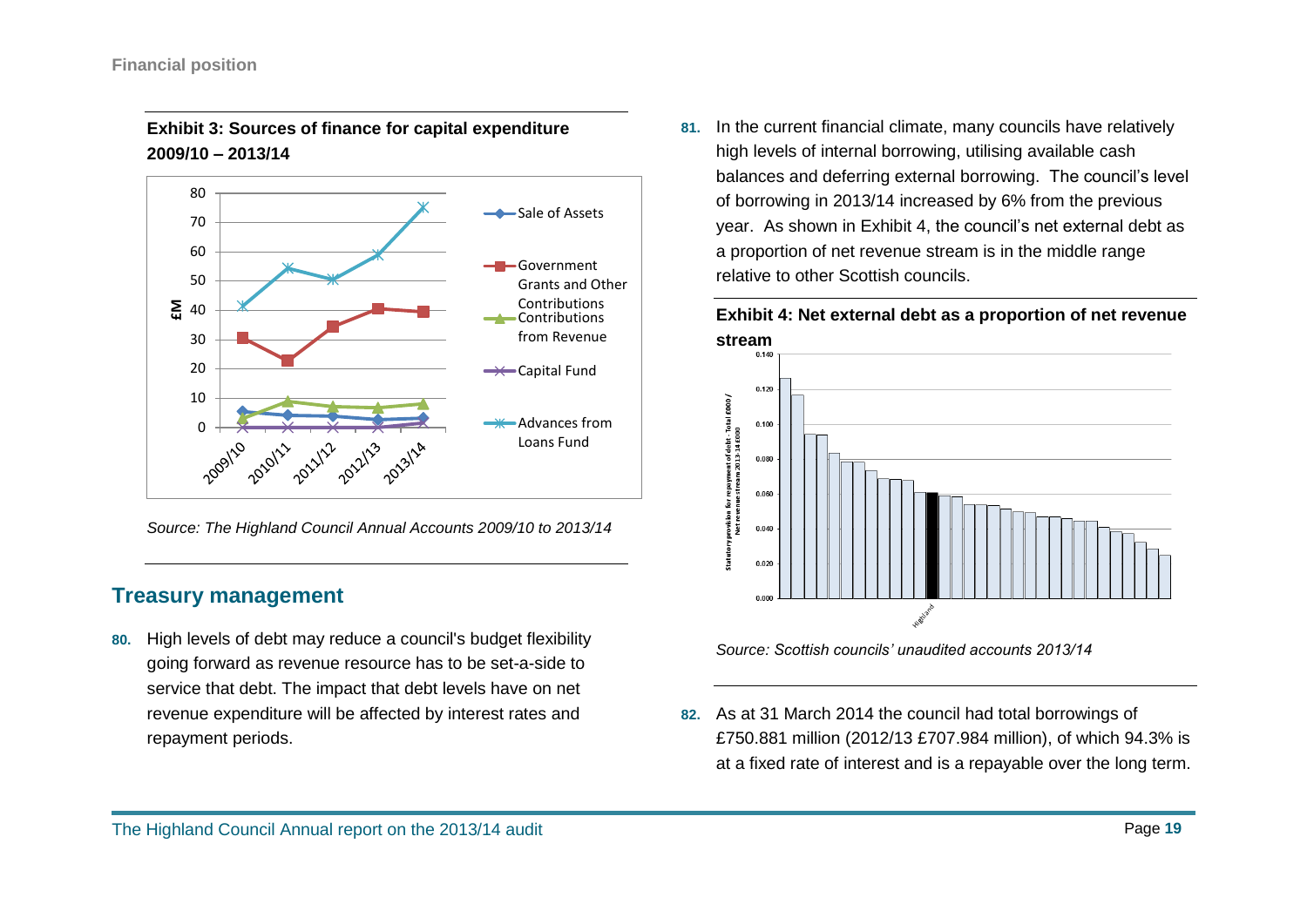**83.** Audit Scotland has, on behalf of the Accounts Commission, recently completed a national review of borrowing and treasury management in councils. This involved discussions with members and officers as well as audit visits to a number of selected fieldwork councils. The review focused on the affordability and sustainability of borrowing and governance arrangements and considered how councils demonstrate best value in their treasury management functions. The national report is planned for publication in January 2015.

## **Outlook**

- **84.** In December 2013 the council approved its revenue budget for 2014/15. The net service expenditure budget set for 2014/15 was £563.697 million, an increase of 2.8% on that originally set for 2013/14 (£548.436 million). In setting its revenue budget the council identified the need for savings of £15.709 million to be delivered in 2014/15.
- **85.** Since the budget was set the council has received additional government funding of £1.798 million and increased service budgets by £8.407 million funded by earmarked balances, resulting in a revised budget for 2014/15 of £572.953 million. The latest revenue monitoring report, based on the position as at 30 June 2014, projects that the estimated outturn will be £1.322 million (0.23%) more than the revised budget at 31 March 2015 as a result of overspends within the Care and Learning Service. The service is working to reduce its budget

pressures and address the overspend position. The housing revenue account is forecast to break even as at 31 March 2015.

- **86.** The council will continue to operate in a funding environment which is subject to sustained pressure to deliver more with less. The level of flexibility within expenditure budgets is considerably reduced by the release of cost savings in previous years. Current estimates are that the council has a £63.7 million funding gap over the four years to 2018/19. Services have been asked to consider options for delivering 6% savings in the period 2015-19. Financial year 2015/16 will prove particularly challenging, and additional service reductions on top of those already requested may be required.
- **87.** The council has recently concluded an initial series of budget consultation meetings across the Highlands, and launched a Budget Blog. The feedback from the consultation is being analysed and will inform the consideration of budget options.
- **88.** The council's ten year capital programme includes three significant projects: Ness Flood Alleviation Works, West Link Road and replacement schools. The capital programme is currently being refreshed to reflect updated costs for these projects and how expenditure on these will be phased and funded in the coming years.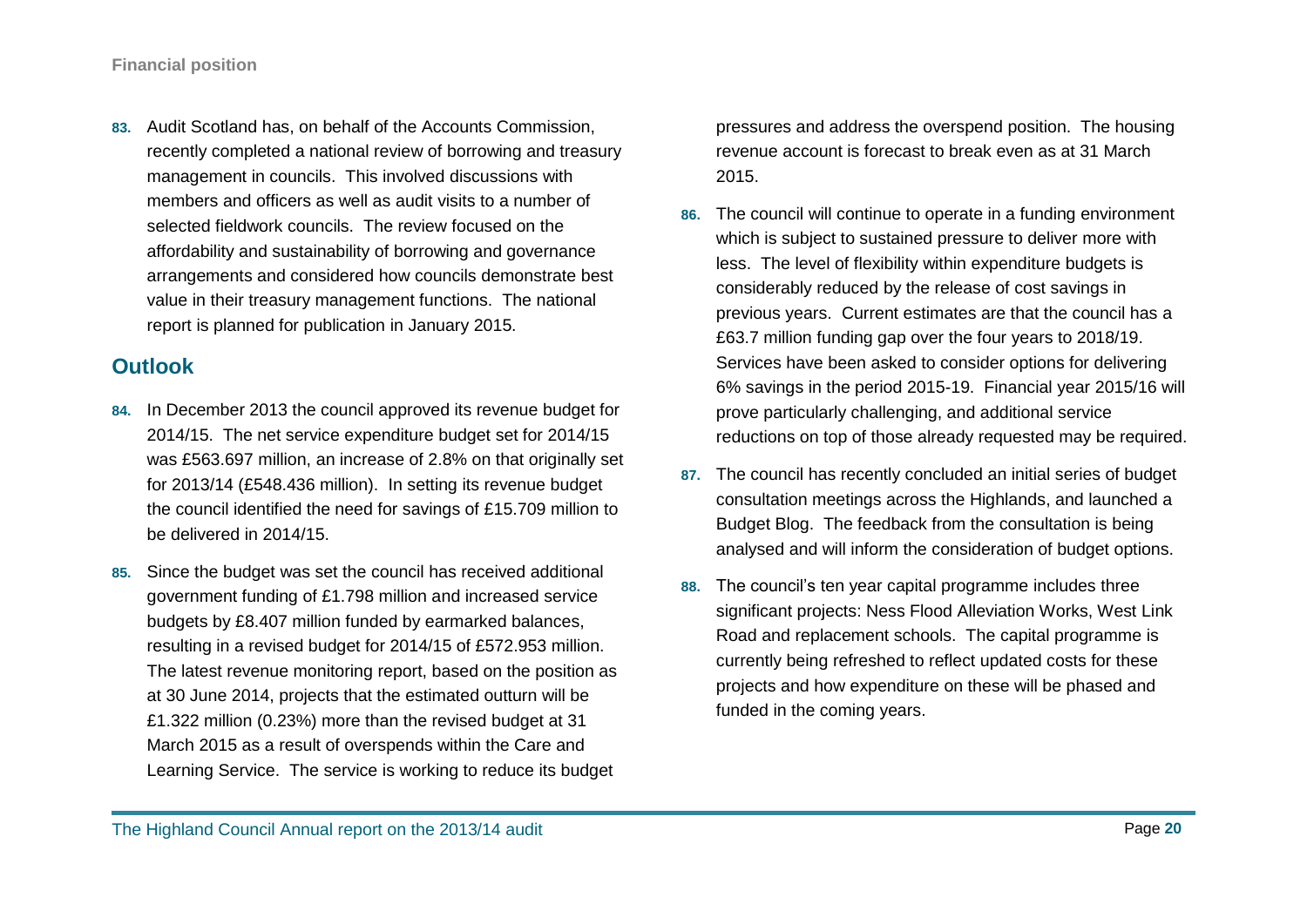## <span id="page-20-0"></span>**Governance and accountability**



**89.** Members of the council and the Director of Finance are responsible for establishing arrangements for ensuring the proper conduct of the affairs of The Highland Council and for monitoring the adequacy and effectiveness of these arrangements.

## **Corporate governance**

**90.** The corporate governance framework within The Highland Council is centred on the council which is supported by the following strategic committees.

| <b>Community Services Committee</b>              |
|--------------------------------------------------|
| Education, Children & Adult Services Committee   |
| Planning, Development & Infrastructure Committee |
| <b>Resources Committee</b>                       |

- **91.** Other committees include the Audit and Scrutiny Committee which meets regularly to receive reports from internal and external audit and scrutinise performance.
- **92.** Based on our observations and audit work our overall conclusion is that the governance arrangements are operating effectively.
- **93.** The council's two charitable trusts are governed by trustees. We noted that there had been no trustee meetings during the year, nor for a number of years prior to this. It is, therefore, unclear how trustees are able to adequately demonstrate proper stewardship of the funds.

#### **Refer Action Plan Point 11**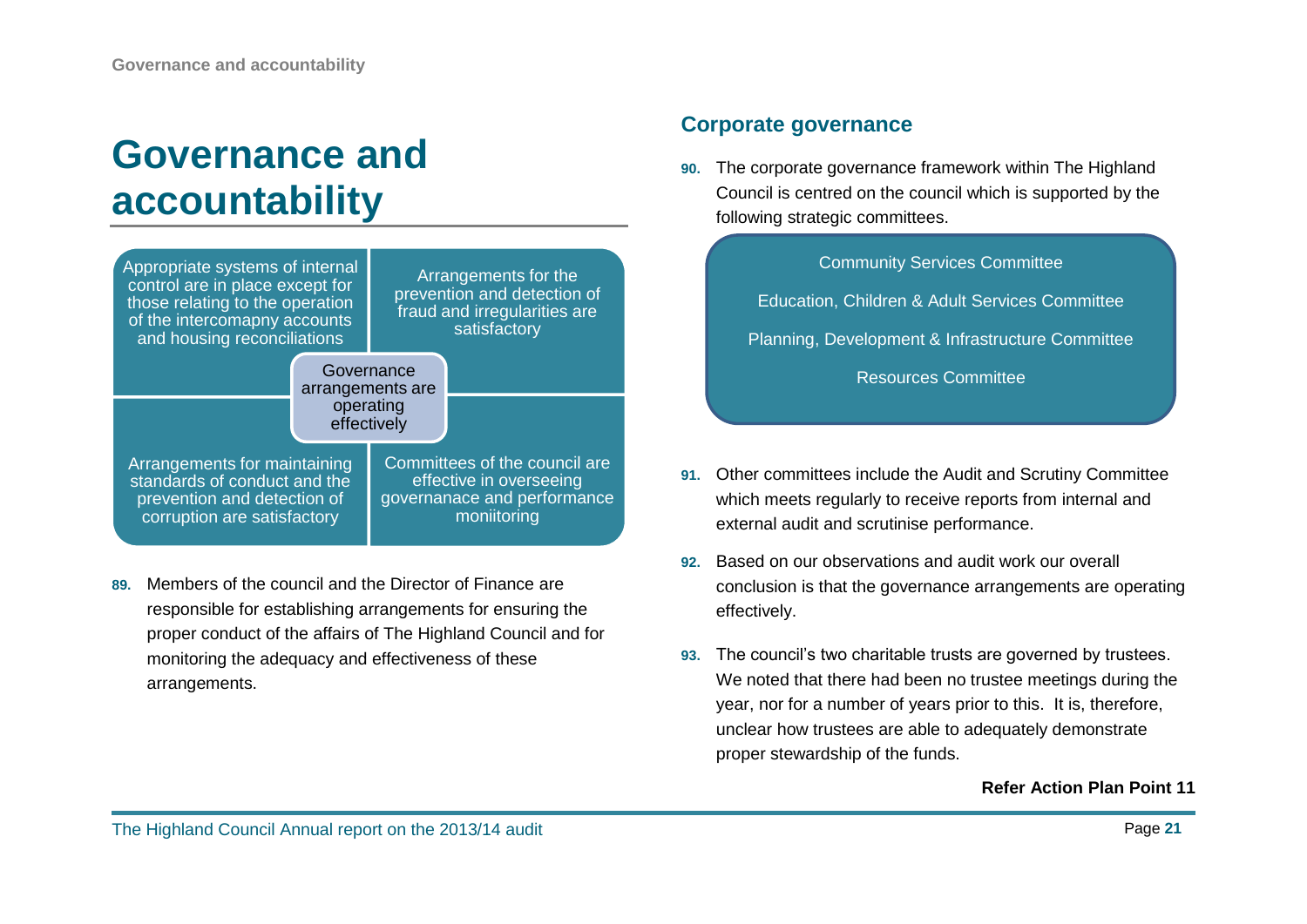## **Internal control**

**94.** As part of our audit we reviewed the high level controls in operation in a number of the council's systems that impact on the financial statements. This audit work covered general ledger, payroll, trade payables, trade receivables, cash and cash equivalents, non domestic rates, council tax, housing rents, housing benefit and treasury management. Our overall conclusion was that the key controls within the council's main financial systems were operating satisfactorily except for those relating to the operation of the intercompany accounts with the pension fund (see paragraphs 45 to 47), and housing revenue account reconciliations (see paragraph 50).

## **Internal audit**

**95.** Internal audit provides members of the council and the Proper Officer with independent assurance on the overall risk management, internal control and corporate governance processes. We are required by international auditing standards to make an assessment of internal audit to determine the extent to which we can place reliance on its work. To avoid duplication, we place reliance on internal audit work where appropriate.

**96.** Our review of internal audit concluded that the council's internal audit service generally operates in accordance with the Public Sector Internal Audit Standards. An action plan has been prepared to address the areas of non-compliance. We placed formal reliance on the work of internal audit in several accounting systems including creditor payments, cash income and banking, and on focussed testing of the main accounting systems undertaken to support the Head of Internal Audit and Risk Management's opinion on the internal control system.

## **ICT audit**

- **97.** The council's information systems are currently provided by Fujitsu Services as part of a five year contract which commenced on 1 April 2010. During 2013/14, the contract was extended for the majority of services provided by Fujitsu for a further 18 months.
- **98.** A dedicated ICT procurement team has been set up to evaluate opportunities for future ICT provision in the year ahead. With the development of national ICT infrastructure and services, the council is moving towards a more diverse model of ICT delivery. The council's ICT strategy was reviewed and updated to reflect the national strategy for local government ICT in October 2013.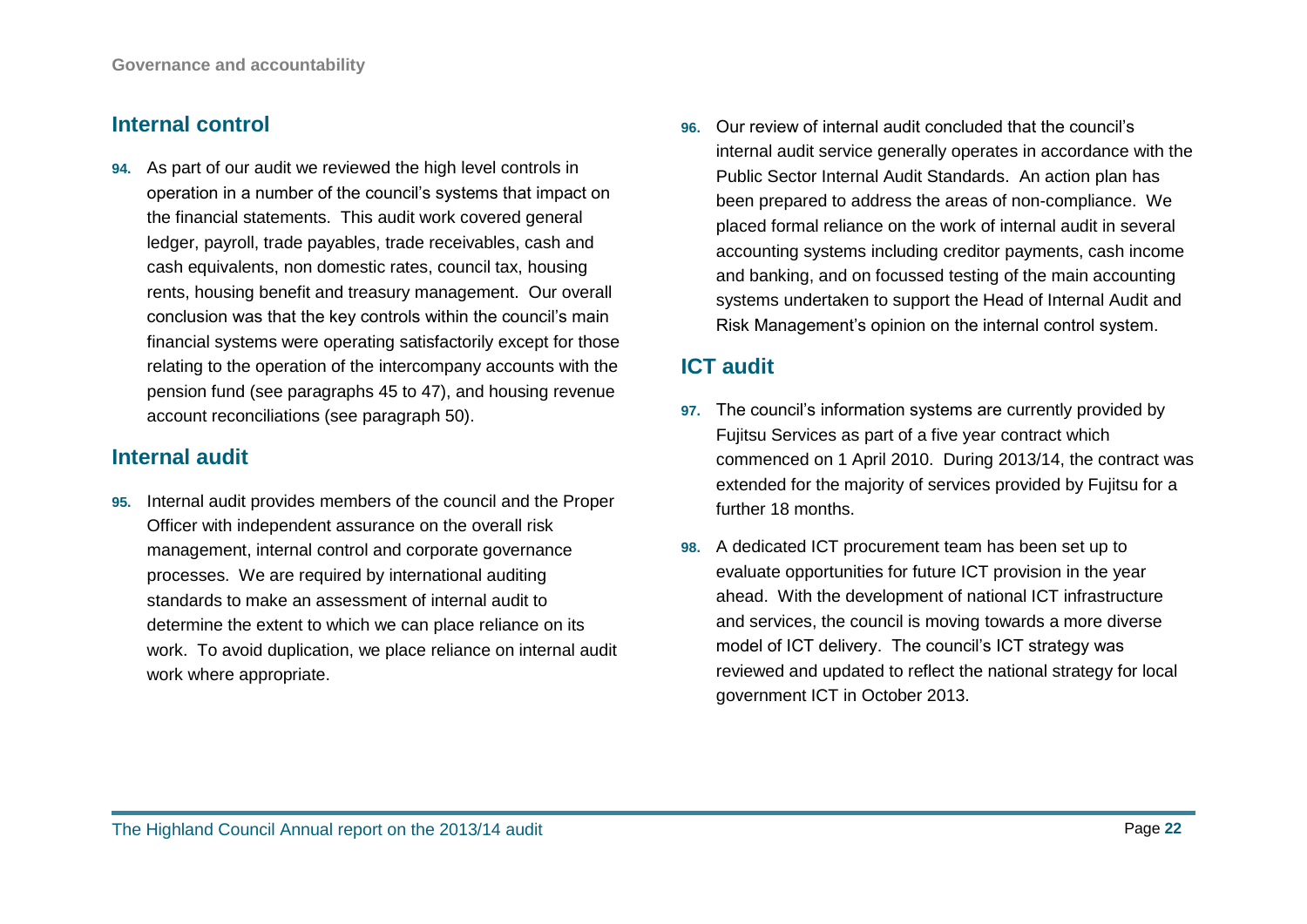- **99.** The Public Services Network (PSN) allows the council to share electronic data with other public bodies, such as the Department of Works and Pensions. In order to use the network the council must comply with the strict security measures of the PSN Code of Connection which, if fully met, results in the issue of a compliance certificate.
- **100.** The application and approval process is subject to annual review and could result in a disruption to operations and service delivery if there were any non compliance issues. The council achieved PSN accreditation in December 2013 and further work is underway to ensure accreditation is retained at the next assessment in April 2015. The overall cost of the work was estimated at around £0.320 million in 2013/14 and a further £0.595 million is estimated in 2014/15.
- **101.** Business continuity planning is an essential part of an organisation's response planning. In 2013/14 internal audit followed up on progress made to address the recommendations resulting from their previous audit of the council's business continuity arrangements. The follow up found that the majority of the agreed actions had not been completed. As a result of internal audit's findings, the lack of appropriate business continuity planning has been recognised as a risk within the council's corporate risk register. We will continue to monitor progress in this area as part of our 2014/15 audit.

## **Arrangements for the prevention and detection of fraud**

**102.** The council's arrangements in relation to the prevention and detection of fraud and irregularities were satisfactory. The Highland Council participates in the National Fraud Initiative (NFI). The NFI uses electronic data analysis techniques to compare information held on individuals by different public sector bodies and different financial systems, to identify data matches that might indicate the existence of fraud or error. Overall, we concluded that the council has satisfactory arrangements in place for investigating and reporting data matches identified by the NFI.

## **Arrangements for maintaining standards of conduct and the prevention and detection of corruption**

**103.** The arrangements for the prevention and detection of corruption in The Highland Council are satisfactory and we are not aware of any specific issues that we need to record in this report.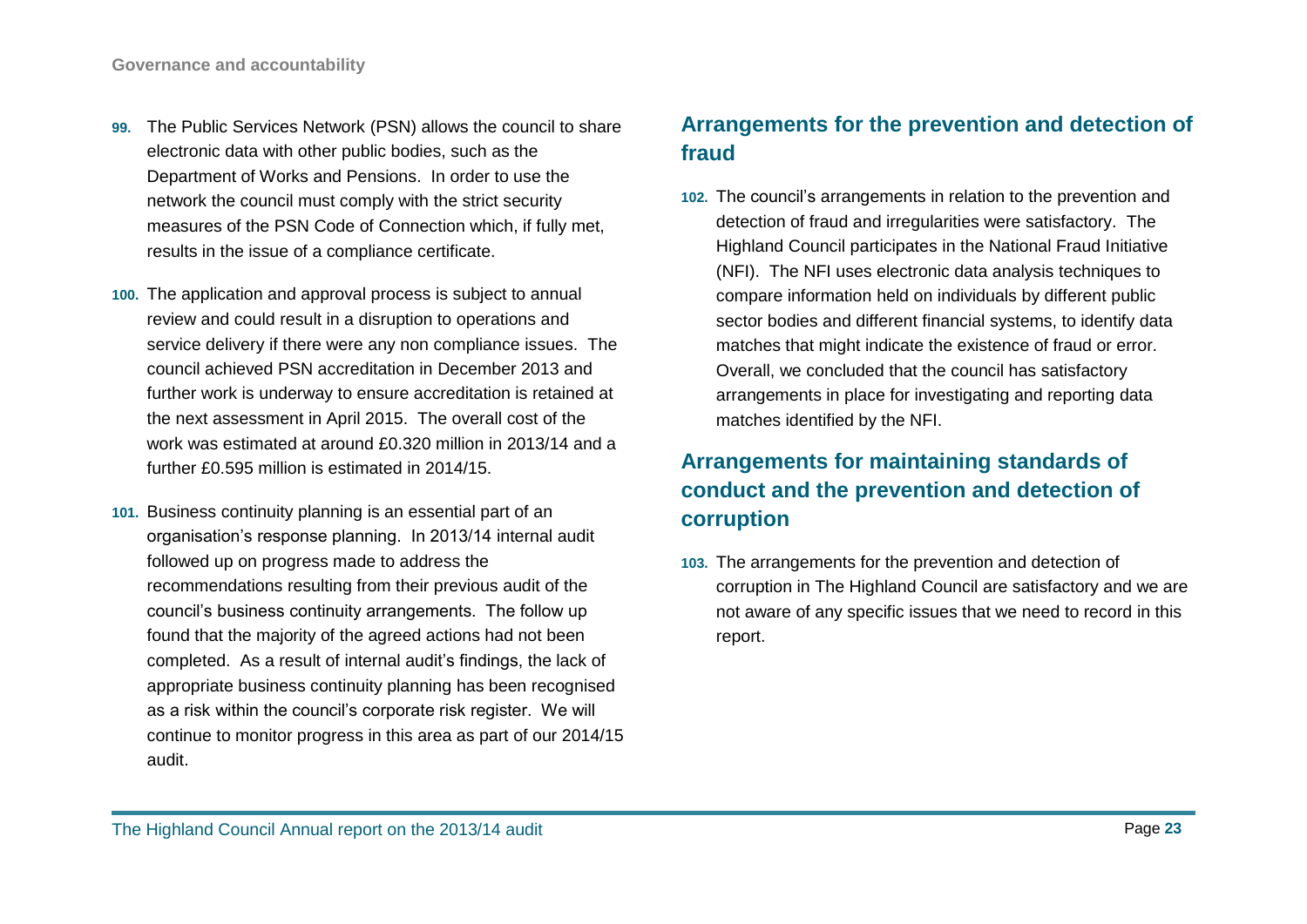## **Correspondence referred to the auditor by Audit Scotland**

- **104.** Part of Audit Scotland's duties as the council's external auditors is to consider concerns raised by members of the public about the council. If appropriate, we may investigate them further.
- **105.** During 2013/14 we received correspondence relating to one of the council's major capital projects, the Inverness West Link. This major section of road is aimed at removing traffic congestion from Inverness city centre and allowing completion of the city's outer neighbourhoods. The council spent £1.9 million on this project in 2013/14.
- **106.** The planning application for the Inverness West Link was submitted on 17 October 2013, and granted in April 2014. Compulsory purchase orders were published on 12 November 2013, with supplementary orders published in September 2014 to correct minor anomalies.
- **107.** The council has received four objections to its compulsory purchase orders. As a result, a public local inquiry or hearing will be held, before an independent reporter appointed by Scottish Ministers, to consider these objections.
- **108.** The reporter will consider all objections, representations and material presented at the inquiry or hearing and then weigh up how the council's proposals would benefit the public against the interests of the owners and other people affected. The reporter will then write a report for Scottish Ministers setting out his/her conclusions and recommendations.
- **109.** The timetable for the inquiry or hearing has still to be agreed but it is unlikely to commence until early 2015. Until it is concluded, no material progress can be made with this project.
- **110.** In last year's report on the audit we highlighted that, given the scale of investment required in the project, it was important that members continue to receive regular updates on cost so that they could effectively monitor developments. The last update members received on the project was more than a year ago, in September 2013. We have been advised by the council that there has been little progress to update members on as a the planning process has taken longer than anticipated.

#### **Refer to Action Plan Point 12**

**111.** Accurate cost estimates are important from the outset of major capital projects as weak estimating can undermine the successful delivery of a project and its potential to achieve value for money. The September 2013 report noted that the estimated cost of the project had increased from £27.2 million in 2011 to £34.4 million (at July 2013 prices).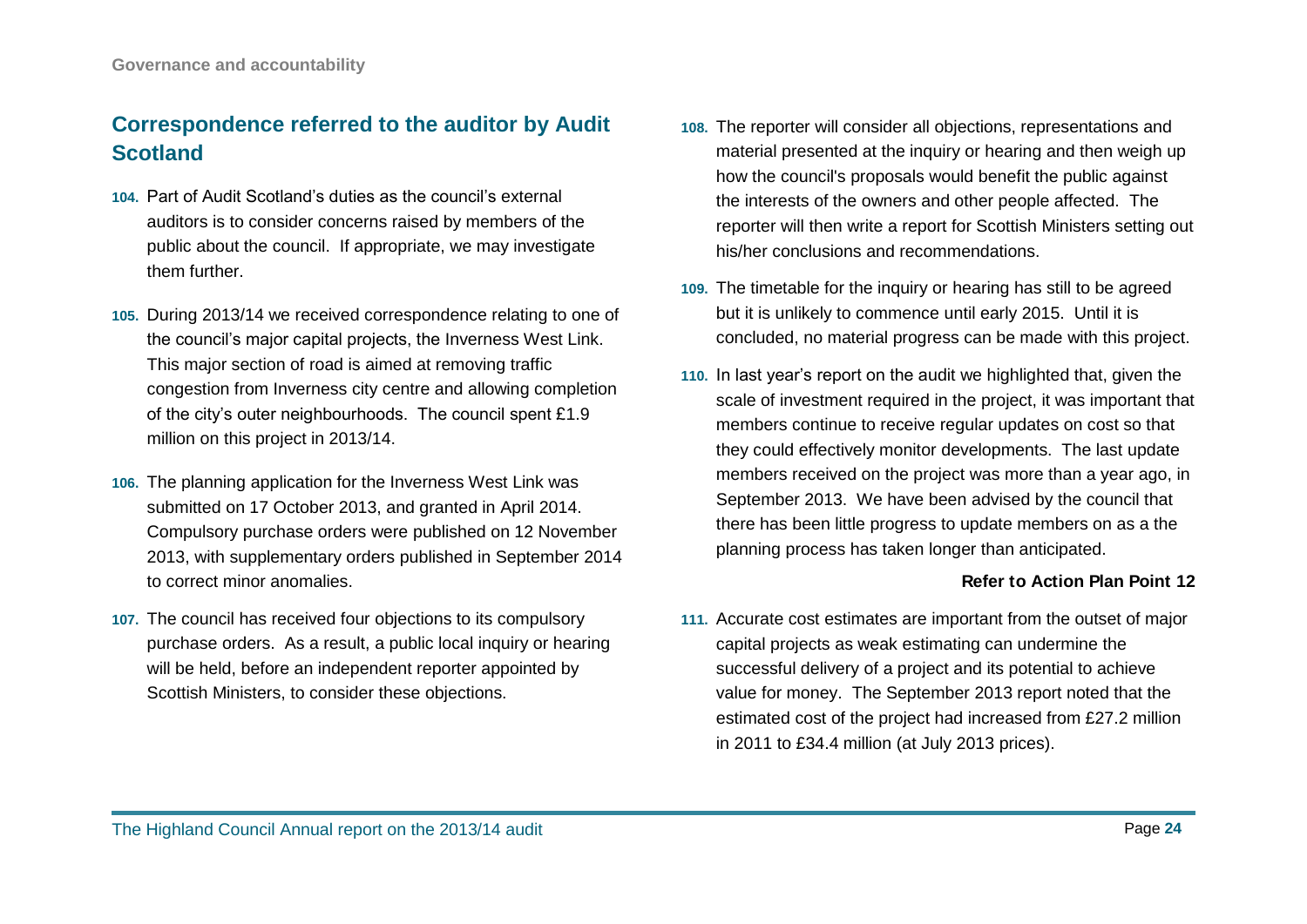- **112.** The council has acknowledged that it needs to improve the way it estimates costs for major capital projects so that these reflect what it expects to pay when it delivers the project rather than what it would cost to deliver the project at today's prices. As noted at paragraph 88, the council's ten year capital programme is currently being refreshed to reflect updated costs and how these will be funded in the coming years. The Director of Finance has confirmed that these updated costs will be based on what projects are anticipated to cost when they are to be delivered.
- **113.** We will continue to monitor progress with this major capital project during 2014/15.

## **Welfare reform**

**114.** The council recognises the impact that the changes to the UK welfare system could have on resources and service provision. 2013/14 was a period of significant change with council tax benefits being replaced by the new Council Tax Reduction Scheme and the introduction of the Scottish Welfare Fund. Councils continue to face uncertainties over the roll out of the Universal Credit and there is the potential for even further reforms.

- **115.** A report from the Scottish Parliament's Welfare Reform Committee in June 2014: *The Local Impact of Welfare Reforms* highlighted that each working adult in receipt of benefits within the Highland area lost an average of £400 of income per annum compared to the Scottish average of £460.
- **116.** The council is responding well to the challenges of these reforms. Officers have participated in discussion and working groups with both the Scottish and UK Governments and Inverness is the only Jobcentre in Scotland to administer claims for Universal Credit. The Director of Finance reports quarterly to the Resources Committee on welfare reform and other welfare initiatives.

## **Audit of housing benefit**

- **117.** As part of Audit Scotland's housing benefit risk assessment programme the council was selected for a review in 2013/14. The results of the risk assessment were reported to the Resources Committee in November 2013.
- **118.** The assessment concluded that the council had delivered continuous improvement in most operational areas since the previous risk assessment in August 2010. The council achieved an improved speed of processing at the same time as maintaining a strong accuracy performance and continuing to reduce local authority error overpayments. More work was required in monitoring overpayment performance and ensuring an effective and efficient intervention programme.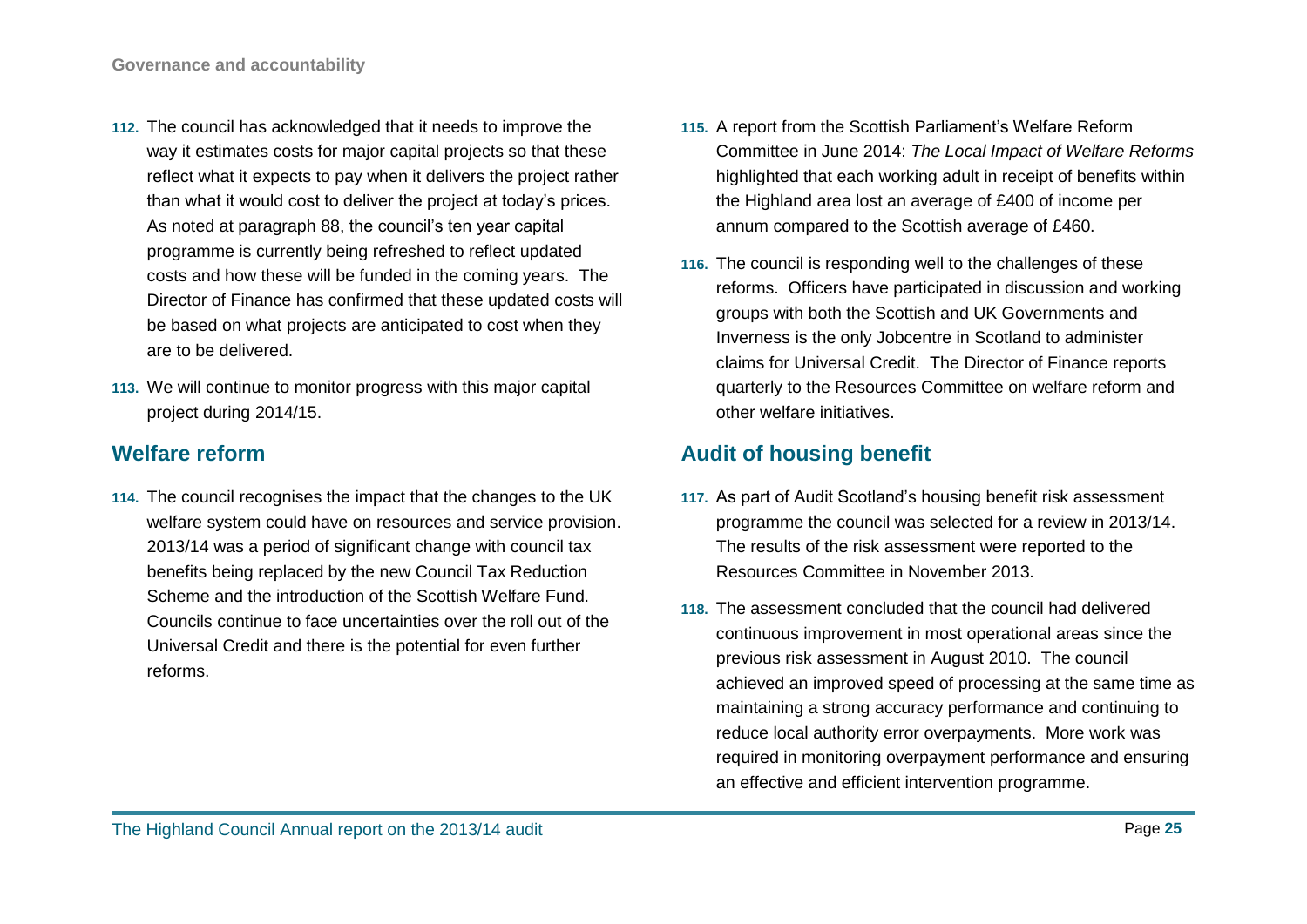## **Outlook**

- **119.** Councils continue to face rising demands for services alongside managing major reforms in welfare and health and social care. There is now a greater need than ever for strong governance and leadership.
- **120.** The integration of health and social care is a complex and challenging process. The financial position for the lead agency arrangement with NHS Highland is likely to continue to be a challenge for both organisations going forward and will require close monitoring to ensure the aims and objectives of the lead agency agreement are delivered.
- **121.** There are to be major changes in councils' responsibilities for the investigation of fraud. The new Single Fraud Investigation Service (SFIS) is a national fraud investigation service within the Department for Works and Pensions which will take over the responsibility for the investigation of housing benefit frauds. The investigation of the Local Council Tax Reduction Scheme and corporate frauds will remain within councils. The SFIS will be implemented across councils on a phased basis during the period July 2014 to March 2016 and may see the transfer of staff from councils to the DWP. There is a risk that councils' arrangements for the prevention and detection of fraud may be weakened due to the loss of experienced investigators to the SFIS.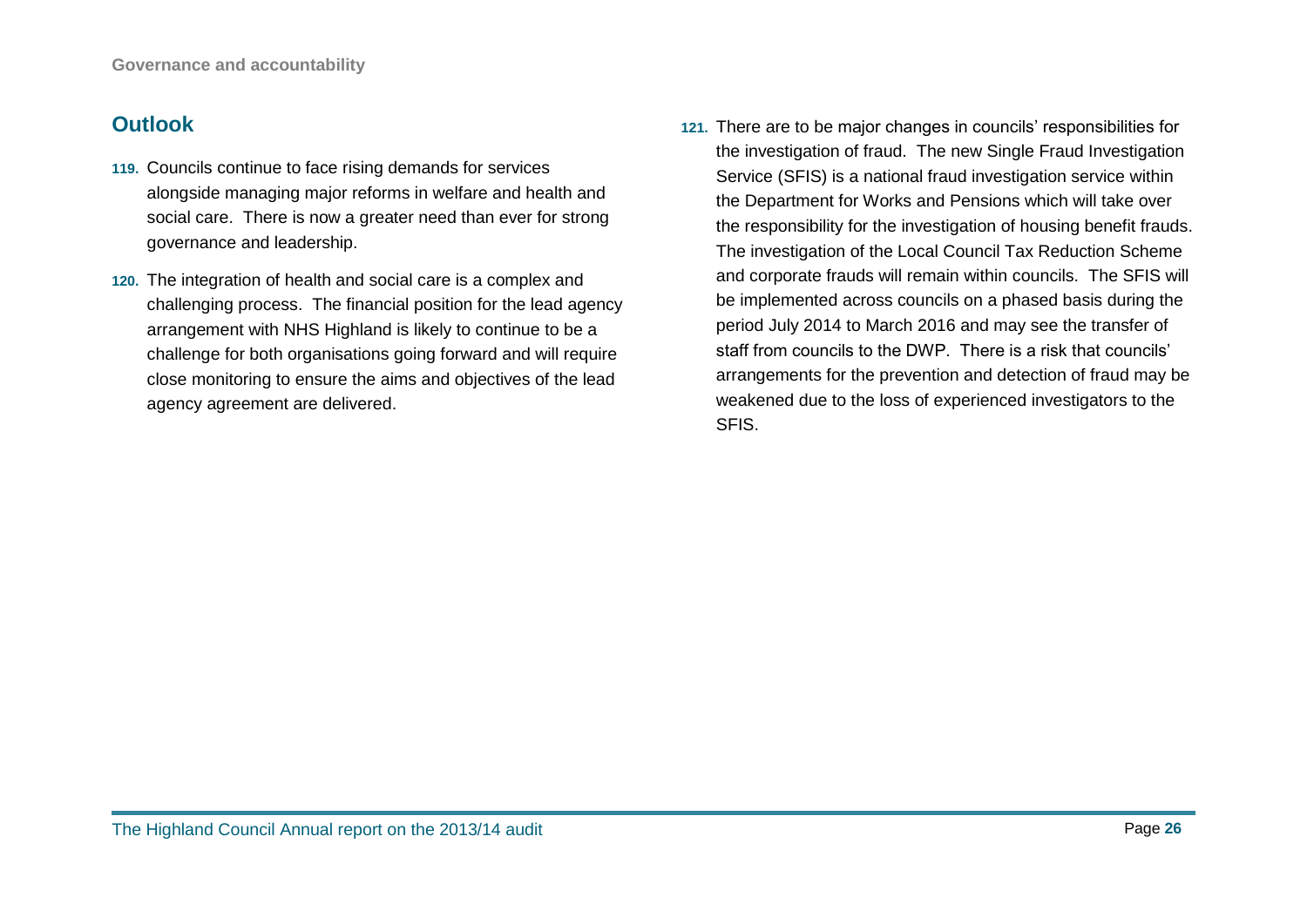# <span id="page-26-0"></span>**Best value, use of resources & performance**



**122.** Local authorities have a statutory duty to provide best value in those services they provide directly as well as those provided through agreements with Arms Length External Organisations. This requires continuous improvement while maintaining a balance between quality and cost and having regard to value for money, equal opportunities and sustainability. There is also the duty to report performance publicly so that local people and other stakeholders know what quality of service is being delivered and what they can expect in the future.

## **Arrangements for securing best value**

- **123.** Continuous improvement in public service and governance lies at the heart of best value and community planning. Local authorities must develop an improvement culture across all service areas. Elected members and officers have to focus on policy objectives and the needs of service users communities. They must be driven by a desire to achieve the highest possible standards in service delivery. This requires a culture where areas in need of improvement are identified and openly discussed, and in which service performance is constructively challenged.
- **124.** The council was one of five 'pathfinder' sites for the best value 2 audit in 2009/10. The audit concluded that the council demonstrated that it was improving and was well placed to deliver future improvements. Effective partnership working and community engagement were highlighted as areas of strength. The improvement plan developed to address the areas for improvement raised by the audit is now substantially complete, with any remaining elements incorporated into the corporate improvement programme and the workforce development plan.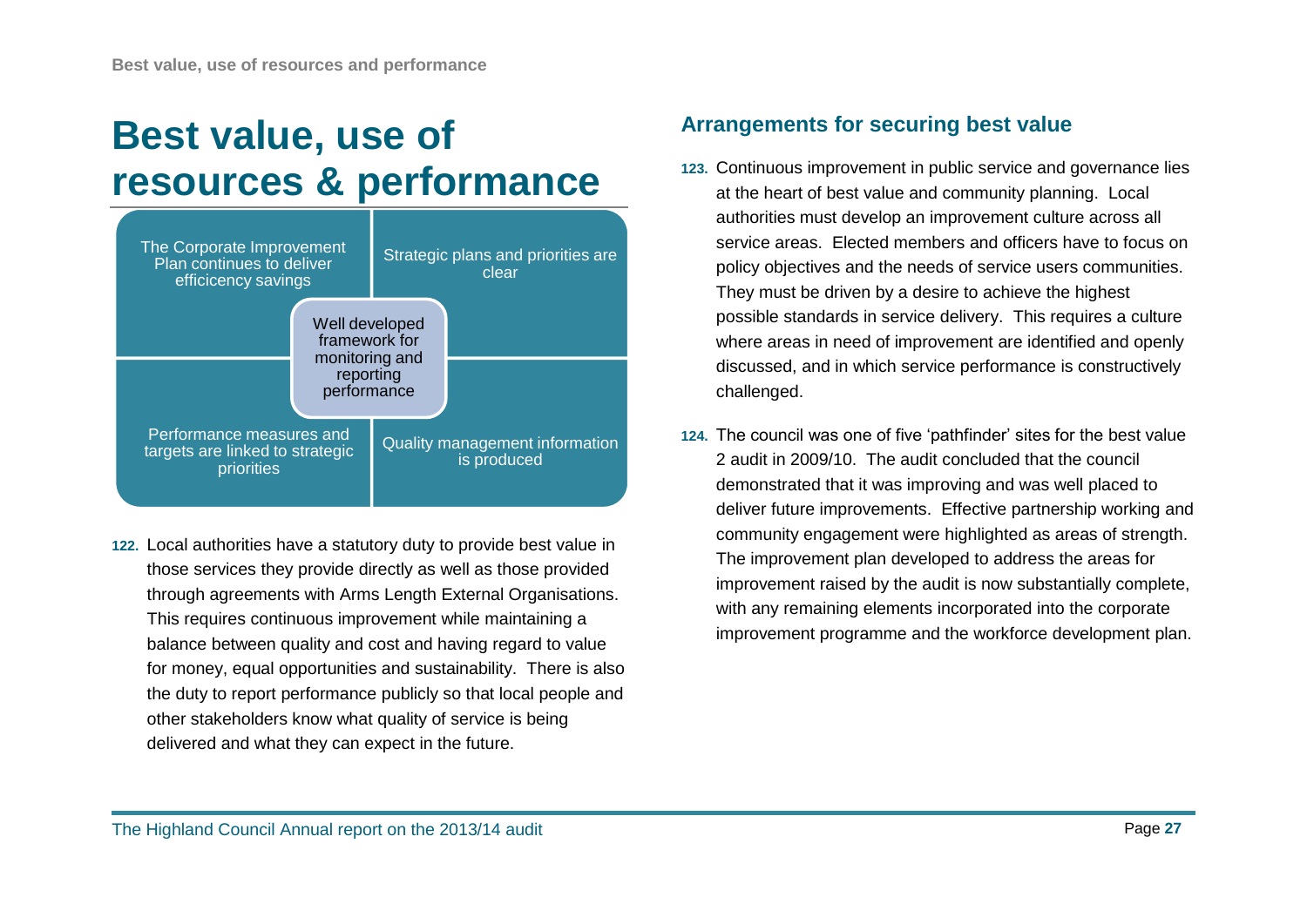## **Use of resources**

#### *Service restructure*

- **125.** In October 2013, the council approved a revised service structure, reducing the number of services and Directors from 7 to the following 5:
	- Care and Learning
	- Finance
	- Corporate Development
	- Development and Infrastructure
	- Community Services
- **126.** The restructure aims to further improve the efficiency, effectiveness and performance of the council's services by embedding a culture of collaboration and integration across the council.
- **127.** The restructure will deliver recurring savings of £0.350 million from 2014/15. Since April 2007 the council has reduced its management structure by 44 posts and produced annual savings of £3.250 million.
- **128.** The council acknowledges the risks associated with this latest reduction in management capacity but believes that these can be mitigated by a clearer and more focused structure. Any short term performance risks will be mitigated by leadership and training.

#### *Corporate improvement plan*

**129.** The corporate improvement plan (CIP) continues to be the main focus of the council's efficiency strategy. The CIP delivered £2.9 million of savings in 2013/14 against a target of £3.6 million. This was mainly due to slippage in savings from the business support project (£0.7 million) and asset management planning projects (£0.2 million), offset by overachievement of procurement savings (£0.3 million). This slippage has been added to the 2014/15 target for CIP savings resulting in a revised target of £2.981 million. Developments in some of the major projects are highlighted below.

**Asset management, flexible working, and managing information**

- **130.** The council is working with staff to reduce its office estate in Dingwall from 9 properties to 5. The project will incorporate flexible working practices into the redesigned office accommodation including improved management of information, and reduced reliance on paper files.
- **131.** Work has also started on rationalising the office estate in Fort William with the preferred option being to co-locate the council's main administrative offices, democratic services, service point and registration offices to a council owned site.
- **132.** A strategy for the further deployment of mobile technology within the council is currently being developed. Interest in the use of mobile technology was raised through a demonstration of the council's Total Mobile system in July 2014.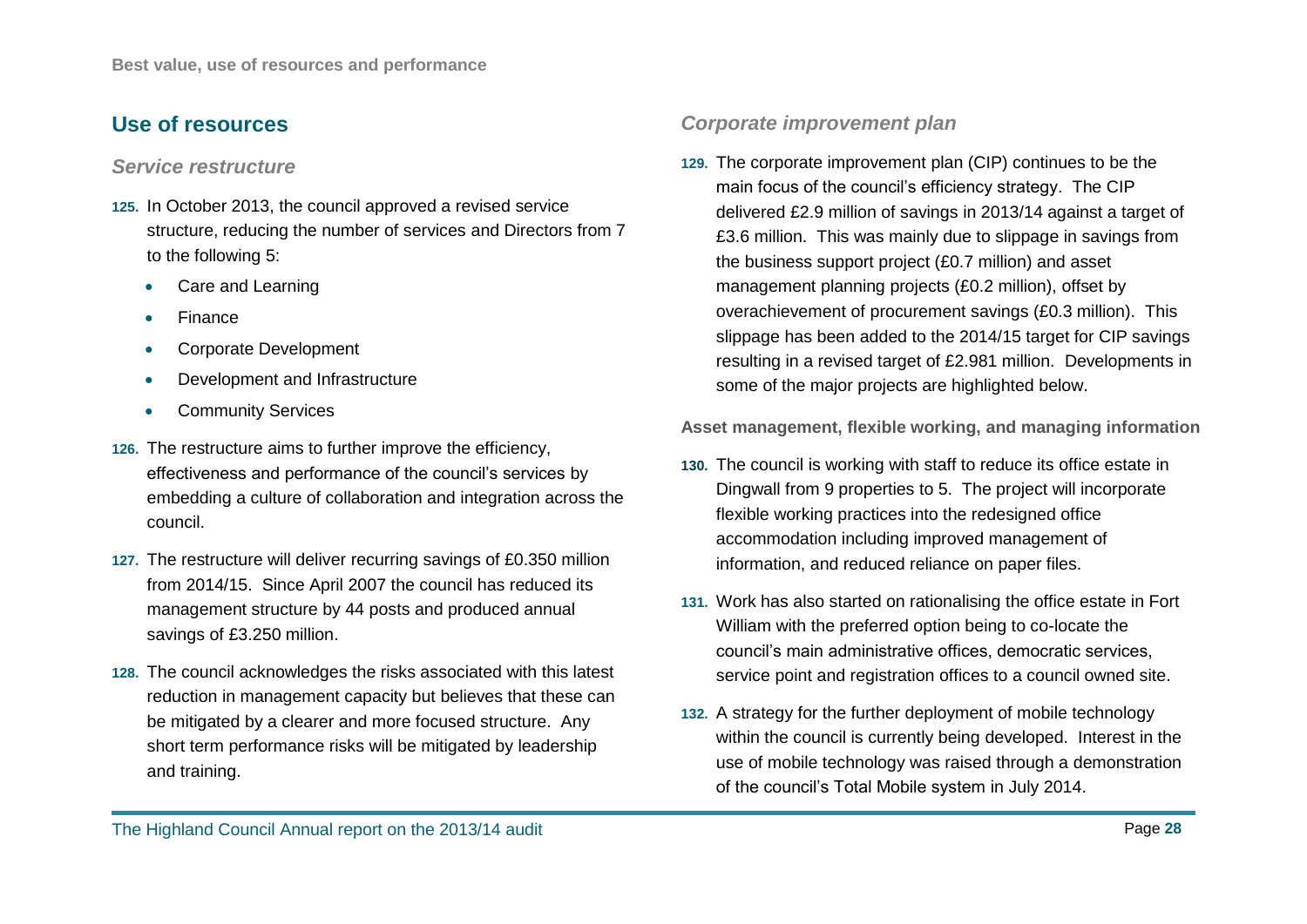#### **Business support**

**133.** The business support project aims to develop new processes and service delivery models to make best use of resources in delivering business support. Work is ongoing to develop self service processes within council's payroll system (e.g. online expenses and annual leave requests), and a new service delivery model for school support is also being developed.

#### **Transport programme**

**134.** The council is working in partnership with Highland and Islands Transport Partnership, Highland Third Sector Interface, the Scottish Ambulance Service, NHS Highland, the Community Transport Association and Voluntary Action Lochaber to improve transport provision whilst securing savings. Areas which will be examined include: local bus services, taxi contracts, home to school transport, supporting community transport solutions and exploring the potential for joint logistics operations with the NHS. The Transport Programme's overall target is to deliver savings of £2.246 million by 31 March 2019.

### **Performance management**

**135.** The council has a number of performance measures in place: service specific indicators, council wide indicators, single outcome agreement (SOA) outcome indicators and statutory performance indicators.

**136.** Performance information is recorded and reported on an electronic performance and risk management system, with service performance reviewed through quarterly performance reviews where service directors and senior managers are held to account. The council has a strong focus on performance management and has a sound framework for monitoring and reporting performance against the council's priorities.

### **Overview of performance targets in 2013/14**

- **137.** The council produces an annual report of performance against the council's commitments and the corporate performance indicators set out in the performance framework for the council programme 'Working together for the Highlands 2012-17'. The council's programme was refreshed in December 2013 resulting in the addition of a further 10 commitments. The performance framework was updated to include these in May 2014.
- **138.** Performance against the council's 139 commitments continued to be monitored through the performance and risk management system during 2013/14. As at 31 March 2014, 133 (96%) of these commitments were either complete, progressing well or performance was being maintained. For the remaining 6 (4%) commitments performance was mixed. Key commitments delivered or progressing well in 2013/14 include: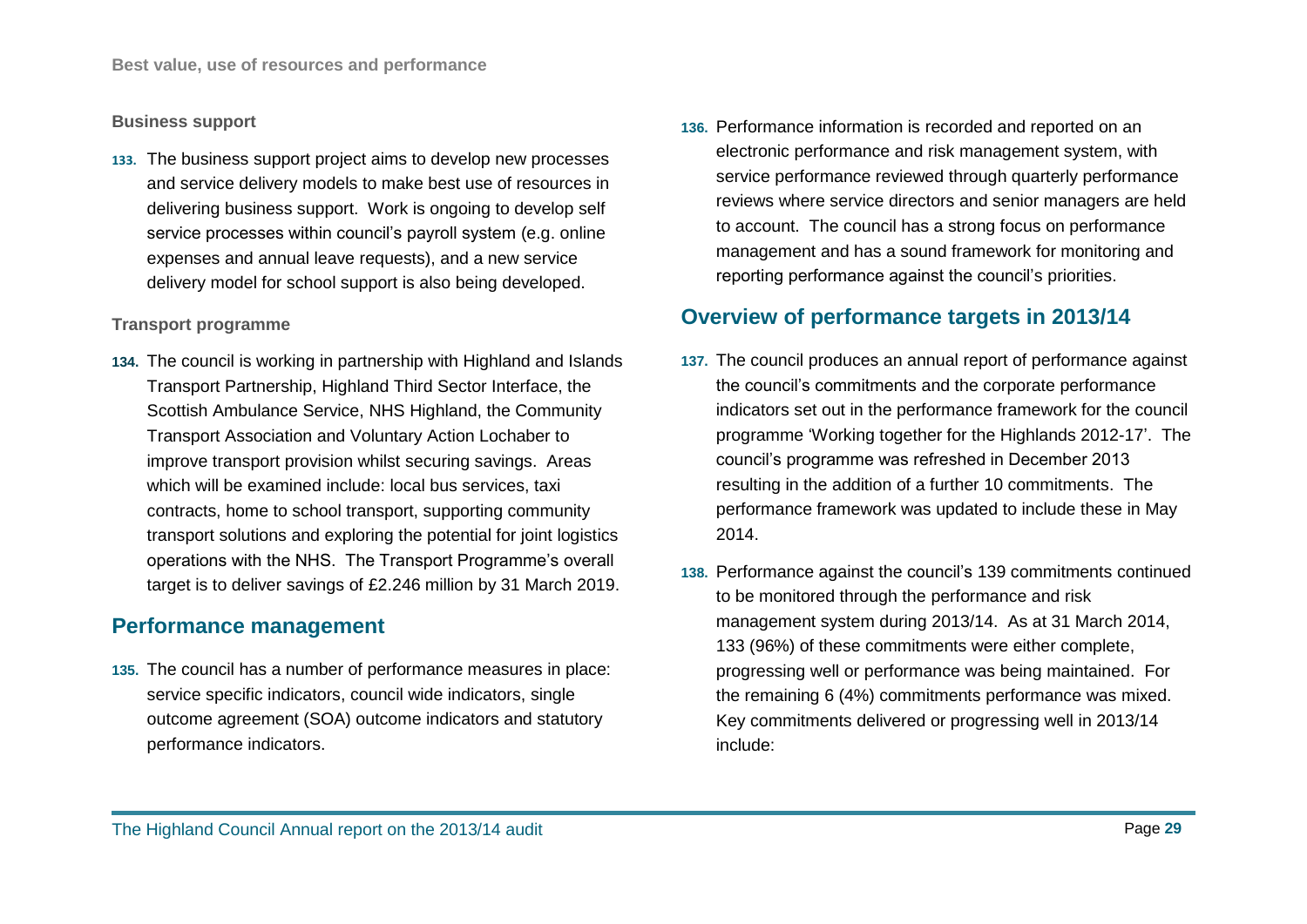- building 134 council homes in 2013/14 exceeding the target of 120
- renewable energy capacity has increased to 5080MW in 2013/14, well in excess of the target of 2908MW by 2017
- an additional £2 million funding for early year services has enhanced the support available to young children and families.
- **139.** In June 2013 the Highland Public Services Partnership (PSP), the community planning partnership for the area, published a revised Highland single outcome agreement (SOA). The SOA covers a five year period from 2013/14 to 2018/19 and is structured around seven national priority areas:
	- economic recovery and growth
	- employment
	- early years
	- safer and stronger and reducing offending
	- health inequalities
	- physical activity
	- outcomes for older people.
- **140.** Feedback received from the Scottish Government on the SOA has been positive. It describes the Highland Community Planning Partnership as mature and results orientated and the SOA, in covering all six national priorities, as a genuine plan that can be delivered. Areas for further development and improvement of the SOA include ensuring that sufficient details about delivery, measures and the performance framework are captured against which progress can be evaluated.
- **141.** Each priority area is lead by a different community planning partner. Baseline performance data has been collected and analysed for each priority area. A new partnership group has been established to oversee the development of a partnership strategy for community learning and development.
- **142.** The partnership, supported by the Improvement Service, recently completed a self assessment exercise which found that the partnership was performing well in the areas of leadership, outcome focus, use of evidence, governance arrangements, impact, scrutiny and community engagement. Scope for improvement was identified in performance management and reporting and the allocation and use of resources. The partnership has recently agreed a development plan to address these priorities for improvement.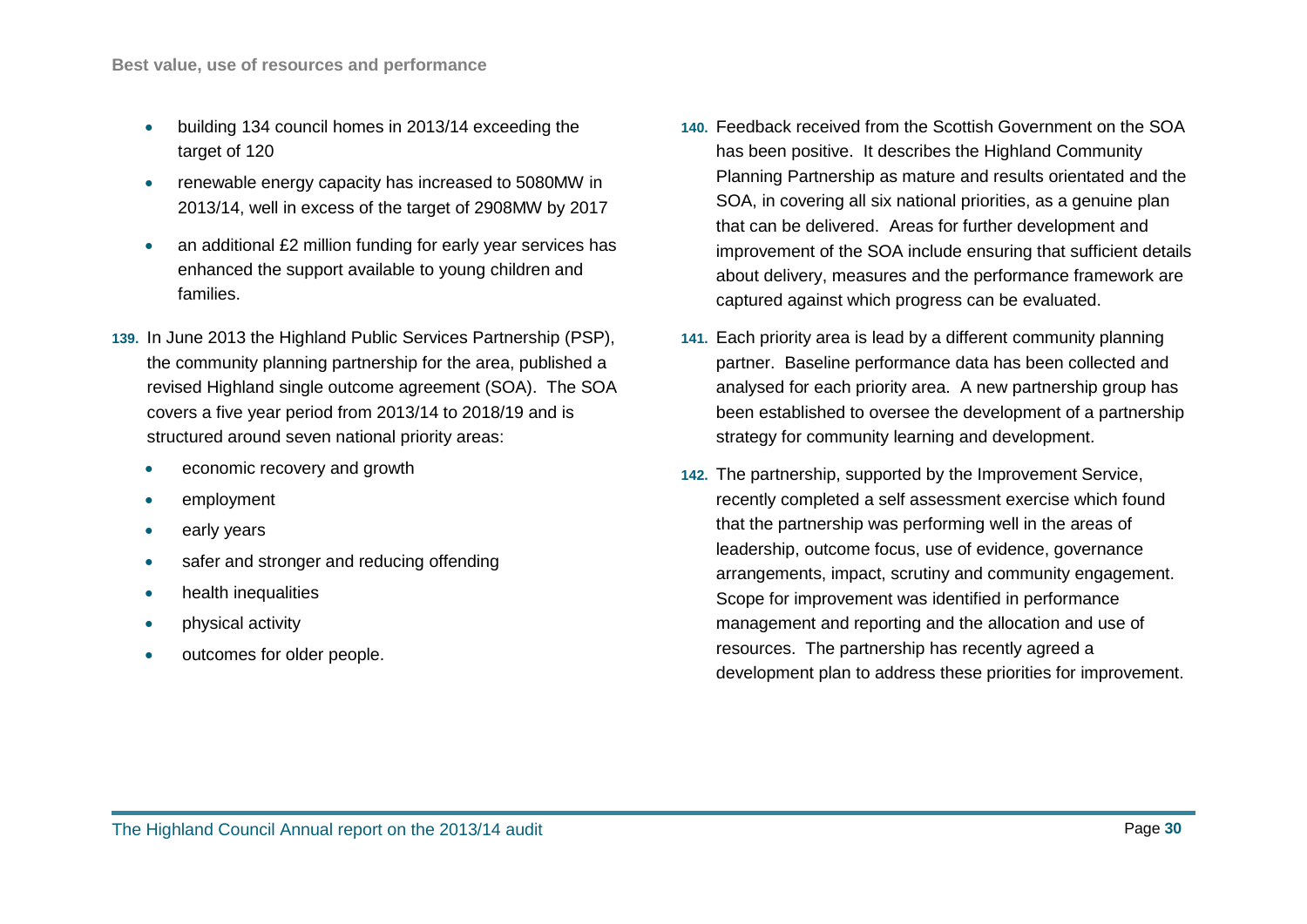## **Statutory performance indicators**

- **143.** The Accounts Commission has a statutory power to define performance information that councils must publish locally and it does this through its annual statutory performance information direction. Since its 2008 Direction, the Accounts Commission has moved away from specifying individual indicators and has focused on public performance reporting and councils' requirement to take responsibility for the performance information they report.
- **144.** The audit of statutory performance indicators in 2013/14 is a two stage process. The first stage requires auditors to ascertain and appraise councils' arrangements for public performance reporting and the completion of the local government benchmarking framework indicators. This focuses on three statutory performance indicators (SPIs) namely :
	- SPI 1: covers a range of information relating to areas of corporate management such as employees, assets and equalities and diversity
	- SPI 2: covers a range of information relating to service performance
	- SPI 3: relates to the reporting of performance information as required by the local government benchmarking framework.
- **145.** Our review of the council's arrangements for public performance reporting and producing the SPIs concluded that the council has developed a structured approach to PPR and that plans are in place to publish the SPIs once the comparative information from the local government benchmarking framework becomes available. Guidance has been issued to all staff involved in the preparation of SPIs and internal audit undertake a rolling programme of checks on their accuracy. The council plans to further develop its website to allow the public to drill down on performance measures to a more detailed level.
- **146.** The second stage involves an assessment of the quality of the information being reported by the council to the public. An evaluation of all Scottish local authorities' approaches to public performance reporting (PPR) was carried out by Audit Scotland's performance audit and best value section, the results of which were reported to the Accounts Commission in June 2014.
- **147.** Individual assessments were also reported to councils' Chief Executives, Leaders and Chairs of Audit Committees. These highlighted the extent to which their PPR material either fully, partially or did not meet the criteria used in the evaluation. The results for The Highland Council were mixed, with 43% fully and 57% partially meeting the criteria. A further evaluation of councils' approaches to PPR is due to be carried out by Audit Scotland in Spring 2015.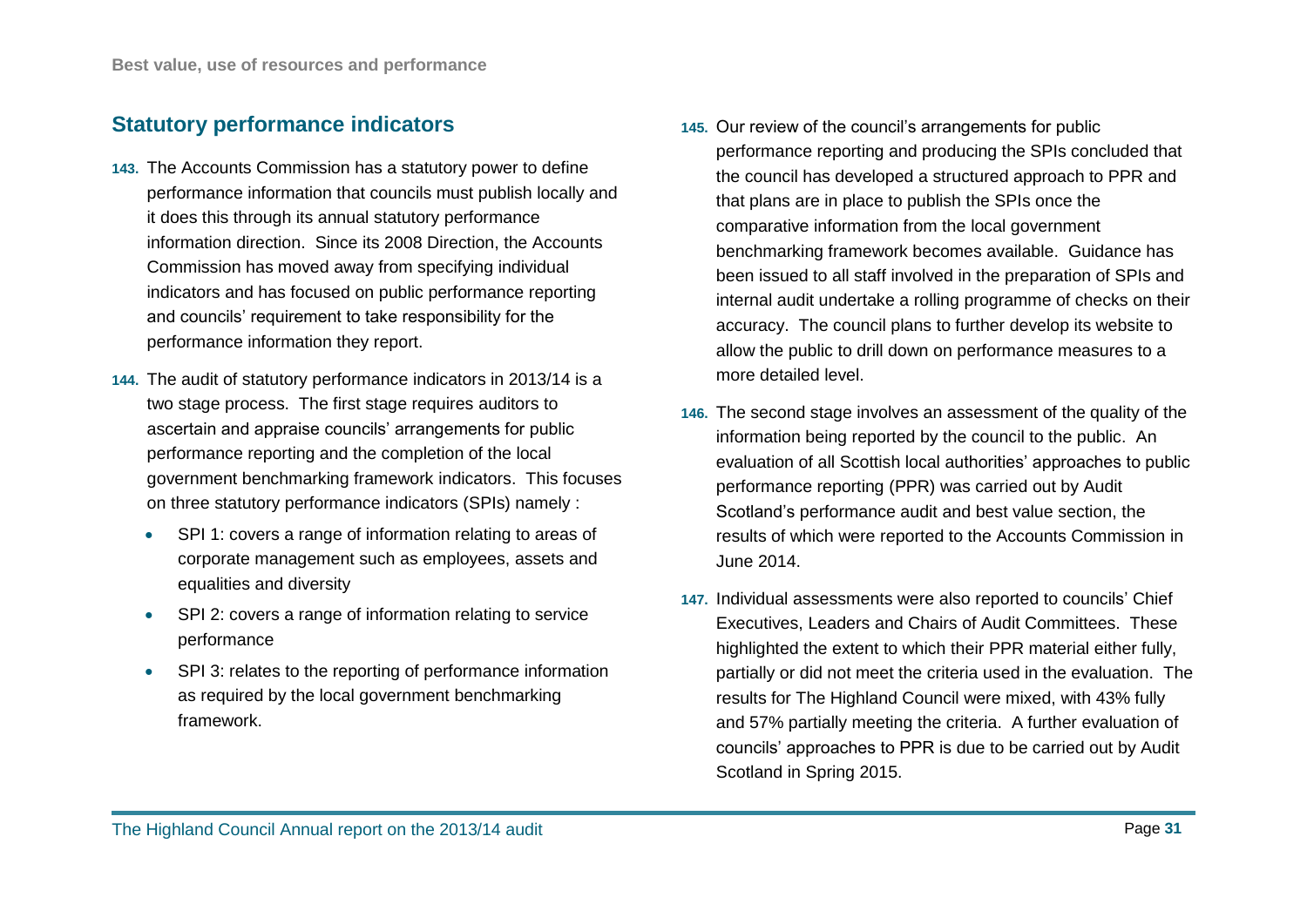### **Assurance and improvement plan 2014-17**

- **148.** The assurance and improvement plan (AIP) covering the period 2014 to 2017 was the fifth AIP for The Highland Council prepared by the local area network of scrutiny partners for the council since the introduction of the shared risk assessment process. It was published on Audit Scotland's website and was submitted to the both the Council meeting on the 8 May 2014 and the Audit and Scrutiny Committee on 19 June 2014.
- **149.** Although the shared risk assessment process did not identify any specific additional scrutiny for the council, there were some areas which required ongoing monitoring by scrutiny bodies. These are homelessness, integrated care, criminal justice services, self-evaluation in primary and secondary schools and community learning and development.
- **150.** A supported self-assessment of criminal justice social work and an inspection of adult social work services is planned for 2014/15. Education Scotland continues to monitor selfevaluation arrangements in primary and secondary schools and community learning. We will revisit these areas as part of the 2015-18 shared risk assessment.
- **151.** Audit Scotland followed up two national performance audits during 2013/14. This involved targeted follow-up *of Arms length external organisations (ALEOs) – are you getting it right?* (June 2011) and *Major capital investments in councils* (March 2013).
- **152.** We reported our findings from our review of ALEOs to the council in June 2014 concluding that the council met better practice in two (financial commitment and risk and financial performance monitoring) out of the four areas and basic practice in the remaining two areas (clarity about the reasons to use ALEOs and the role of members and officers). An action plan was attached to the report highlighting one key risk area and officers agreed actions to address this.
- **153.** The aim of the follow up of the major capital investments in councils report is to consider to what extent the council has improved performance in managing its capital investment programmes, including:
	- how the council considered and implemented the report's recommendations including the extent to which the good practice guide and checklist were used to help improve the management and delivery of major capital projects and to support effective scrutiny plans
	- whether capital investment plans reflect strategic priorities
	- whether elected members are provided with sufficient information to support effective scrutiny and decisionmaking.
- **154.** The follow up will not cover how capital projects are funded as this formed part of a separate national study of borrowing and treasury management in local government. The findings from our follow up audit will be reported in November 2014.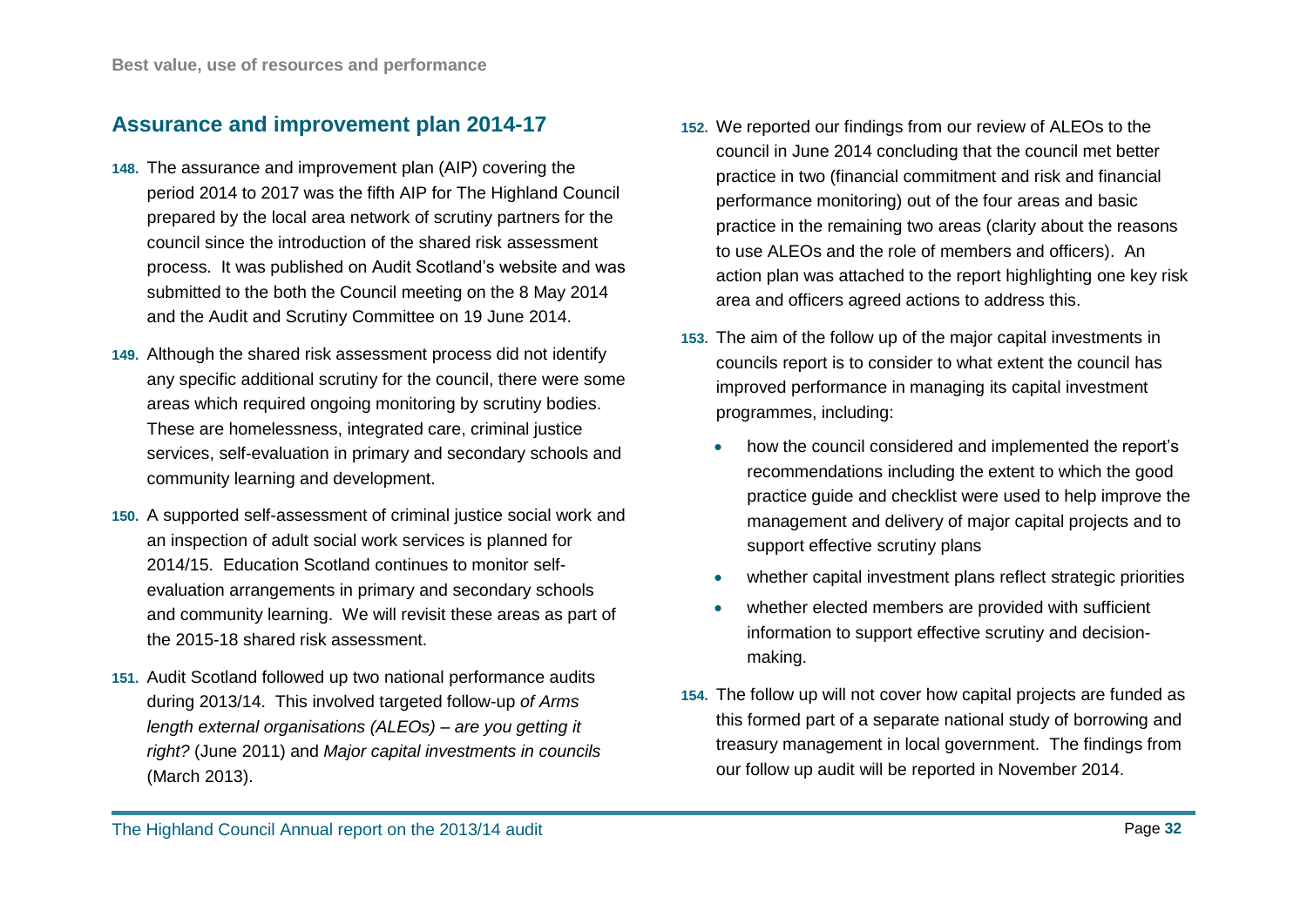## **National performance audit reports**

- **155.** Audit Scotland carries out a national performance audit programme on behalf of the Commission and the Auditor General for Scotland. A summary of national performance audit reports published in 2014 is included in Appendix II.
- **156.** Audit Scotland encourages local authorities to review national reports, assess local performance against them and identify actions required to improve performance. The expectation is that these reports are presented to an audit or scrutiny committee for members to review and to question management on key issues.
- **157.** Within The Highland Council, all national performance reports published by Audit Scotland are presented to the relevant Strategic Committee to enable members to consider and agree the action proposed in response to the report's recommendations. Each report is also submitted to the Audit and Scrutiny Committee as its remit includes ensuring that appropriate action was taken by individual Strategic Committees in response to national reports. This ensures that officers and members review the findings and recommendations included in each report in order to identify any that will assist the council in its drive for continuous improvement.

## **Outlook**

**158.** In common with other councils, The Highland Council faces the key challenges of reducing budgets, an ageing population with higher levels of need and the public expectation of high quality services. Savings have been made in recent years largely by reductions in the workforce. However as choices on how to address funding gaps becomes increasing difficult, councils will have to focus on making the very best use of all available resources and to challenge existing ways of doing things. A strong and effective performance management framework will be critical to the success of the council achieving its key priorities.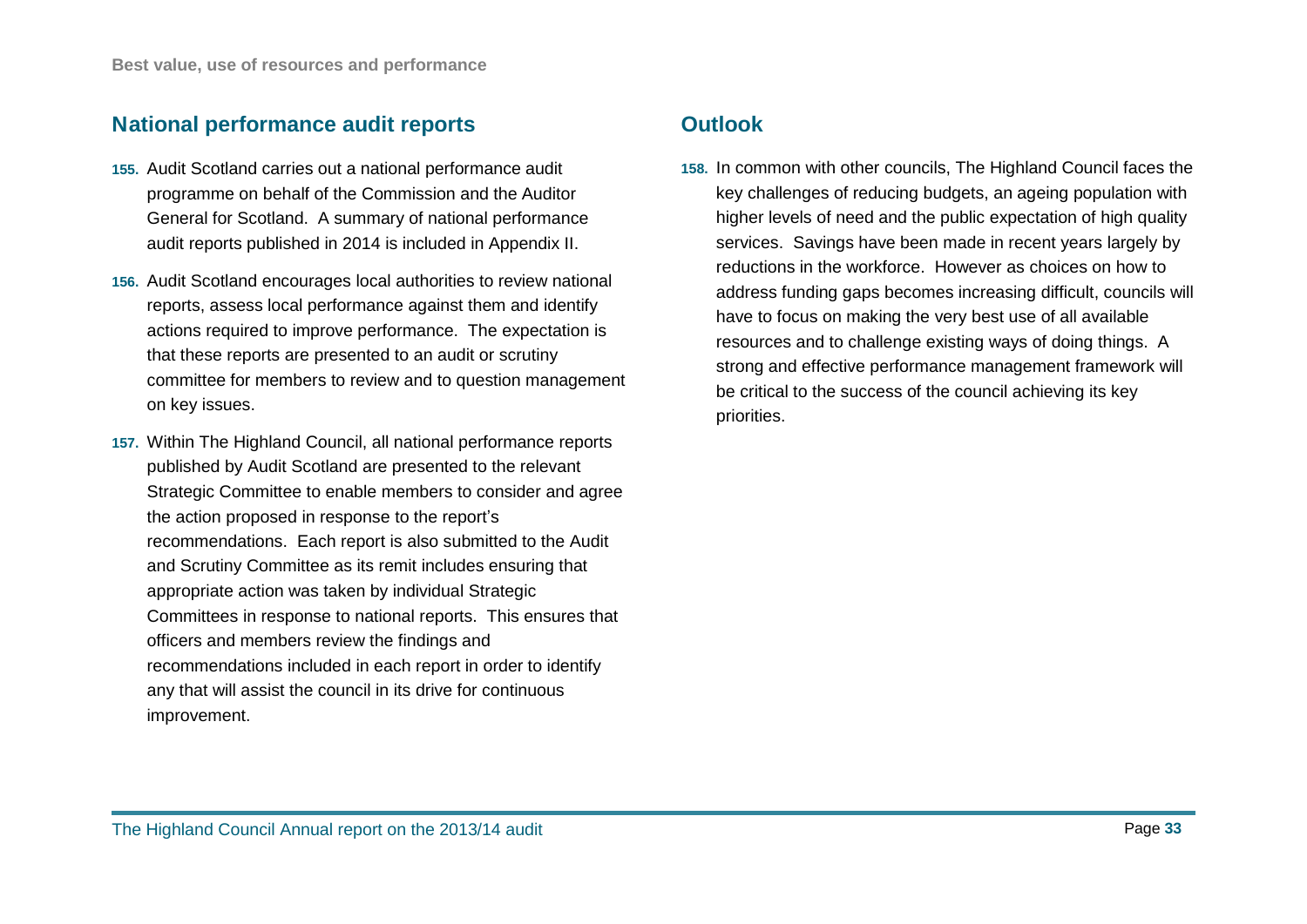## <span id="page-33-0"></span>**Appendix I – Summary of The Highland Council local audit reports 2013/14**

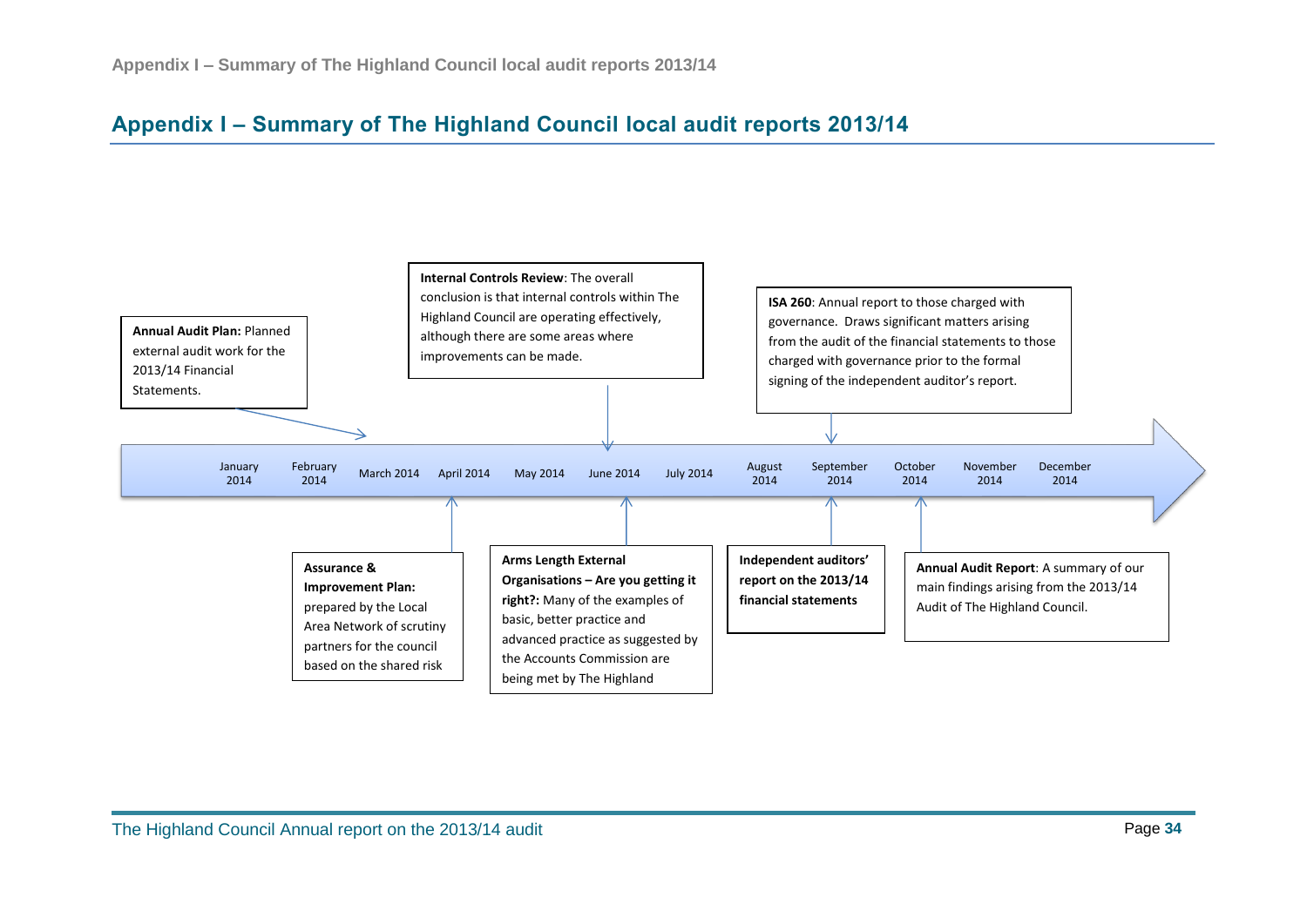## <span id="page-34-0"></span>**Appendix II – Summary of Audit Scotland national reports 2013/14**

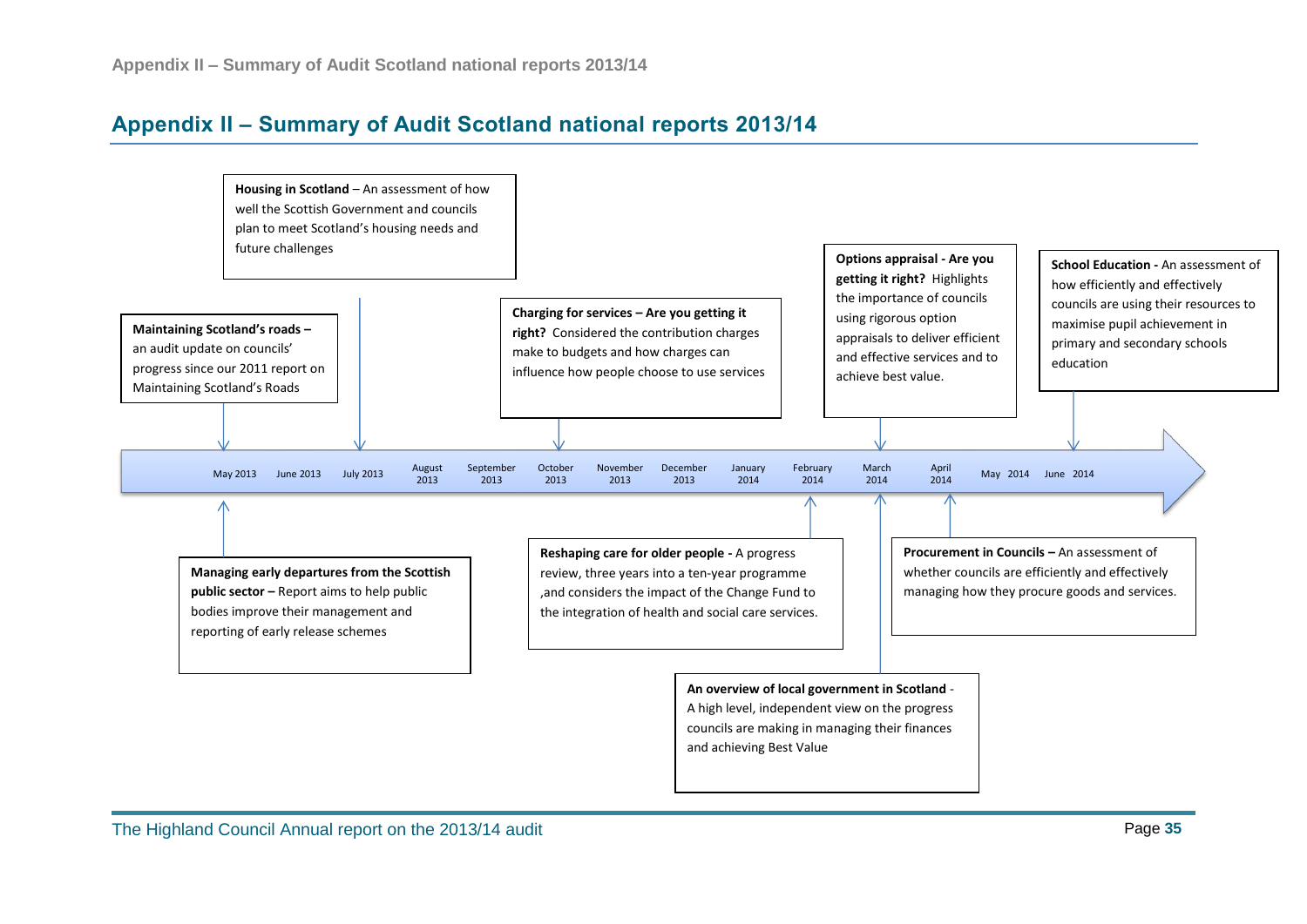## <span id="page-35-0"></span>**Appendix III – Significant audit risks**

The table below sets out the key audit risks identified at the planning stage and how we addressed each risk in arriving at our opinion on the financial statements.

| <b>Audit Risk</b>                                                                                                                                                                                                                                                                                                                                                                                                                                                                                                                                                                                                                                                                     | <b>Assurance procedure</b>                                                                                                                                                                                                                                                                                                                                                                                                                                                                                                                                                                                                                                                                                                                                                                                                                                                                                                                                           |
|---------------------------------------------------------------------------------------------------------------------------------------------------------------------------------------------------------------------------------------------------------------------------------------------------------------------------------------------------------------------------------------------------------------------------------------------------------------------------------------------------------------------------------------------------------------------------------------------------------------------------------------------------------------------------------------|----------------------------------------------------------------------------------------------------------------------------------------------------------------------------------------------------------------------------------------------------------------------------------------------------------------------------------------------------------------------------------------------------------------------------------------------------------------------------------------------------------------------------------------------------------------------------------------------------------------------------------------------------------------------------------------------------------------------------------------------------------------------------------------------------------------------------------------------------------------------------------------------------------------------------------------------------------------------|
| <b>Financial management and sustainability</b><br>In December 2013 the council set a balanced<br>budget for the 2014/15 financial year. The<br>Director of Finance highlighted the financial<br>challenges facing the council in the period<br>2015/16 to 2018/19 with a forecast budget gap<br>of £80 million overall or £20 million per annum.<br>The council agreed a budget strategy for the<br>period 2015/16 onward which will focus on<br>strategic reviews, service redesign and<br>transformational change.<br>Risk: the council may be unable to continue<br>to deliver key public services due to<br>increasing financial pressures and reducing<br>financial settlements. | The council's financial position as at 31 March 2014 is set out in paragraph 67 above. Exhibit 1 shows<br>that usable reserves increased by £3.891 million since the previous year.<br>The latest budget monitoring report for 2014/15 projects that the general fund budget will be overspent by<br>£1.322 million (0.23%) as at 31 March 2015 as a result of overspends within the Care and Learning<br>Service. The Service is working to reduce its budget pressures and address the overspend position.<br>The housing revenue account budget is forecast to breakeven at 31 March 2015.<br>Current estimates are that the council now has a £63.7 million funding gap over the four years to<br>2018/19. Services have been asked to consider options for delivering 6% savings in the period 2015-19.<br>Financial year 2015/16 will prove particularly challenging, and additional service reductions on top of the<br>6% already requested may be required. |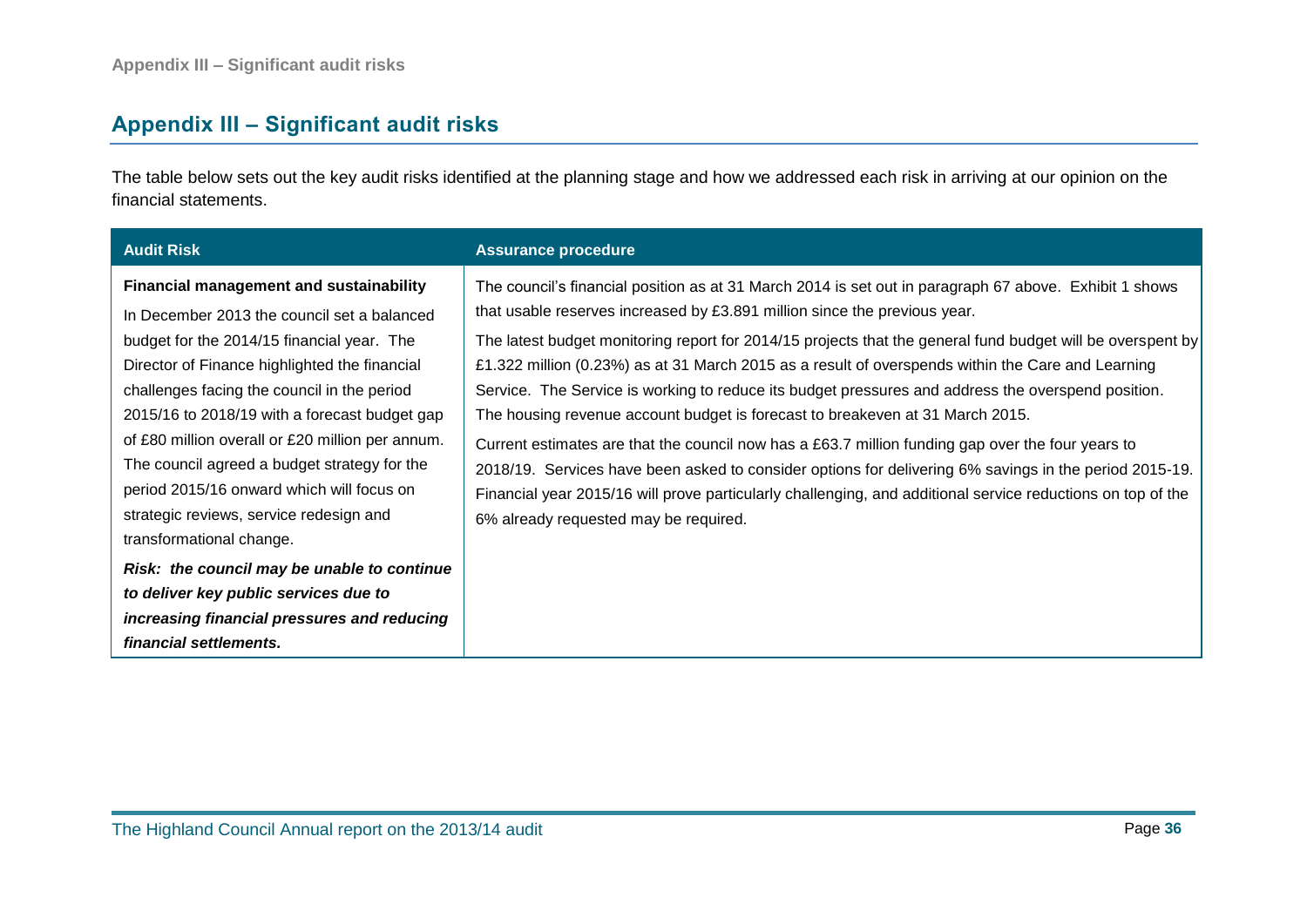|  |  |  | <b>Audit Risk</b> |  |
|--|--|--|-------------------|--|
|--|--|--|-------------------|--|

#### **Accounting for charities**

The Charities Accounts (Scotland) Regulations 2006 require the preparation of financial statements and the provision of an auditor's opinion for each charity covered by section 106 of the regulations. Discussions are taking place with the Office of Scottish Charities regulator (OSCR) with a view to amalgamating and reorganising the council's charitable trusts into one overarching trust.

*Risk: the overarching trust may not be in place by the end of the financial year which will result in the council having to prepare separate accounts for a large number of trusts which will also incur additional costs.*

#### **Assurance procedure**

Discussions with finance staff identified that after amalgamating and reorganising its trusts, the council had two charitable trusts which required to be audited under section 106 of the regulations. We gave an unqualified opinion that the financial statements of each of the charitable trusts properly present the receipts and payments of the charity for the year ended 31 March 2014 and its statement of balances at that date.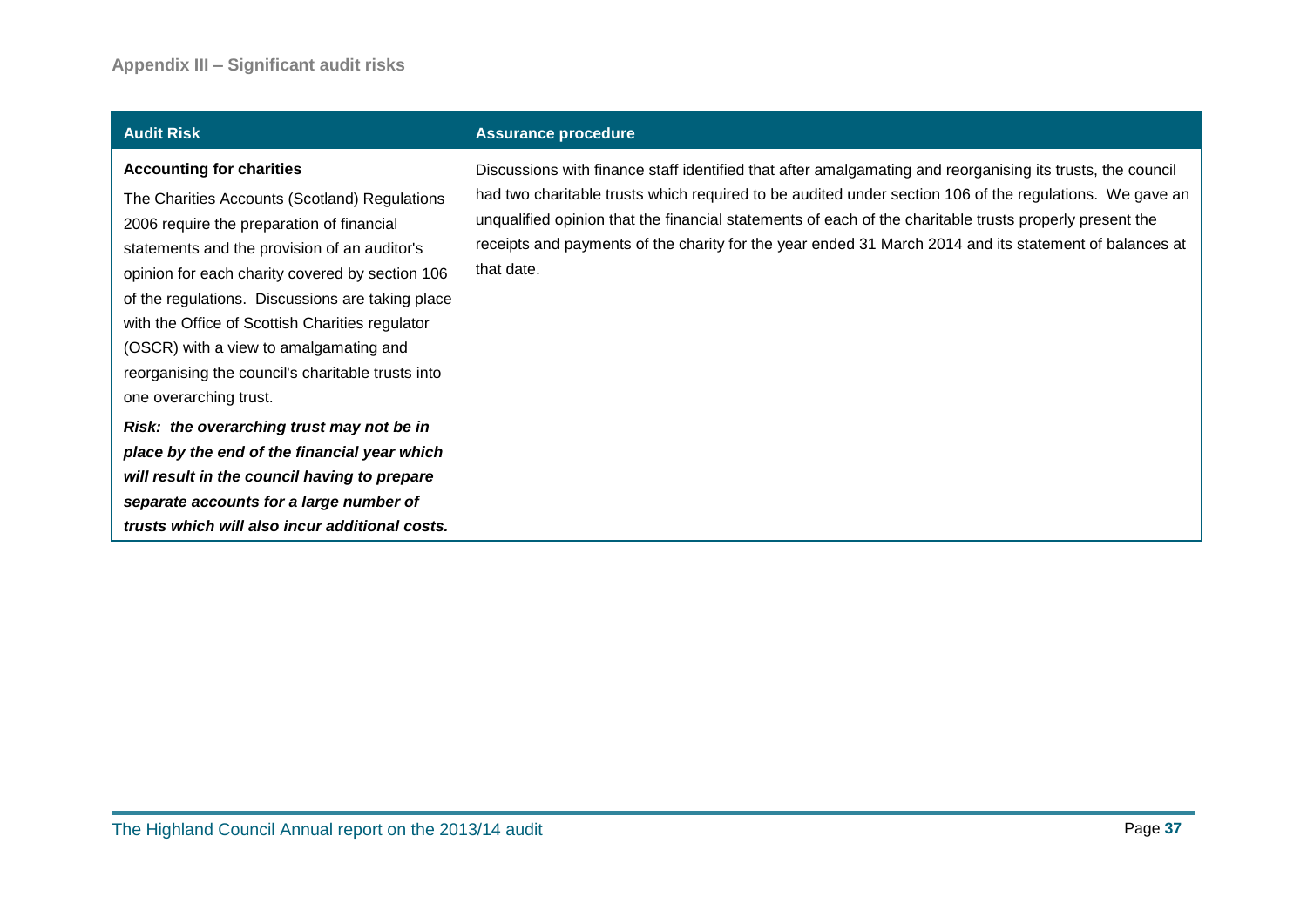| <b>Audit Risk</b>                                                                                                                                                                                                                                                                                                                                                                                                                                                                                                                                                                                                        | <b>Assurance procedure</b>                                                                                                                                                                                                                                                                                                                                                                                             |
|--------------------------------------------------------------------------------------------------------------------------------------------------------------------------------------------------------------------------------------------------------------------------------------------------------------------------------------------------------------------------------------------------------------------------------------------------------------------------------------------------------------------------------------------------------------------------------------------------------------------------|------------------------------------------------------------------------------------------------------------------------------------------------------------------------------------------------------------------------------------------------------------------------------------------------------------------------------------------------------------------------------------------------------------------------|
| <b>Capital accounting</b><br>In our 2012/13 financial statements audit specific<br>issues were identified in relation to the<br>preparation of capital accounting entries. We<br>found a lack of audit trail as to how key figures in<br>the unaudited accounts tied back to the council's<br>asset registers, and a lack of internal<br>consistency in disclosures within the draft<br>financial statements. In addition, considerable<br>work was required to resolve issues identified<br>with the operation of the revaluation reserve and<br>capital adjustment account.<br>Risk: the council's unaudited financial | We worked closely with the capital accountant and overall the audit process was much smoother than in<br>previous years. However, we again identified a lack of audit trail of how key figures in the accounts tied<br>back to the council's asset registers, and a lack of internal consistency in disclosures within the financial<br>statements. This is an area that requires further improvement in future years. |
| statements do not accurately reflect the                                                                                                                                                                                                                                                                                                                                                                                                                                                                                                                                                                                 |                                                                                                                                                                                                                                                                                                                                                                                                                        |
| capital accounting requirements.                                                                                                                                                                                                                                                                                                                                                                                                                                                                                                                                                                                         |                                                                                                                                                                                                                                                                                                                                                                                                                        |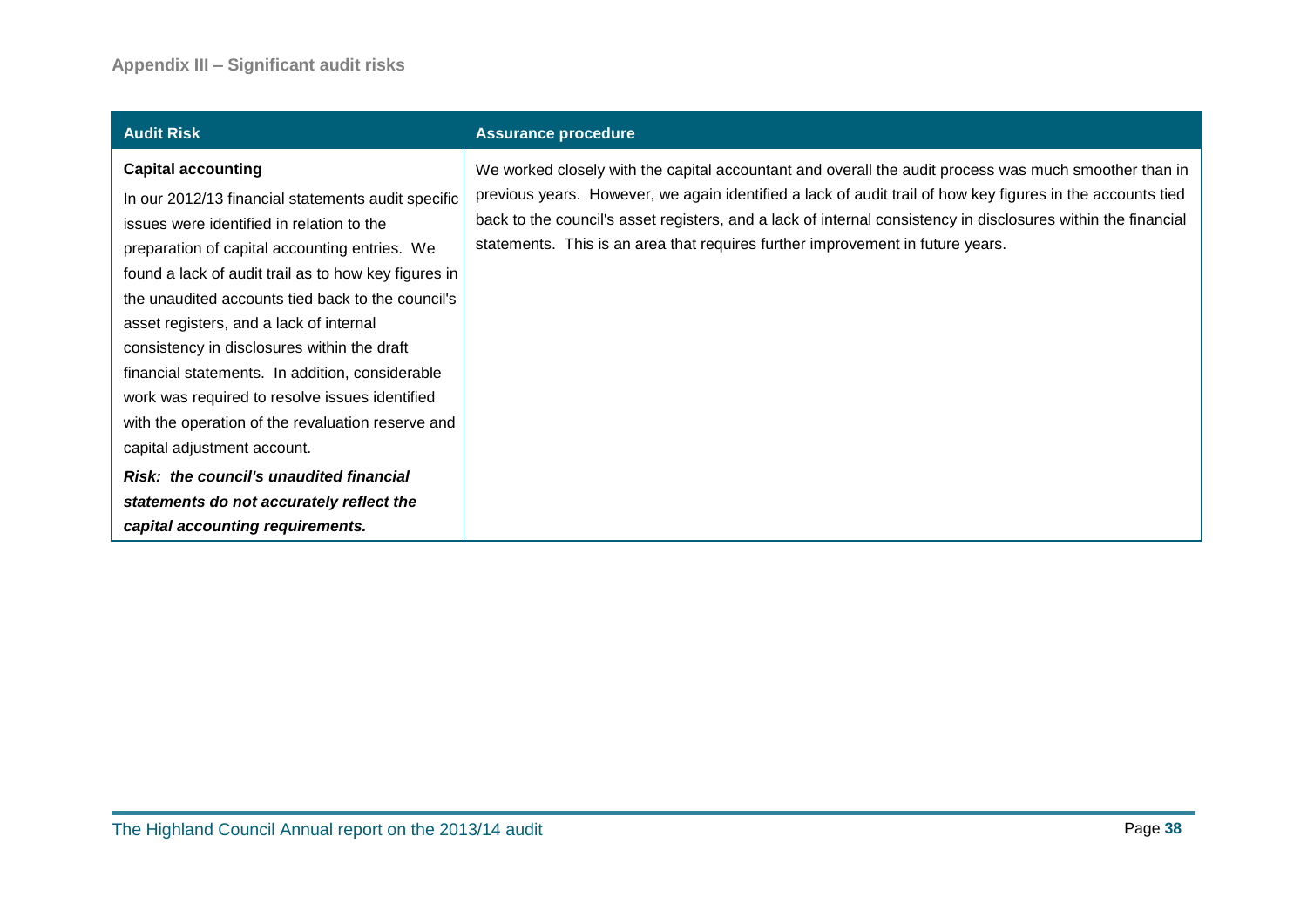| <b>Audit Risk</b>                                                                                                                                                                                                                                                                                                                                                                                                                                                                                                       | <b>Assurance procedure</b>                                                                                                                                                                                                                                                                                                                                                                                                                                                                                                                                                     |
|-------------------------------------------------------------------------------------------------------------------------------------------------------------------------------------------------------------------------------------------------------------------------------------------------------------------------------------------------------------------------------------------------------------------------------------------------------------------------------------------------------------------------|--------------------------------------------------------------------------------------------------------------------------------------------------------------------------------------------------------------------------------------------------------------------------------------------------------------------------------------------------------------------------------------------------------------------------------------------------------------------------------------------------------------------------------------------------------------------------------|
| <b>Central accountancy team</b><br>The council plans to implement a new financial<br>management system from 1 April 2015. Staff<br>from the central accountancy team will be<br>seconded to the project implementation team at<br>the conclusion of the accounts preparation<br>process.<br>Risk: staff availability may impact on the<br>2013/14 final accounts audit process<br>resulting in delays in getting responses to<br>audit queries to enable the accounts to be<br>signed off by the 30 September deadline. | The timing set for the project implementation plan was set to, as far as possible, minimise the impact on<br>the accounts closedown and audit procedures. The council consulted us on proposals that could have<br>impacted on our ability to meet the deadline and amended their plans to mitigate our concerns. The<br>accounts were certified by the 30 September deadline. We will continue to work with finance staff to<br>manage the impact of the implementation of the new financial management system on the final accounts<br>and audit processes in 2014/15 audit. |
| <b>Information management</b><br>The information environment of the council is<br>complex and fast-changing and essential to<br>support the delivery of services as well as<br>savings plans. There is also a considerable<br>amount of external interest.<br>Risk: the achievement of service and<br>efficiency objectives could be made harder<br>by a fragmented approach to information<br>management.                                                                                                              | We monitored the development of the council's information environment through review of committee<br>papers and discussions with officers. The 5 year contract with Fujitsu, which commenced on 1 April<br>2010, has been extended for the majority of services for a further 18 months. A dedicated ICT<br>procurement team has been set up to ensure continuous provision of ICT services when the current and<br>extended contracts with Fujitsu come to an end. We will continue to monitor developments as part of our<br>2014/15 audit.                                  |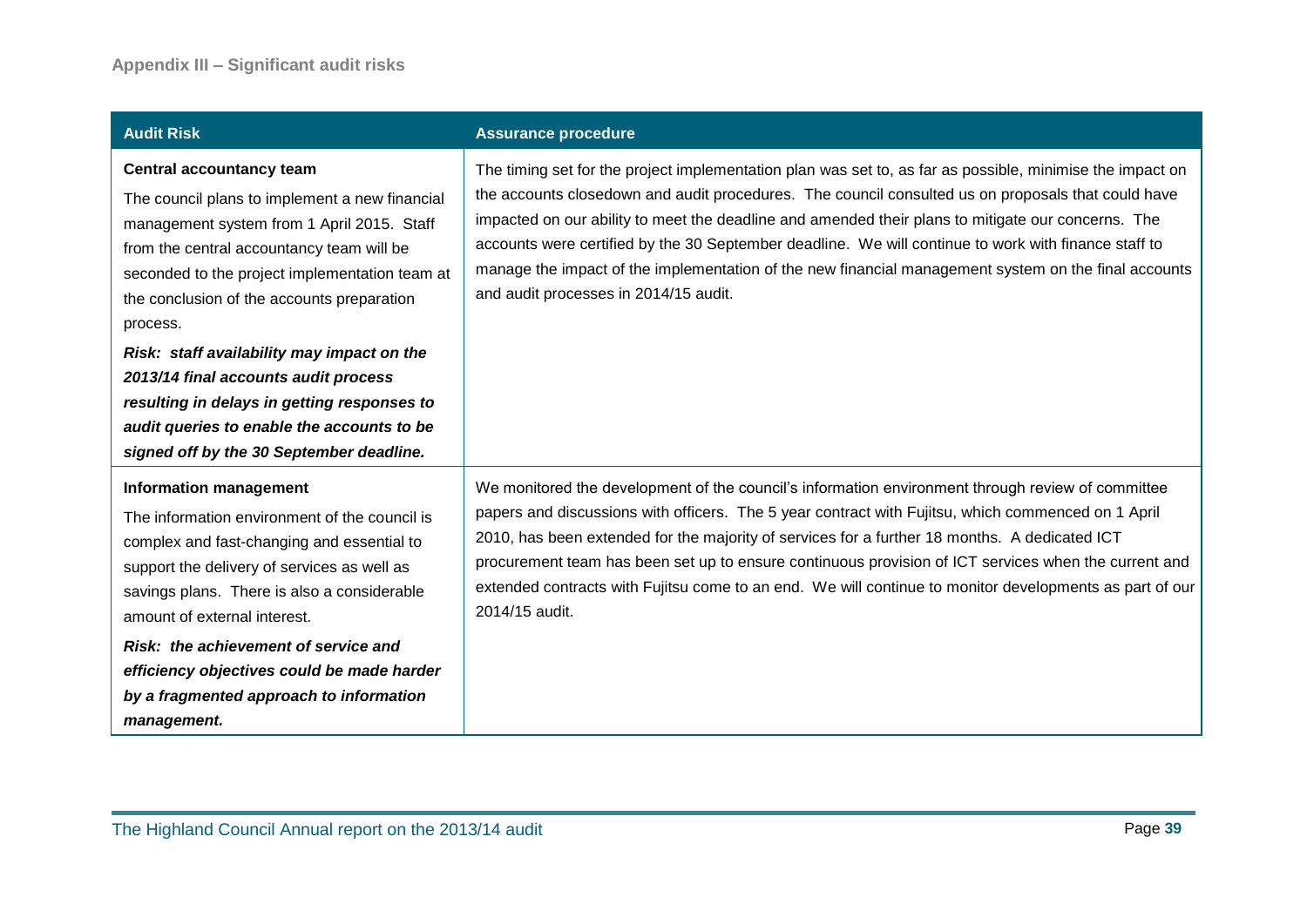| <b>Audit Risk</b>                                                                                                                                                                                                                                                                                                                                                                                                                                                                                                                                                                                                                            | <b>Assurance procedure</b>                                                                                                                                                                                                                                                                                                                                                                                                                                                                                                                                                                                                                                                                                                                                                                                                                                                                                                                                                                                                                                      |
|----------------------------------------------------------------------------------------------------------------------------------------------------------------------------------------------------------------------------------------------------------------------------------------------------------------------------------------------------------------------------------------------------------------------------------------------------------------------------------------------------------------------------------------------------------------------------------------------------------------------------------------------|-----------------------------------------------------------------------------------------------------------------------------------------------------------------------------------------------------------------------------------------------------------------------------------------------------------------------------------------------------------------------------------------------------------------------------------------------------------------------------------------------------------------------------------------------------------------------------------------------------------------------------------------------------------------------------------------------------------------------------------------------------------------------------------------------------------------------------------------------------------------------------------------------------------------------------------------------------------------------------------------------------------------------------------------------------------------|
| <b>Risk management</b><br>Risk management is an essential part of the<br>council's approach to corporate governance. As<br>part of the Finance Service restructure the posts<br>of Principal Auditor and Insurance and Risk<br>Management were removed from the<br>establishment and replaced by an Audit and Risk<br>Manager post. The new manager has identified<br>that further work is required to improve<br>processes and train managers and staff to fully<br>embed risk management throughout the council.<br>Risk: the council's approach to risk<br>management is not fully effective nor<br>embedded throughout the organisation. | We monitored the developments in risk management during 2013/14 through review of committee<br>papers, and attendance at Audit and Scrutiny Committee meetings. We noted that risk management<br>training was provided to members in February 2014 and that a new risk information template has been<br>developed. A critical review of corporate risks has also been undertaken which resulted in the following<br>changes:<br>• risks are now categorised by type<br>responsible officers have been allocated to manage the actions put in place to mitigate the risks<br>$\bullet$<br>• the number of corporate risks have been reduced from 16 to 10<br>there has been a significant increase in the number of actions put in place to manage the remaining<br>$\bullet$<br>risks.<br>Work is ongoing to revise the council's risk management strategy by 31 December 2014 and to improve<br>the robustness of the process for recording and monitoring service risks by March 2015. We will<br>continue to monitor this area as part of our 2014/15 audit. |
| <b>Welfare reform</b><br>The changes resulting from Welfare Reform are<br>considerable and will have significant<br>implications for the council, its staff and benefit<br>claimants. Inverness will be the first location in<br>Scotland for the progressive rollout of universal<br>credit.<br>Risk: the council may fail to meet the<br>challenges of supporting the delivery of the<br>welfare reform agenda.                                                                                                                                                                                                                            | We monitored the impact of the changes resulting from Welfare Reform through review of committee<br>papers and discussion with officers. The council is responding well to the challenges of these reforms.<br>Officers have participated in discussion and working groups with both the Scottish and UK Governments<br>and Inverness is the only Jobcentre in Scotland to administer claims for Universal Credit. The Director of<br>Finance reports quarterly to the Resources Committee on welfare reform and other welfare initiatives.                                                                                                                                                                                                                                                                                                                                                                                                                                                                                                                     |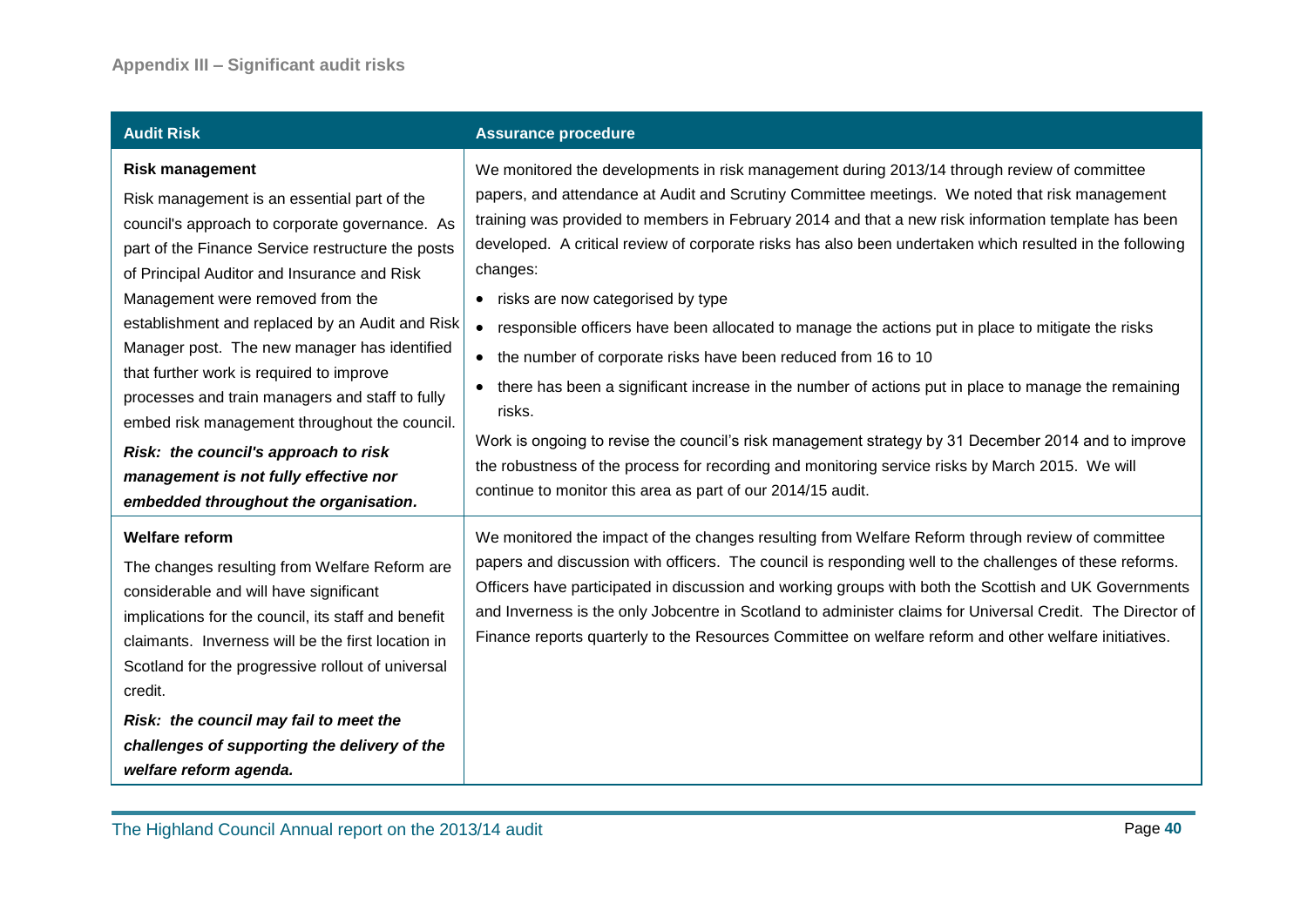## <span id="page-40-0"></span>**Appendix IV – Action plan**

| <b>Action plan</b><br>point/page | Issue, risk and recommendation                                                                                                                                                                                                                                                                                                                                                                                                                                                                                                                                                                                                                                              | <b>Management action/response</b>                                                                                                                                                                | <b>Responsible officer</b>         | <b>Target date</b> |
|----------------------------------|-----------------------------------------------------------------------------------------------------------------------------------------------------------------------------------------------------------------------------------------------------------------------------------------------------------------------------------------------------------------------------------------------------------------------------------------------------------------------------------------------------------------------------------------------------------------------------------------------------------------------------------------------------------------------------|--------------------------------------------------------------------------------------------------------------------------------------------------------------------------------------------------|------------------------------------|--------------------|
| 1/11                             | Whole of government accounts<br>The WGA process requires the consolidation pack<br>to be reviewed by management prior to submission<br>to Audit Scotland. The council's original WGA<br>submission failed the initial (gateway) checks<br>undertaken by Audit Scotland although it had been<br>signed off as reviewed by the Director of Finance.<br>Risk<br>The consolidation pack submitted for audit does not<br>pass the gateway checks and has to be revised and<br>resubmitted.<br><b>Recommendation</b><br>Procedures for completing the WGA consolidation<br>pack and management review checklist should be<br>reviewed to ensure that the pack submitted for audit | WGA consolidation pack and management Finance Manager<br>review checklist will be reviewed at year<br>end to ensure in line with the group<br>accounts workings prior to submission to<br>audit. | (Accounts and Central<br>Services) | 30 June 2015       |
|                                  | is in line with the council's financial statements.                                                                                                                                                                                                                                                                                                                                                                                                                                                                                                                                                                                                                         |                                                                                                                                                                                                  |                                    |                    |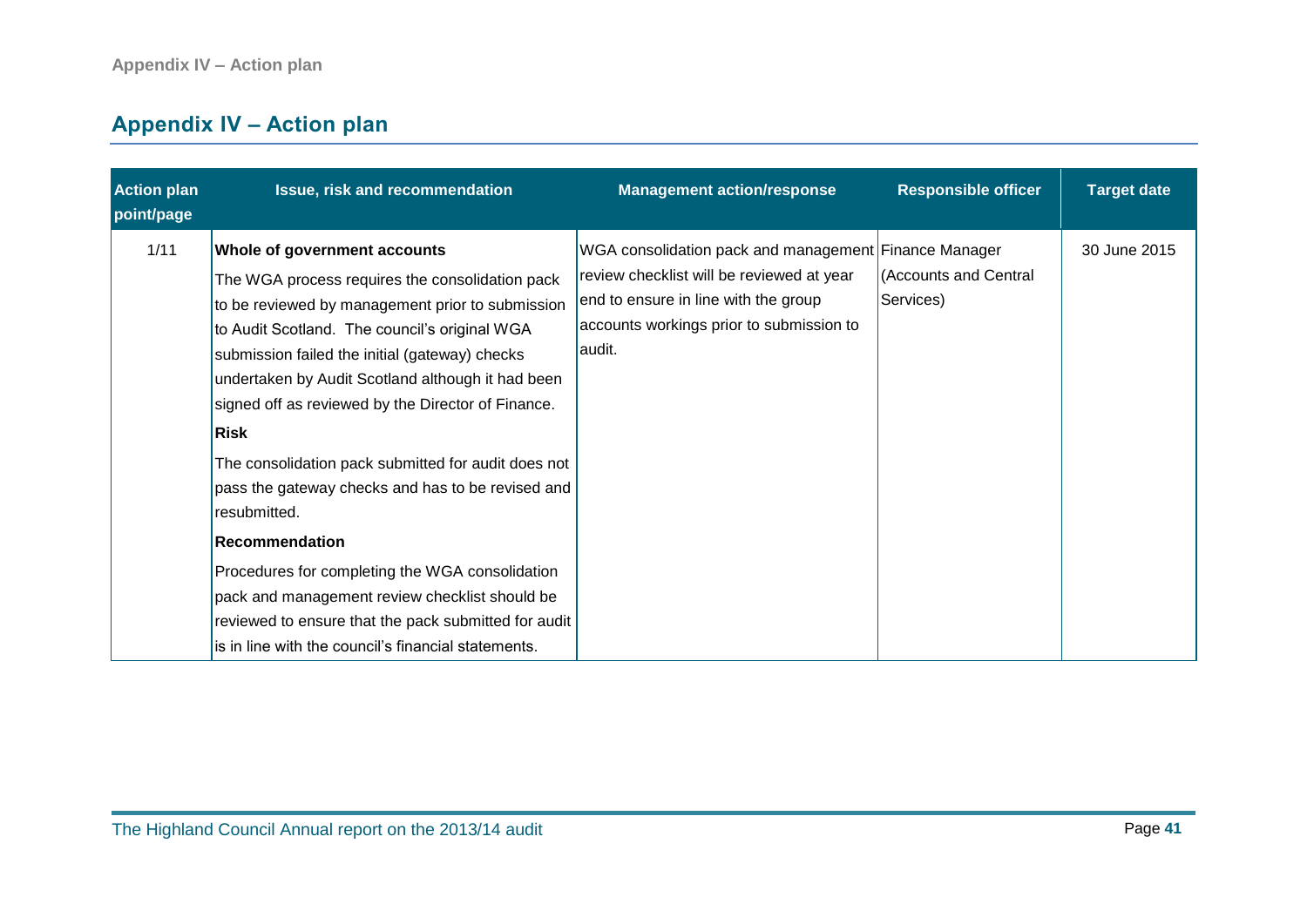| <b>Action plan</b><br>point/page | Issue, risk and recommendation                                                                                                                                                                                                                                                                                                                                                                                                                                                                                                                                                                                                                                                                                                                                                                                                                          | <b>Management action/response</b>                                                                                                                                                                                                                                                                                                | <b>Responsible officer</b>                                                | <b>Target date</b>  |
|----------------------------------|---------------------------------------------------------------------------------------------------------------------------------------------------------------------------------------------------------------------------------------------------------------------------------------------------------------------------------------------------------------------------------------------------------------------------------------------------------------------------------------------------------------------------------------------------------------------------------------------------------------------------------------------------------------------------------------------------------------------------------------------------------------------------------------------------------------------------------------------------------|----------------------------------------------------------------------------------------------------------------------------------------------------------------------------------------------------------------------------------------------------------------------------------------------------------------------------------|---------------------------------------------------------------------------|---------------------|
| 2/12                             | Intercompany accounts<br>Our audit of the pension fund's accounts raised a<br>number of queries about the intercompany balances<br>included in the council's accounts which took<br>significant time for officers to resolve. Officers are<br>investigating why the council is not reimbursing the<br>fund for all of the strain on the fund costs paid on its<br>behalf and to identify the make up of the<br>unexplained balance.<br>Risk<br>Transactions between the pension fund and the<br>council are not correctly disclosed in their<br>respective financial statements.<br>Recommendation<br>Officers should regularly review the transactions<br>posted to the intercompany accounts to ensure that<br>the correct amounts are disclosed in the respective<br>accounts and transferred between the pension fund<br>and council bank accounts. | There are compensating payments from<br>and to the council accounted for through<br>the intercompany account. A review will<br>be undertaken to determine the monthly<br>payments to be made to and from the<br>pension fund to reimburse either the<br>council or the pension fund for payments<br>made one each others behalf. | <b>Finance Manager</b><br>(Corporate Budgeting,<br>Taxation and Treasury) | 31 December<br>2014 |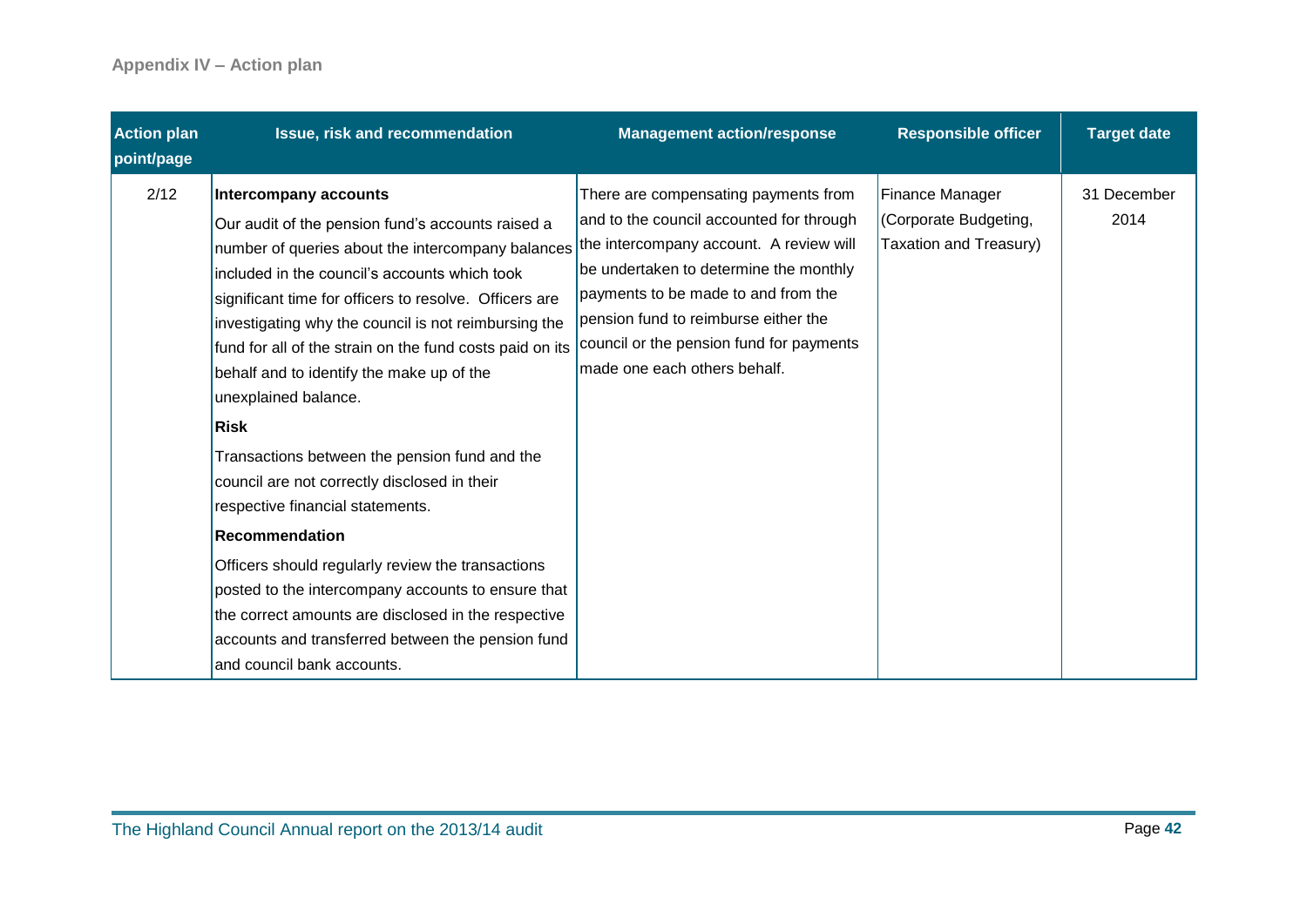| <b>Action plan</b><br>point/page | Issue, risk and recommendation                                                                                                                                                                                                                                                                                                                                                                                                                                                                                                                                                                                       | <b>Management action/response</b>                                                                                                       | <b>Responsible officer</b>               | <b>Target date</b> |
|----------------------------------|----------------------------------------------------------------------------------------------------------------------------------------------------------------------------------------------------------------------------------------------------------------------------------------------------------------------------------------------------------------------------------------------------------------------------------------------------------------------------------------------------------------------------------------------------------------------------------------------------------------------|-----------------------------------------------------------------------------------------------------------------------------------------|------------------------------------------|--------------------|
| 3/12                             | <b>Capital accounting</b><br>A number of adjustments were required to the non-<br>current assets figures included in the unaudited<br>balance sheet. Adjustments were also required<br>between the revaluation reserve and capital<br>adjustment account. A number of areas have been<br>carried forward for further discussion in 2014/15<br>including how the council accounts for non-<br>enhancing capital expenditure, the need to account<br>for investment properties within the council's<br>balance sheet, and the importance of internal<br>consistency in disclosures within the financial<br>statements. | Capital accounting procedures will be<br>reviewed and amended as necessary to<br>reflect the findings from the 2013/14 audit. Services) | Finance Manager<br>(Accounts and Central | 31 March 2015      |
|                                  | Risk                                                                                                                                                                                                                                                                                                                                                                                                                                                                                                                                                                                                                 |                                                                                                                                         |                                          |                    |
|                                  | Potential misstatement of the council's financial<br>statements. If amounts are material, the accounts<br>may be qualified or the audit may not be completed<br>by 30 September.                                                                                                                                                                                                                                                                                                                                                                                                                                     |                                                                                                                                         |                                          |                    |
|                                  | Recommendation                                                                                                                                                                                                                                                                                                                                                                                                                                                                                                                                                                                                       |                                                                                                                                         |                                          |                    |
|                                  | The council should review and amend its capital<br>accounting procedures to reflect our 2013/14 audit<br>findings.                                                                                                                                                                                                                                                                                                                                                                                                                                                                                                   |                                                                                                                                         |                                          |                    |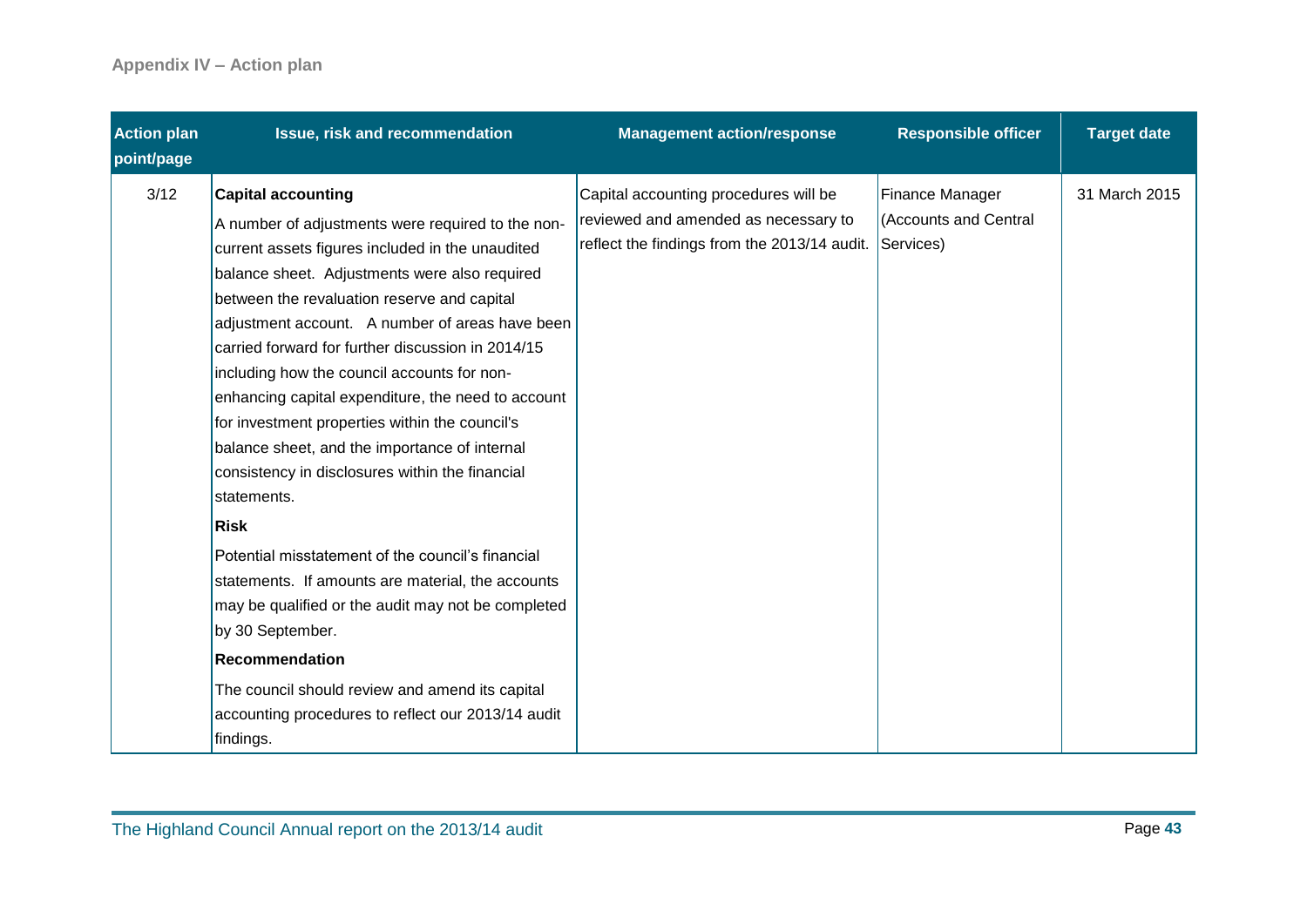| <b>Action plan</b><br>point/page | Issue, risk and recommendation                                                                                                                                                                                                                                                                                                                                                                                                                                                                                                                                                                                                                                          | <b>Management action/response</b>                                                                                                                                                          | <b>Responsible officer</b>                                                   | <b>Target date</b>  |
|----------------------------------|-------------------------------------------------------------------------------------------------------------------------------------------------------------------------------------------------------------------------------------------------------------------------------------------------------------------------------------------------------------------------------------------------------------------------------------------------------------------------------------------------------------------------------------------------------------------------------------------------------------------------------------------------------------------------|--------------------------------------------------------------------------------------------------------------------------------------------------------------------------------------------|------------------------------------------------------------------------------|---------------------|
| 4/13                             | <b>Housing revenue account</b><br>The reconciliations provided to audit contained<br>small differences between the ledger position and<br>that recorded in the housing information system for<br>which satisfactory explanations could not be<br>provided.<br>Risk<br>Potential misstatement of the council's financial<br>statements. If amounts are material, the accounts<br>may be qualified or the audit may not be completed<br>by 30 September.<br>Recommendation<br>The council's procedures should be amended to<br>ensure that differences on reconciliations are<br>investigated and resolved throughout the year and<br>as part of the year end procedures. | A review of the reconciliation between the<br>housing information system and the<br>financial ledger will be undertaken by<br>internal audit and the finance team<br>(Community Services). | <b>Head of Internal Audit</b><br>and Finance Manager<br>(Community Services) | 31 December<br>2014 |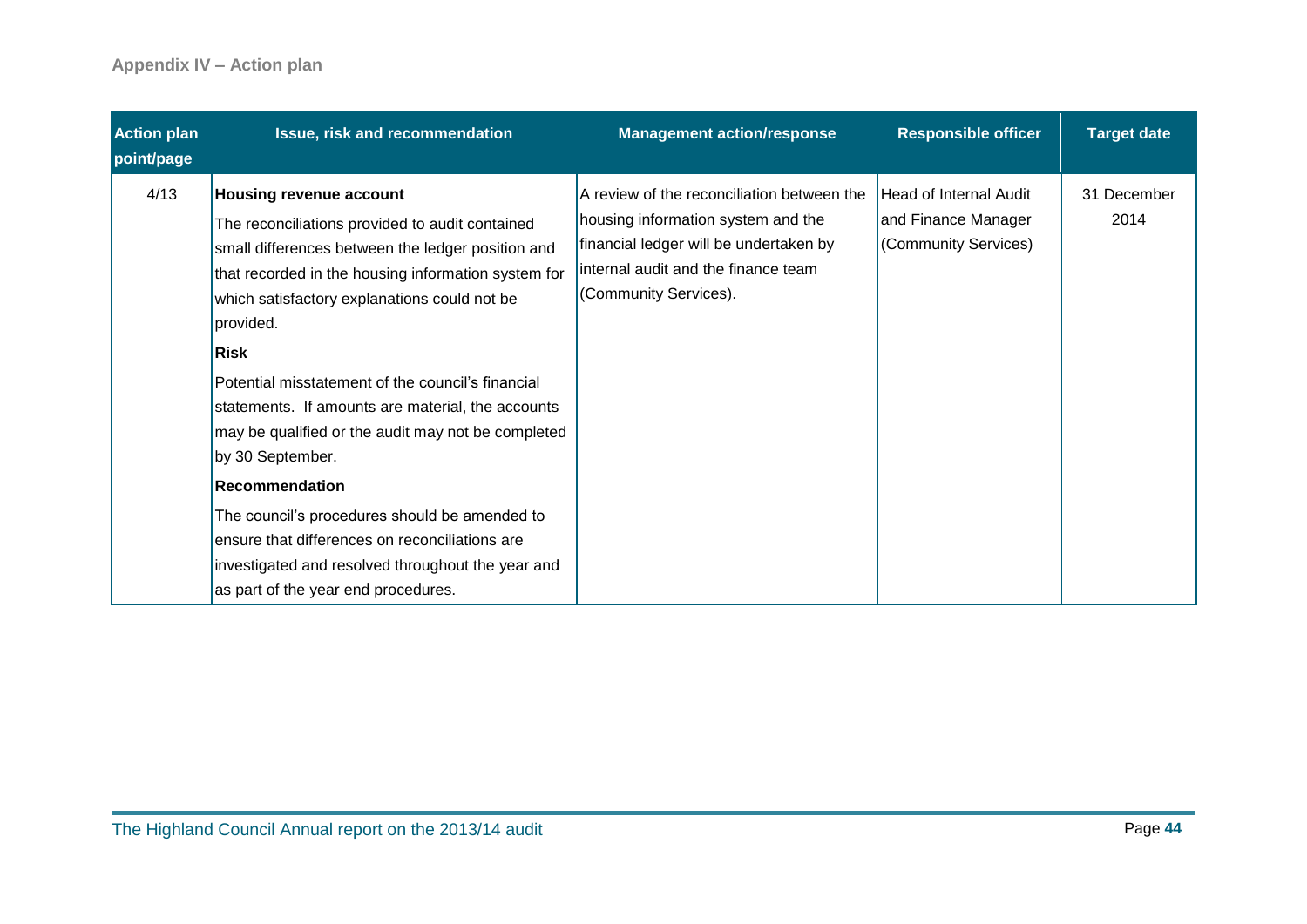| <b>Action plan</b><br>point/page | <b>Issue, risk and recommendation</b>                                                                                                                                                                                                                                                                                                                                                                                                                                                                                                                                                                                                                | <b>Management action/response</b>                                                                                                                                                | <b>Responsible officer</b>                                   | <b>Target date</b> |
|----------------------------------|------------------------------------------------------------------------------------------------------------------------------------------------------------------------------------------------------------------------------------------------------------------------------------------------------------------------------------------------------------------------------------------------------------------------------------------------------------------------------------------------------------------------------------------------------------------------------------------------------------------------------------------------------|----------------------------------------------------------------------------------------------------------------------------------------------------------------------------------|--------------------------------------------------------------|--------------------|
| 5/13                             | <b>Final accounts procedures</b><br>During our audit we identified a number of instances<br>where the council's balance sheet included both a<br>debtor and a creditor for the same transaction.<br>Investments were also misclassified in the<br>unaudited balance sheet.<br>Risk<br>Potential misstatement of the council's financial<br>statements. If amounts are material, the accounts<br>may be qualified or the audit may not be completed<br>by 30 September.<br>Recommendation<br>The council should amend its final accounts<br>processes to ensure that only valid debtors and<br>creditors are included in its financial statements and | Final accounts processes will be reviewed<br>to include a review of debtors and<br>creditors for possible overstatements and<br>a check on the classification of<br>investments. | <b>Finance Manager</b><br>(Accounts and Central<br>Services) | 30 June 2015       |
|                                  | that investments are correctly classified.                                                                                                                                                                                                                                                                                                                                                                                                                                                                                                                                                                                                           |                                                                                                                                                                                  |                                                              |                    |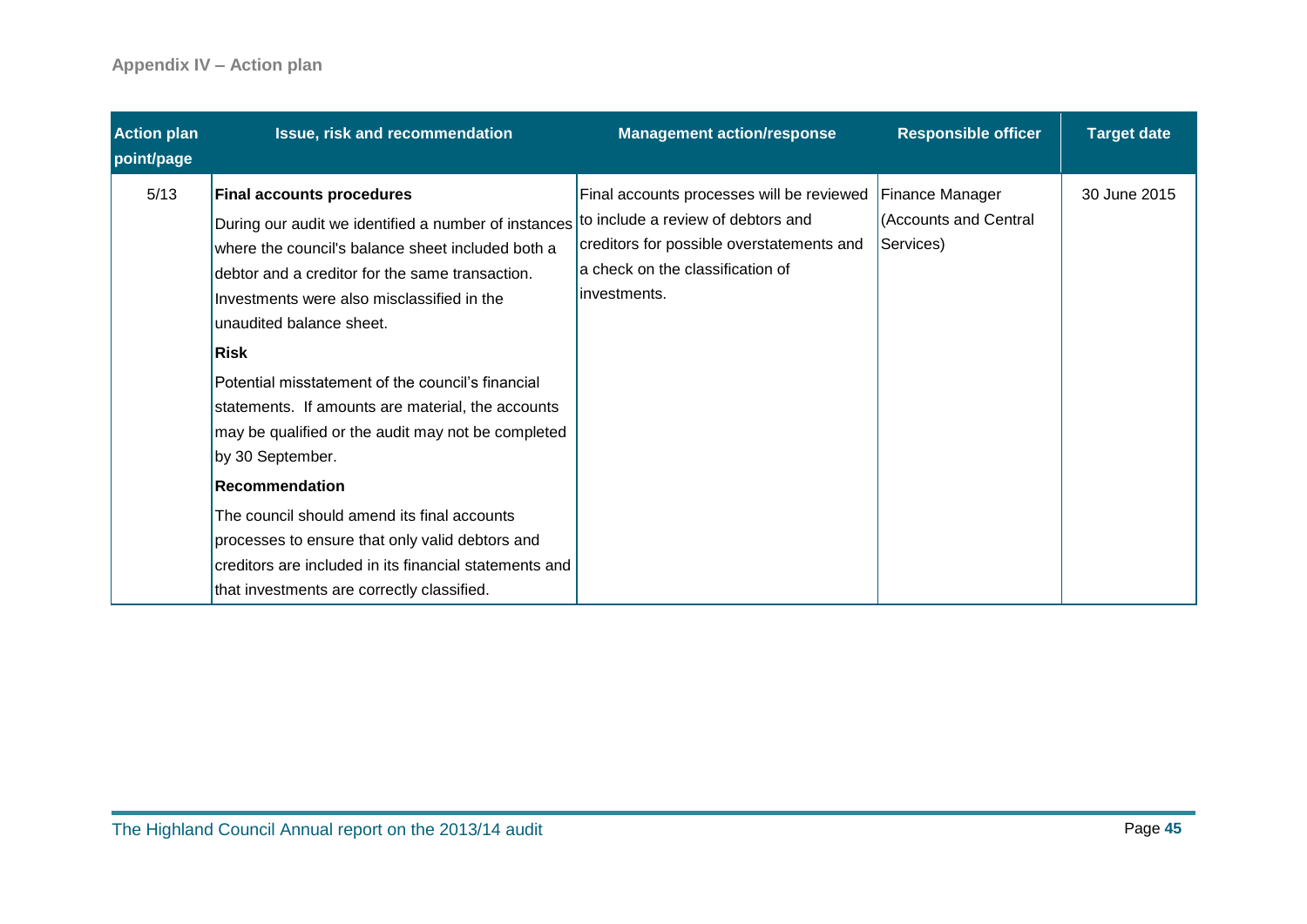| <b>Action plan</b><br>point/page | Issue, risk and recommendation                                                                                                                                                                                                                                                                                                                                                                                                                                                                                                                                                                                                                                                                                                                                                                                                                                                | <b>Management action/response</b>                                                                                                                                                                                      | <b>Responsible officer</b>                            | <b>Target date</b> |
|----------------------------------|-------------------------------------------------------------------------------------------------------------------------------------------------------------------------------------------------------------------------------------------------------------------------------------------------------------------------------------------------------------------------------------------------------------------------------------------------------------------------------------------------------------------------------------------------------------------------------------------------------------------------------------------------------------------------------------------------------------------------------------------------------------------------------------------------------------------------------------------------------------------------------|------------------------------------------------------------------------------------------------------------------------------------------------------------------------------------------------------------------------|-------------------------------------------------------|--------------------|
| 6/13                             | <b>Capital fund</b><br>The council has established a capital fund into<br>which it pays developers' contributions and council<br>tax income from second homes. Schedule 3 of the<br>Local Government (Scotland) Act 1975 specifies<br>that a capital fund can only be used to finance<br>capital expenditure or the repayment of loans<br>principal. The council had not correctly accounted<br>for capital expenditure funded from the capital fund<br>in the unaudited accounts.<br>Risk<br>Potential misstatement of the council's financial<br>statements. If amounts are material, the accounts<br>may be qualified or the audit may not be completed<br>by 30 September.<br>Recommendation<br>The council should amend its final accounts<br>processes to ensure that it correctly accounts for<br>capital expenditure funded from the capital fund in<br>future years. | Final accounts processes will be reviewed<br>and updated prior to next year end. A<br>review of the classification of the<br>Landbank Fund and the balance of<br>developers' contributions will also be<br>undertaken. | Finance Manager<br>(Accounts and Central<br>Services) | 31 March 2015      |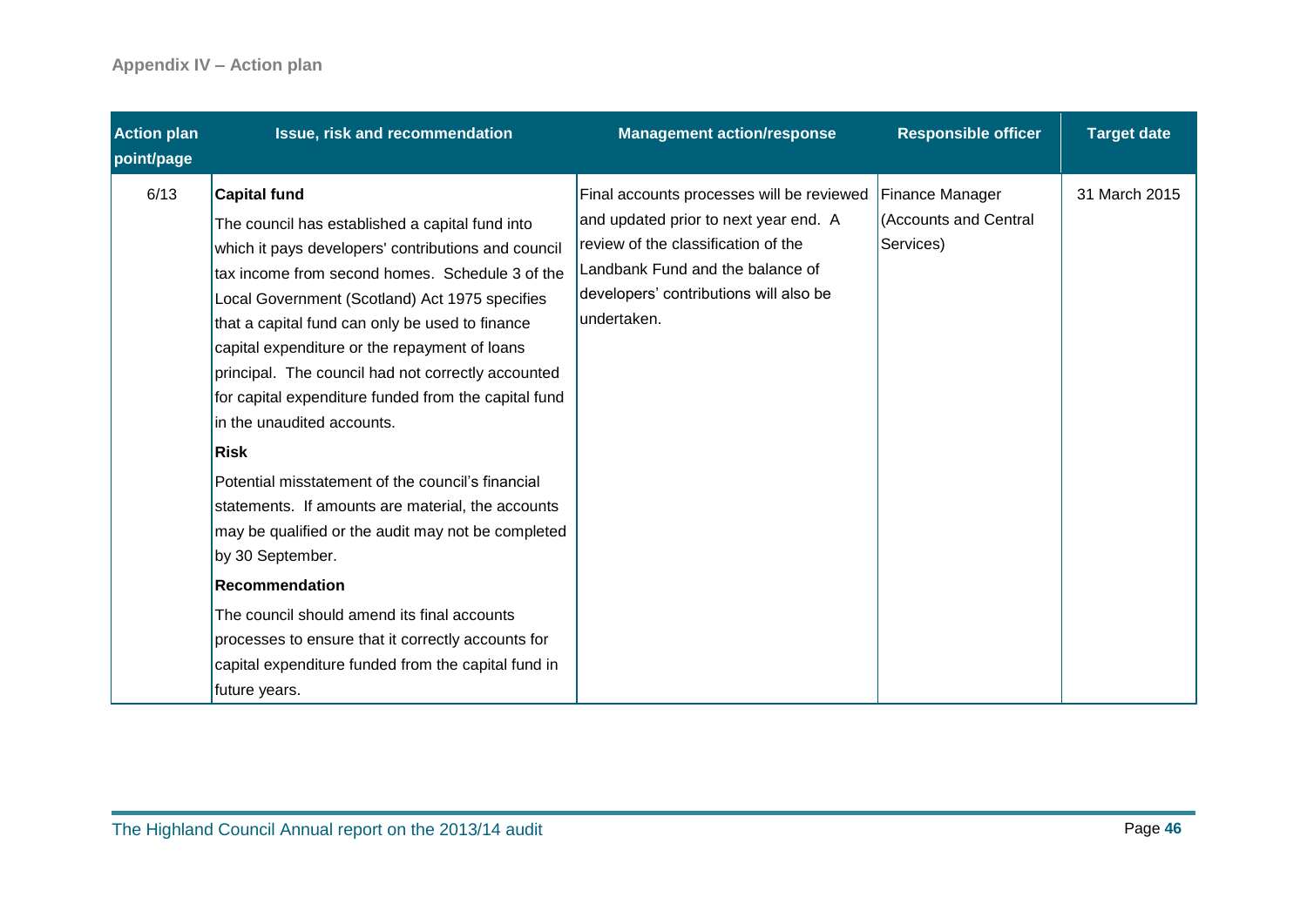| <b>Action plan</b><br>point/page | Issue, risk and recommendation                                                                                                                                                                                                                                                                                                                                                                                                                                                                                                                                                                                                                                                                                 | <b>Management action/response</b>                                                                                                                                                                                                                                                                                                                                                                                                                      | <b>Responsible officer</b>                                           | <b>Target date</b> |
|----------------------------------|----------------------------------------------------------------------------------------------------------------------------------------------------------------------------------------------------------------------------------------------------------------------------------------------------------------------------------------------------------------------------------------------------------------------------------------------------------------------------------------------------------------------------------------------------------------------------------------------------------------------------------------------------------------------------------------------------------------|--------------------------------------------------------------------------------------------------------------------------------------------------------------------------------------------------------------------------------------------------------------------------------------------------------------------------------------------------------------------------------------------------------------------------------------------------------|----------------------------------------------------------------------|--------------------|
| 7/13                             | <b>Building dilapidations</b><br>The council leases a number of buildings which will<br>require to be returned to their original leased<br>condition at the end of the lease. The council<br>currently does not recognise the costs associated<br>with this future reinstatement work within its<br>financial statements.<br>Risk<br>Potential misstatement of the council's financial<br>statements. If amounts are material, the accounts<br>may be qualified or the audit may not be completed<br>by 30 September.<br>Recommendation<br>The council should investigate whether a reliable<br>lestimate can be established in order to make<br>provision for these costs within the financial<br>statements. | This will be reviewed as part of the<br>council's asset management strategy.<br>Such costs only materialise should the<br>council decide to vacate the premises, so<br>dilapidation is a material consideration in<br>developing a business case for vacating<br>premises. As such the council does not<br>believe that it needs to make provision for<br>such costs, but will review this position<br>prior to completion of the 2014/15<br>accounts. | Director of Finance /<br>Director of Development<br>& Infrastructure | 31 March 2015      |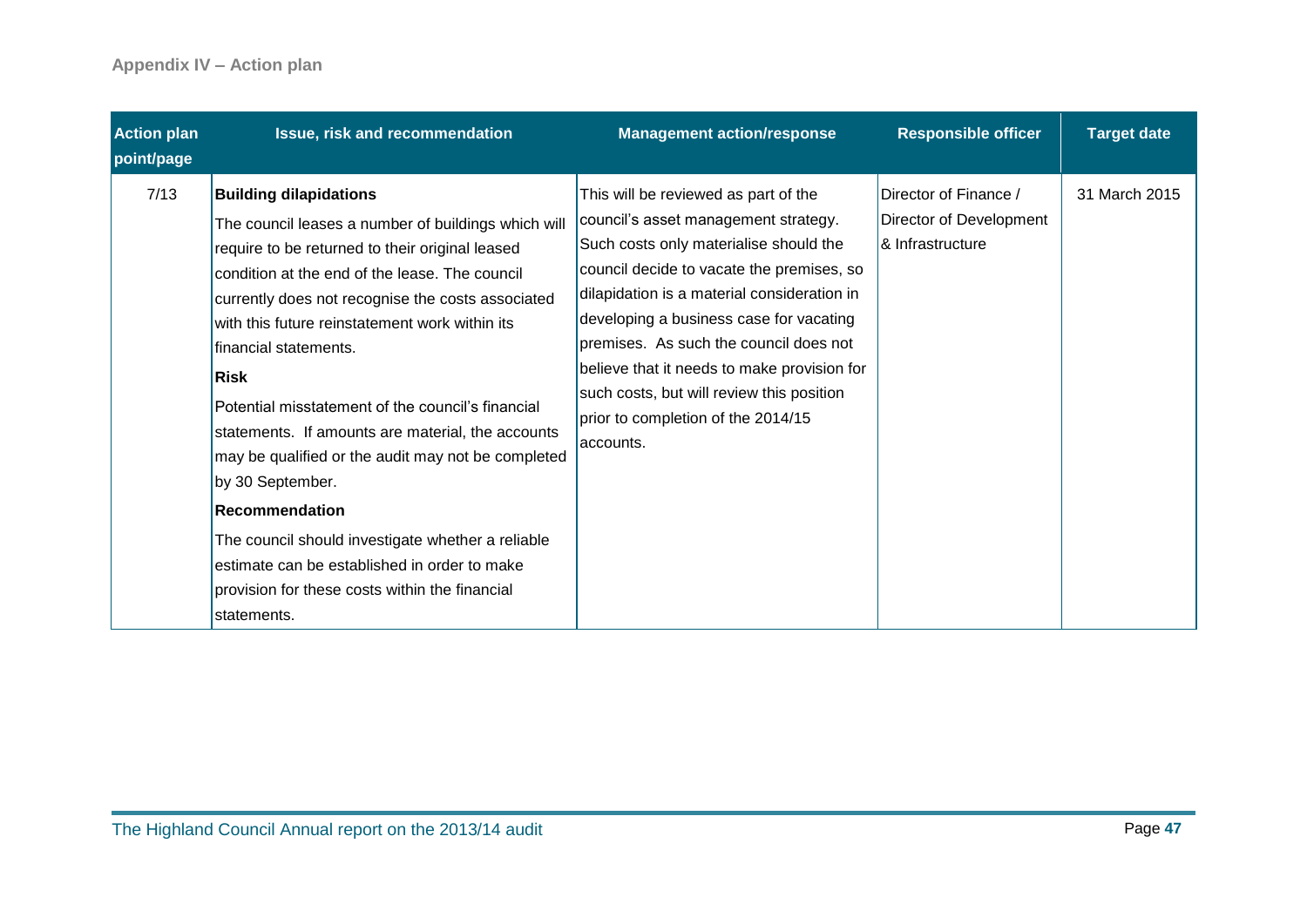| <b>Action plan</b><br>point/page | Issue, risk and recommendation                                                                                                                                                                                                                                                                                                                                                                                                                                                                                                                                                                                                                                                                          | <b>Management action/response</b>                                                                                                                                  | <b>Responsible officer</b>   | <b>Target date</b> |
|----------------------------------|---------------------------------------------------------------------------------------------------------------------------------------------------------------------------------------------------------------------------------------------------------------------------------------------------------------------------------------------------------------------------------------------------------------------------------------------------------------------------------------------------------------------------------------------------------------------------------------------------------------------------------------------------------------------------------------------------------|--------------------------------------------------------------------------------------------------------------------------------------------------------------------|------------------------------|--------------------|
| 8/14                             | Heritage assets<br>No heritage assets were included in the council's<br>balance sheet in 2013/14 although heritage assets<br>totalling £1.578 million were valued by Sothebys<br>which did not belong to the common good funds.<br>Risk<br>Potential misstatement of the council's financial<br>statements. If amounts are material, the accounts<br>may be qualified or the audit may not be completed<br>by 30 September.<br>Recommendation<br>The council should update its balance sheet<br>disclosures in 2014/15 and create a new category<br>of heritage assets. A wider review should also be<br>undertaken to identify other heritage assets for<br>linclusion in the council's balance sheet. | Assets will be reviewed prior to the year<br>end to identify heritage assets. These will   (Accounts and Central<br>be brought on to the 2014/15 balance<br>sheet. | Finance Manager<br>Services) | 30 June 2015       |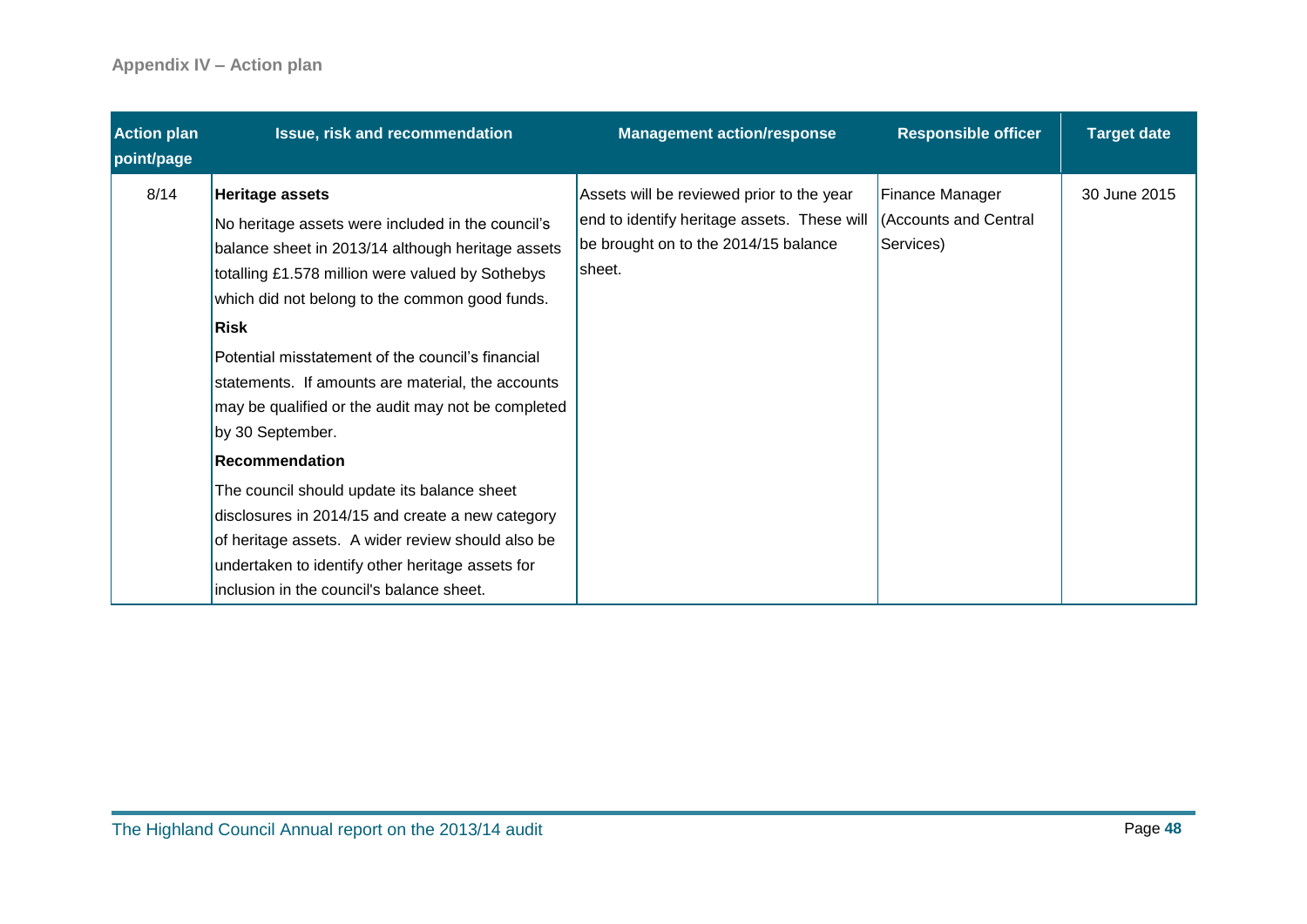| <b>Action plan</b><br>point/page | Issue, risk and recommendation                                                                                                                                                                                                                                                                                                                                                                                                                                                                                                                                      | <b>Management action/response</b>                                                                                                                                                                                                                   | <b>Responsible officer</b>          | <b>Target date</b>   |
|----------------------------------|---------------------------------------------------------------------------------------------------------------------------------------------------------------------------------------------------------------------------------------------------------------------------------------------------------------------------------------------------------------------------------------------------------------------------------------------------------------------------------------------------------------------------------------------------------------------|-----------------------------------------------------------------------------------------------------------------------------------------------------------------------------------------------------------------------------------------------------|-------------------------------------|----------------------|
| 9/15                             | <b>Local Authority Accounts (Scotland)</b><br><b>Regulations</b><br>The revised regulations require that the audited<br>accounts be considered and approved for signature<br>by the Audit and Scrutiny Committee by 30<br>September.<br>Risk<br>The new requirements will not be met in 2014/15.<br>Recommendation<br>The council should review its final accounts<br>timetable and processes to ensure that the new<br>requirements set out in the revised regulations can<br>be met. The timing of the Audit and Scrutiny<br>meeting should also be reconsidered. | The Audit and Scrutiny Committee<br>meeting on 24 September 2015 will<br>consider the 2014/15 audited accounts.<br>We will meet with Audit Scotland to review<br>the final accounts and audit timetables to<br>ensure that the new deadline is met. | <b>Head of Corporate</b><br>Finance | 24 September<br>2015 |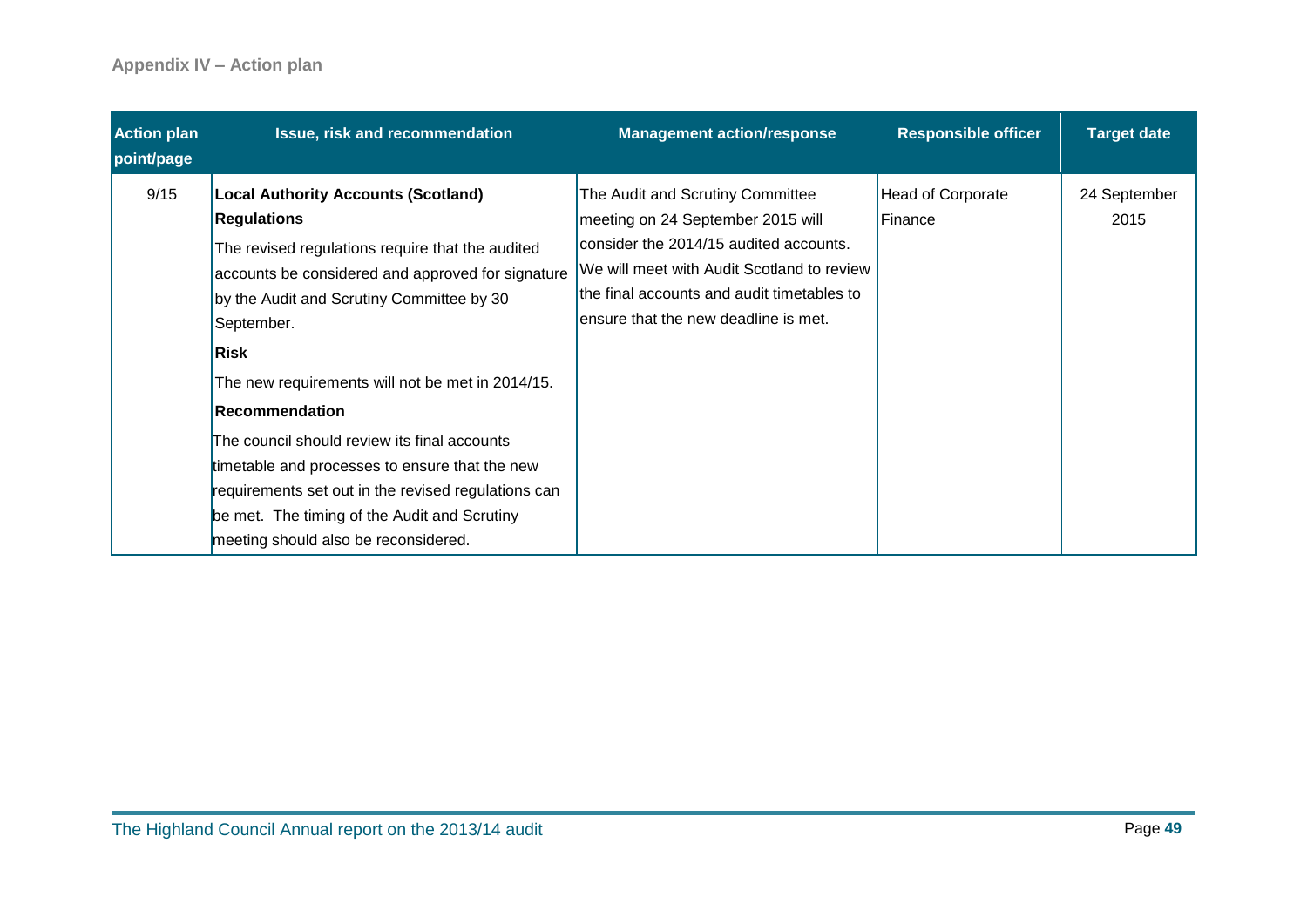| <b>Action plan</b><br>point/page | Issue, risk and recommendation                                                                                                                                                                                                                                                                                                                                                                                                                                                                                                                                                                                                                                                                                                                                                                                                                                                          | <b>Management action/response</b>                                                                                                                               | <b>Responsible officer</b> | <b>Target date</b> |
|----------------------------------|-----------------------------------------------------------------------------------------------------------------------------------------------------------------------------------------------------------------------------------------------------------------------------------------------------------------------------------------------------------------------------------------------------------------------------------------------------------------------------------------------------------------------------------------------------------------------------------------------------------------------------------------------------------------------------------------------------------------------------------------------------------------------------------------------------------------------------------------------------------------------------------------|-----------------------------------------------------------------------------------------------------------------------------------------------------------------|----------------------------|--------------------|
| 10/18                            | Integration of adult health and social care<br>The first two years of the council's partnership with<br>NHS Highland have been financially challenging for<br>both parties. The council has agreed to provide<br>additional funding over the next three years which it<br>plans to partly fund from balances (£2 million) and<br>its preventative spend budget (£2 million). The<br>council will consider how it will fund the remainder<br>of its additional contributions as part of the work<br>required to deliver a balanced budget for 2015-19.<br><b>Risks</b><br>• The council is unable to provide the agreed<br>additional funding without reducing the funding<br>for other frontline services, or further reducing<br>balances.<br>• The expected benefits (more efficient use of<br>resources and improved outcomes for service<br>users) of integration are not realised. | The budget performance of Adult Social<br>Care will be reviewed regularly and regular<br>meetings between the Directors of Finance<br>will review the position. | Director of Finance        | Ongoing            |
|                                  | <b>Recommendation</b><br>The council should continue to monitor progress<br>made by NHS Highland in redesigning adult health<br>and social care services to ensure that the benefits<br>expected from integration are realised.                                                                                                                                                                                                                                                                                                                                                                                                                                                                                                                                                                                                                                                         |                                                                                                                                                                 |                            |                    |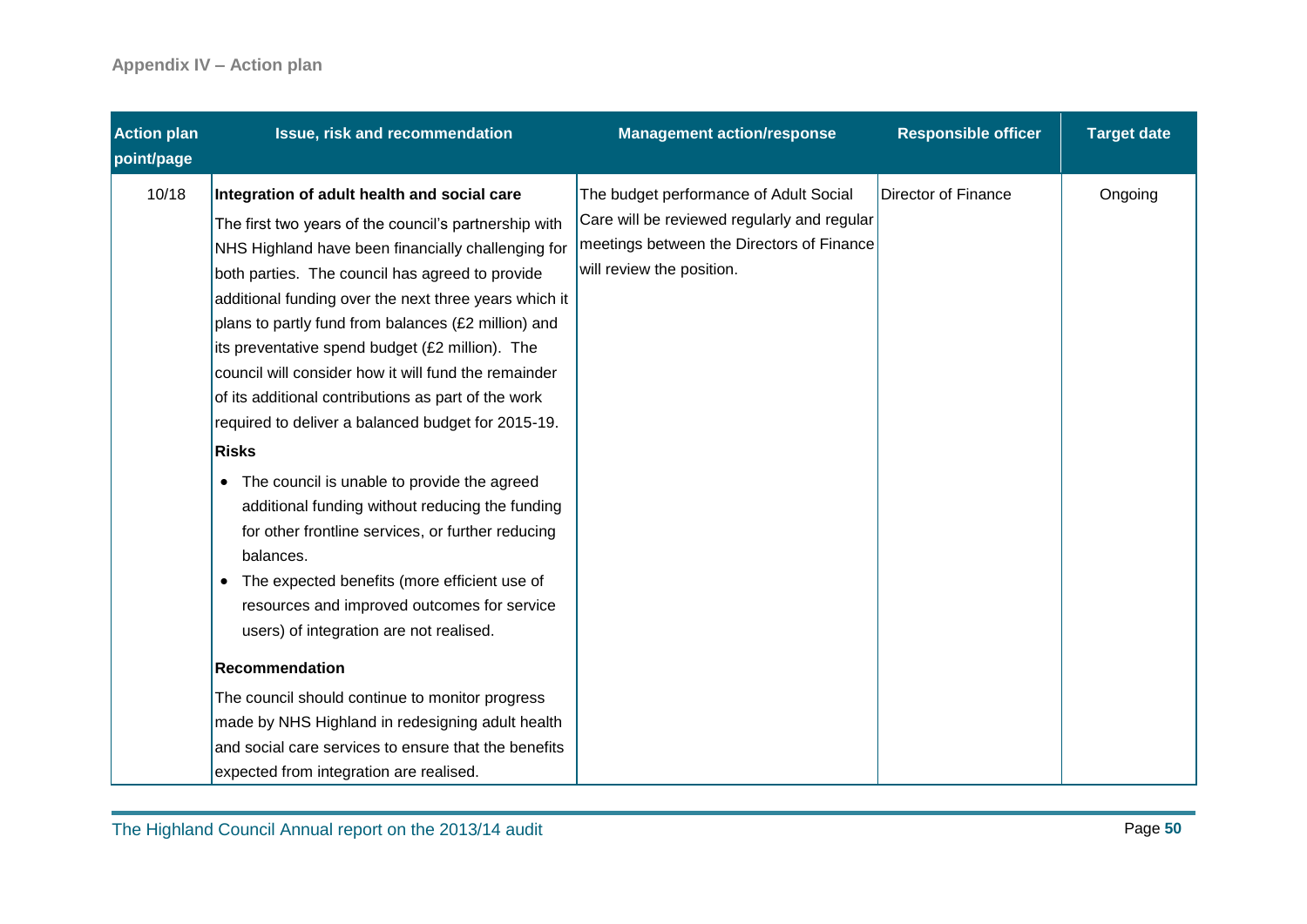| <b>Action plan</b><br>point/page | <b>Issue, risk and recommendation</b>                                                                                                                                                                                                                                                                                                                                                                                                                             | <b>Management action/response</b>                                                                                                                                                                                                                                                                                                                                                                                                    | <b>Responsible officer</b>                      | <b>Target date</b>  |
|----------------------------------|-------------------------------------------------------------------------------------------------------------------------------------------------------------------------------------------------------------------------------------------------------------------------------------------------------------------------------------------------------------------------------------------------------------------------------------------------------------------|--------------------------------------------------------------------------------------------------------------------------------------------------------------------------------------------------------------------------------------------------------------------------------------------------------------------------------------------------------------------------------------------------------------------------------------|-------------------------------------------------|---------------------|
| 11/21                            | <b>Charitable trusts</b><br>The council's two charitable trusts are governed by<br>trustees. We noted that there had been no trustee<br>meetings during the year, nor for a number of years<br>prior to this.<br>Risk<br>Trustees are unable to demonstrate proper<br>stewardship of the trusts' funds.<br>Recommendation<br>Regular trustee meetings should be held to enable<br>trustees to consider and agree on how funds are to<br>be managed and disbursed. | A review of the governance required for<br>the two new Charitable Trusts will be<br>undertaken.<br>Responsibility for day to day administration<br>is currently delegated to the Corporate<br>Manager. The Corporate Manager can, in<br>conjunction with local ward members,<br>award grants up to £10,000. Larger grants<br>or those involving more than one ward are<br>submitted to the Resources Committee for<br>consideration. | Director of Finance /<br>Depute Chief Executive | 31 December<br>2014 |